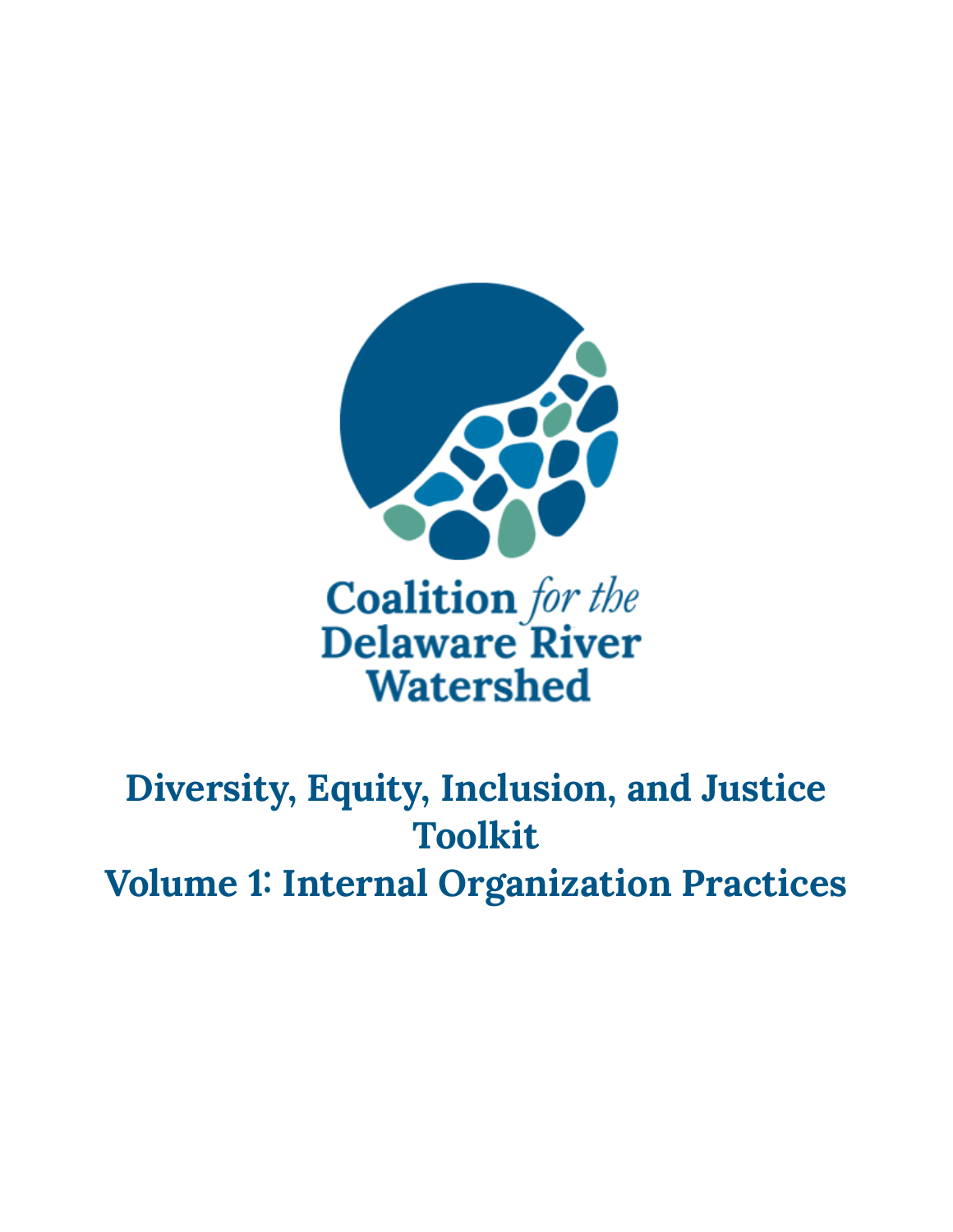

| <b>Introduction</b>                                                                                   | 3              |
|-------------------------------------------------------------------------------------------------------|----------------|
| The Delaware River Watershed                                                                          | 5              |
| The Importance of Diversity, Equity, Inclusion, and Justice                                           | 5              |
| Examples of Environmental Injustices in the Delaware River Watershed                                  | $\overline{7}$ |
| <b>Environmental Justice Governance</b>                                                               | 10             |
| <b>Delaware River Watershed Indigenous Tribes</b>                                                     | 10             |
| <b>Common Language</b>                                                                                | 11             |
| Governance                                                                                            | 12             |
| <b>Integrating DEIJ into your Organization's Mission</b>                                              | 12             |
| <b>DEIJ Mission Statements</b>                                                                        | 12             |
| Developing Champions for DEIJ within your Board                                                       | 13             |
| <b>Budget and Fundraising</b>                                                                         | 14             |
| <b>Promoting DEIJ in the Workplace</b>                                                                | 14             |
| Reflecting on Organization's Diversity and Inclusion                                                  | 14             |
| <b>Developing an Action Plan</b>                                                                      | 15             |
| <b>Hiring a Consultant</b>                                                                            | 17             |
| Cost-effective alternatives to using a Consultant                                                     | 20             |
| <b>Forming a DEIJ Committee</b>                                                                       | 21             |
| <b>Effective DEIJ Trainings</b>                                                                       | 22             |
| <b>Fostering an Inclusive Organizational Culture</b>                                                  | 23             |
| <b>Unconscious Bias</b>                                                                               | 24             |
| <b>White Dominant Culture and White Fragility</b>                                                     | 25             |
| <b>Tokenism</b>                                                                                       | 25             |
| <b>Creating Safe and Liberated Spaces</b>                                                             | 26             |
| <b>Welcoming Gender and Sexuality in the Workplace</b>                                                | 26             |
| <b>Disability Inclusion</b>                                                                           | 27             |
| <b>Developing Cultural Competence</b>                                                                 | 29             |
| <b>Recruitment and Retention</b>                                                                      | 29             |
| <b>Job Postings</b>                                                                                   | 29             |
| Inclusive Job Descriptions                                                                            | 30             |
| Including a Salary Range                                                                              | 31             |
| Diversity and Inclusion Statement                                                                     | 31             |
| Where to Post a Job                                                                                   | 31             |
| <b>Reducing Bias in the Interview Process</b>                                                         | 32             |
| <b>Hiring Committee</b>                                                                               | 33             |
| Rooney Rule                                                                                           | 33             |
| <b>Structured Interviews</b>                                                                          | 33             |
| Including DEIJ Related Questions                                                                      | 34             |
| Skills Test                                                                                           | 34             |
| <b>Building a Channel: Youth to Conservation Leaders</b>                                              | 34             |
| Internships and Volunteer Opportunities                                                               | 34             |
| Minority Serving Institutions in the Delaware River Watershed<br><b>Greek Life and Student Unions</b> | 34             |
| <b>Retention Best Practices</b>                                                                       | 35<br>35       |
|                                                                                                       |                |
| <b>Additional Resources</b>                                                                           | 36             |
| <b>Living Glossary</b>                                                                                | 37             |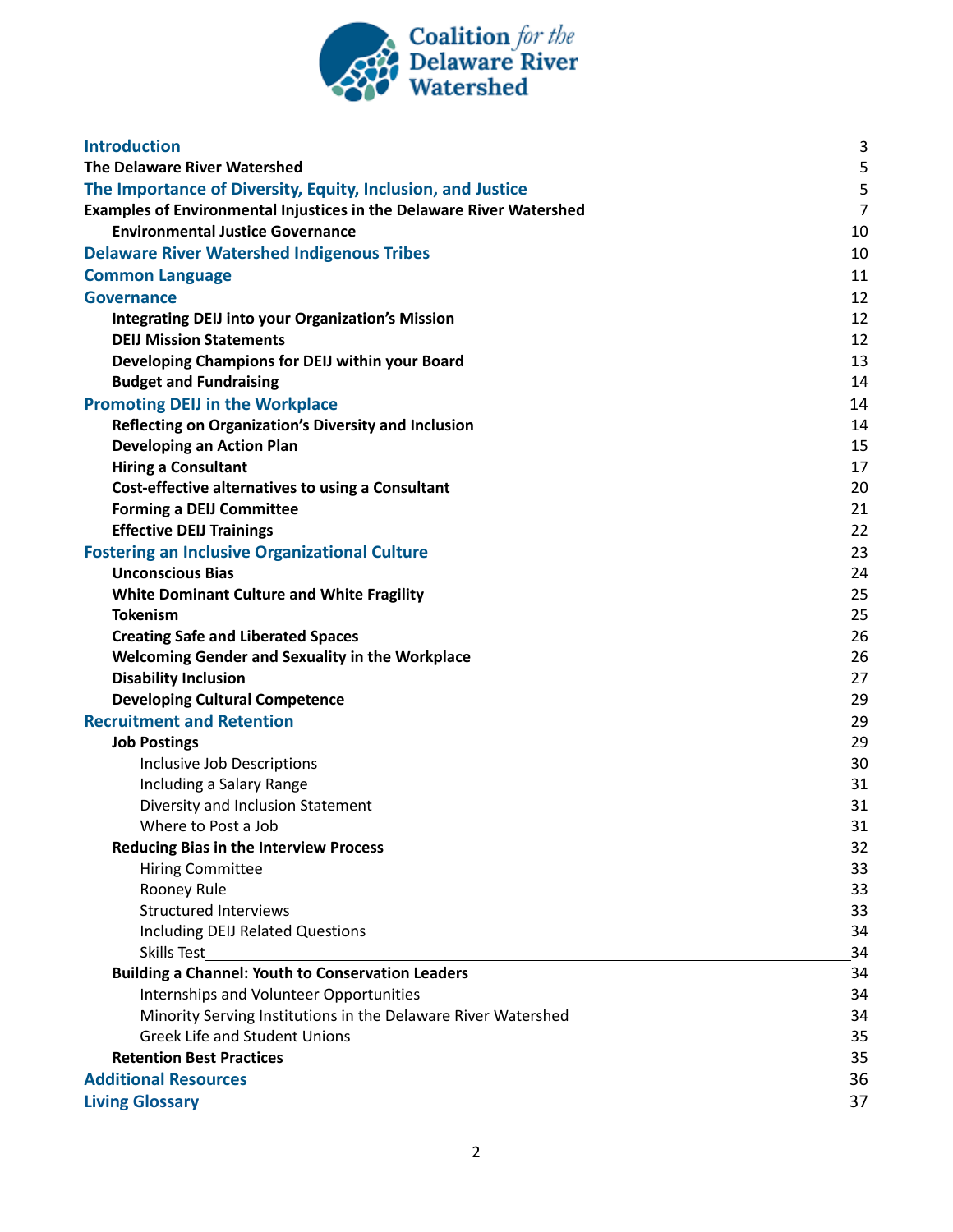

# <span id="page-2-0"></span>**Introduction**

The Coalition for the Delaware River watershed is a network of 150 non-governmental, non-partisan organizations dedicated to protecting and preserving the Delaware River Watershed's natural resources. The Coalition is dedicated to advancing Diversity, Equity, Inclusion, and Justice within our network structure, partnerships, processes, and policy goals to ensure that all communities share equitably in the benefits of clean water, and public access. We recognize that environmental injustices target marginalized communities and historically minorities have faced barriers in joining the mainstream environmental movement. The Coalition will work to comprehensively represent the Delaware River Watershed's population by amplifying the voices of unheard communities to build a healthy and equitable watershed for generations to come.

The purpose of this toolkit is to provide resources that empower our members and partners to take mindful action to break down the barriers that hinder participation. Together, we will work toward implementing and encouraging inclusive practices where every voice is heard and valued, across race, ethnicity, socio-economic status, gender identity and expression, sexual orientation, age, geography, educational background, religion, ability, veteran status, and political philosophy.

This volume of the toolkit will focus on DEIJ internally, within an organization's culture, rather than DEIJ in relation to external or programmatic engagement. Oftentimes organizations will focus primarily on external engagement and are faced with setbacks that would have been mitigated if more of their efforts were directed at changing the internal workings of their organization before beginning external work. The overemphasis of external work through outreach implicitly assumes that all that promoting diversity entails is the creation of an effective slogan or advertising campaign, which could not be further from the truth. Diversity is not "the challenge of the moment", but a goal that should be incorporated throughout an organization's values and activities. Organizations that approach equity work by creating a solid foundation of internal organizational work find that they are more successful with meeting their goals<sup>1</sup>.

Please note that the Coalition for the Delaware River Watershed, as so many organizations throughout the watershed, are taking this critical work seriously and aim to integrate every aspect internally, but that this is a first-time process for us, and a learning curve exists. Incorporating DEIJ values within an organization is based upon continuous learning, and to reflect that this toolkit will be a living document to be updated as we gain more resources and experience in this work. In pursuing this work organizations must be prepared to be uncomfortable and make mistakes. Waiting until an organization feels as though it will do everything perfectly is a sure way to never start at all. Instead, organizations must rise to the challenge of reflecting upon missteps, learning to ask questions, and evaluate previously held assumptions, all of which are parts of developing a growth mindset. This takes a considerable amount of emotional intelligence, or "the ability to feel, understand, articulate, manage, and apply the power of emotions to interactions across lines of difference"<sup>2</sup>. Cultivating emotional intelligence within your organization will be a key driver of success in your DEIJ work. By continually improving the process and approach of various initiatives your organization's work will be more effective and impactful over time.

<sup>1</sup> Berthoud, H., & Greene, R. D. (2001). A multi-faceted [look at diversity: Why outreach is not enough](https://www.choosecleanwater.org/s/A_Multi-Faceted_Look_at_Diversity.pdf). *The Journal of Volunteer Administration*, *19*(2), 2-10.

<sup>2</sup> Brown, Marcelo. "[Transforming a Movement](http://static1.squarespace.com/static/5c69d03c7788977a41b9177f/t/5dc2e21902f6c23ce2b46447/1573052975475/TransformingaMovement_Nov2019.pdf)." *JEDI Heart*, Oct. 2019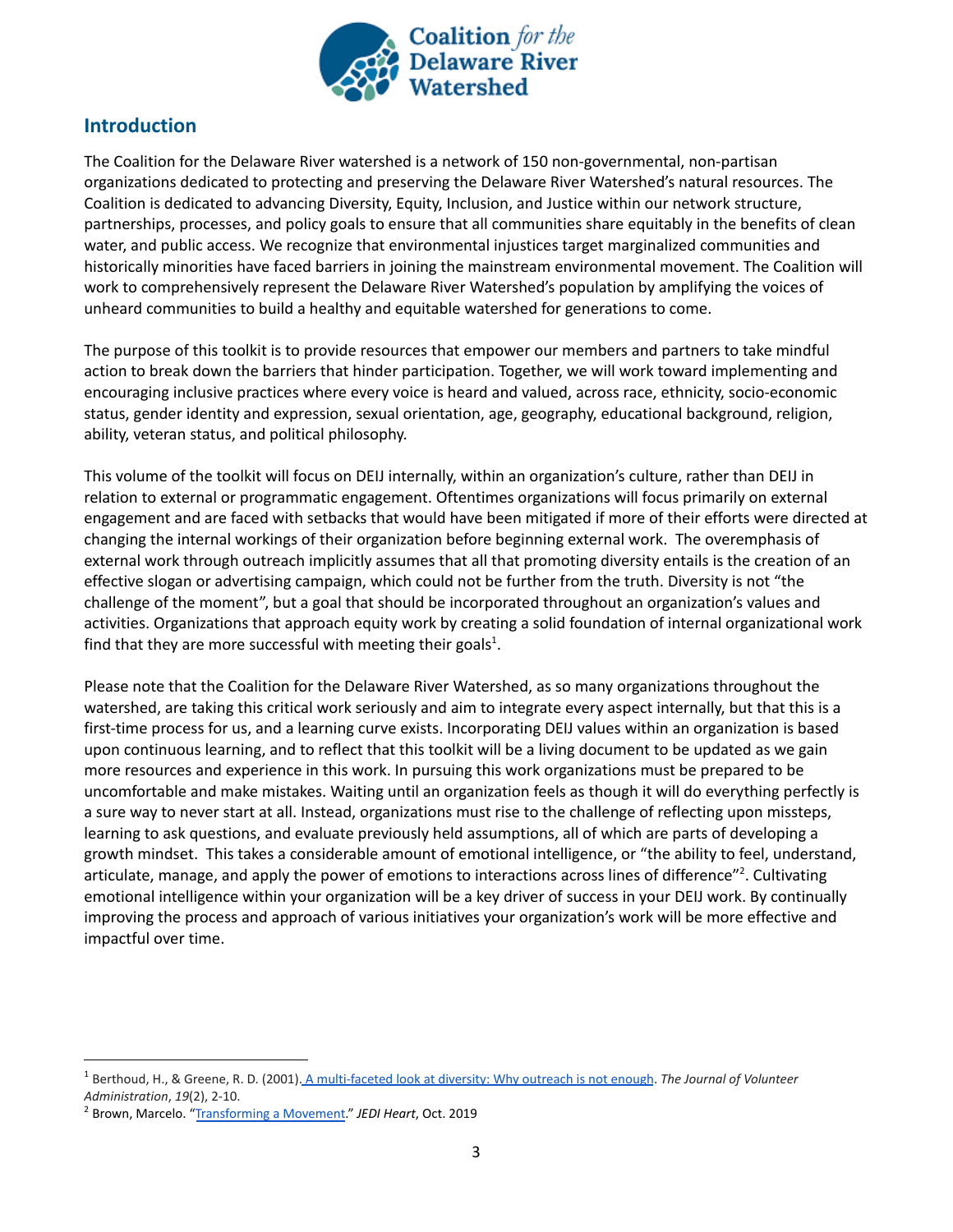

Throughout the compilation of this toolkit we identified several key findings to help guide your organization's work.<sup>3456</sup> They are as follows:

- **Integrating diversity into the structure, mission and bottom line** of the organizations work, focusing on multiple facets of the organization in order to ensure it is prioritized across your work
- **Ensuring strong leadership commitment** to embracing the inherent challenges of this work, while simultaneously engaging staff from all levels in the decision making process
- **Creating realistic expectations** that are actionable and measurable and create a cycle for evaluation and reporting of those expectations to require accountability
- **Proactively addressing potential resistance or hesitation** to this work
- **Valuing the effort as an ongoing process** and provide incentive structures that reward cooperation
- **Using multiple types of interventions**, and evaluating the efficacy of the interventions taken and recognizing the limits they may have. Empirical research about diversity training suggests that current practices are largely ineffective over the long-term. Therefore, it is imperative to conduct needs assessments to determine what content should be included in training modules.
- **Reflecting upon successes and mistakes** by encouraging openness and tolerance for dialogue and the exchange of ideas so employees can contribute the insights, skills, and experiences they have developed as members of various cultural identity groups
- **Acquiring adequate and stable funding** to ensure that the work can be given the necessary attention to achieve longevity
- **Establishing a diversity committee or manager to oversee implementation of the work:** Diversity managers must be senior level positions and diversity committees must include senior level employees so that initiatives that address diversity issues are communicated, accepted, and executed by top level staff. Be sure to include junior level staff on diversity committees as well to be inclusive to all staff-levels.
- **● Creating affinity groups** as a significant first step in creating a safer space for staff with marginalized identities

<sup>&</sup>lt;sup>3</sup> Taylor DE. (2014). The State of Diversity in Environmental [Organizations: Mainstream NGOs, Foundations and Government](https://www.diversegreen.org/wp-content/uploads/2015/10/FullReport_Green2.0_FINAL.pdf) Agencies. Washington, DC: Green 2.0.

<sup>4</sup> Berthoud, H., & Greene, R. D. (2001). A multi-faceted [look at diversity: Why outreach is not enough](https://www.choosecleanwater.org/s/A_Multi-Faceted_Look_at_Diversity.pdf). *The Journal of Volunteer Administration*, *19*(2), 2-10.

<sup>&</sup>lt;sup>5</sup> Choose Clean Water Coalition (2019). DEIJ in Action: [A Diversity, Equity, Inclusion, and Justice Guide](https://drive.google.com/drive/folders/1GYbIg2EWwSEJe7pcU3zGEpGQDUWK2CS3) for the Chesapeake Bay Watershed

<sup>6</sup> Beasley, Maya A., *Green 2.0,*(May 2017)"Beyond Diversity: [A Roadmap to Building an Inclusive Organization,](http://diversegreen.org/beyond-diversity/)"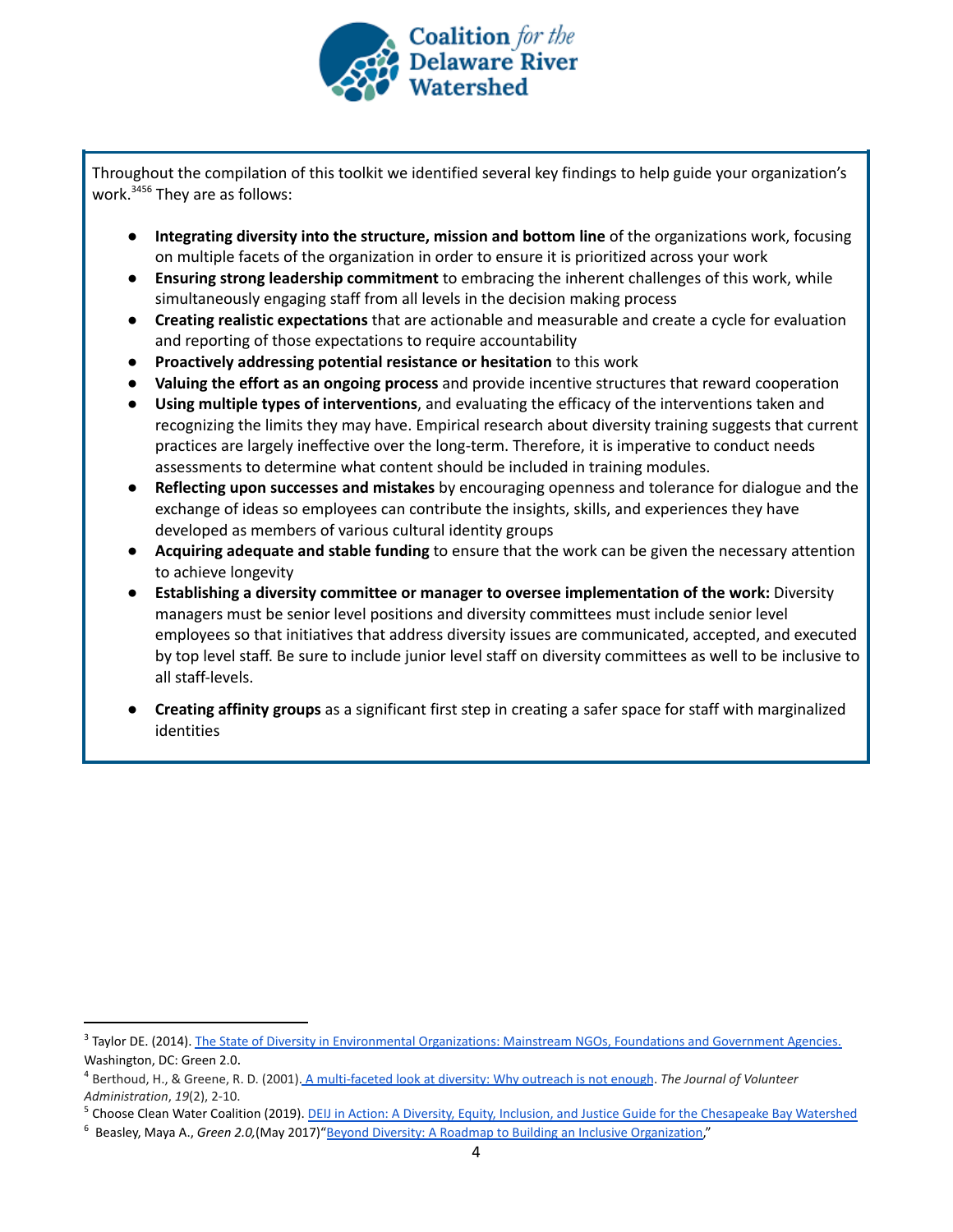

# **The Delaware River Watershed**

The Delaware River Watershed provides drinking water to an [estimated](https://www.nj.gov/drbc/library/documents/WRP_FY19-21_adopted031319.pdf) 13.3 million people, including two out of the five largest metropolitan centers in the country: New York City and Philadelphia. The Watershed supports about \$25 billion in annual economic activity, including recreation, ecotourism, hunting and fishing, water supply, and ports. Additionally, the Watershed provides an estimated \$21 billion in ecosystem services to the region, including water filtration, carbon sequestration, and habitats such as forests and wetlands.

As the longest undammed river east of the Mississippi, the Delaware River provides habitat for over 200 resident and migrant fish species, hosts significant recreational fishers, and is an important source of oyster, blue crab, and the largest population of American horseshoe crabs. The Watershed is also home to the Delaware Water Gap (one of the country's most visited National Park units), more than 400 miles of National Wild and Scenic Rivers, six National Wildlife Refuges, and one of the largest systems in the National Estuary [Program](http://www.delawareestuary.org/). Recently, the U.S. Geological Survey's Water Census identified the Delaware River Watershed as one of three areas of national focus. The Coalition for the Delaware River Watershed continues to increase awareness of the watershed and its importance not only to the Mid-Atlantic region, but to the nation as a whole.

# <span id="page-4-0"></span>**The Importance of Diversity, Equity, Inclusion, and Justice**

Just as a diversity of plants and animals creates a healthy ecosystem, our advocacy work is stronger when diverse voices, reflective of the communities throughout the watershed, are involved in our work.

On a social level, it is important not only to recognize past injustices and present inequality and biases which persists within all aspects of society, but to actively work to mitigate and counteract discrimination and environmental injustice. Through this work we aim to amplify the concerns of people and communities which have previously been ignored, unsolicited, or excluded, and include them in the process of change. The watershed and its resources should be shared equally by all people and communities. The health of the watershed thrives on ecological diversity, and likewise the movement to protect our shared environmentally important spaces must be diverse and inclusive.

On an organizational level, it is important to incorporate DEIJ into goals, practices, and policies. This fosters a safe, diverse, equitable, and inclusive workplace environment which allows for new and impactful partnerships. Incorporating DEIJ principles encourages more creative, collaborative, comprehensive, equitable, and inclusive environmental solutions which have the benefit of multiple different perspectives and considerations.<sup>7</sup> When surveyed over 70% of representatives from NGO's agreed that diversity could help attack environmental problems from multiple perspectives, increase a focus on environmental justice, help brand the movement by making it more heterogeneous, and increase support for the movement by widening its constituents. Diversity within the workforce has been proven to improve problem solving, creativity, and increase customer bases and market share.

On political and strategic levels, incorporating DEIJ concepts and practices would allow organizations to engage a larger percentage of the population to encourage organizational partnerships, opening new fundraising opportunities, and increase both legislative representation, and grassroots influence.<sup>8</sup> The United States Census Bureau predicts that by 2060 ethnic minorities and people of multi-racial backgrounds will comprise roughly 57% of the population. Minorities have been found to support higher levels of spending on the environment than

<sup>7</sup> ["Beyond Diversity: A Roadmap to Building an Inclusive](http://diversegreen.org/beyond-diversity/) Organization," Beasley, Maya A., *Green 2.0,*(May 2017): 3.

<sup>8</sup> ["Leaking Talent: How People of Color are Pushed out](http://diversegreen.org/leaking-talent/) of Environmental Organizations," Johnson, Stephanie K., *Green 2.0,* (June 2019).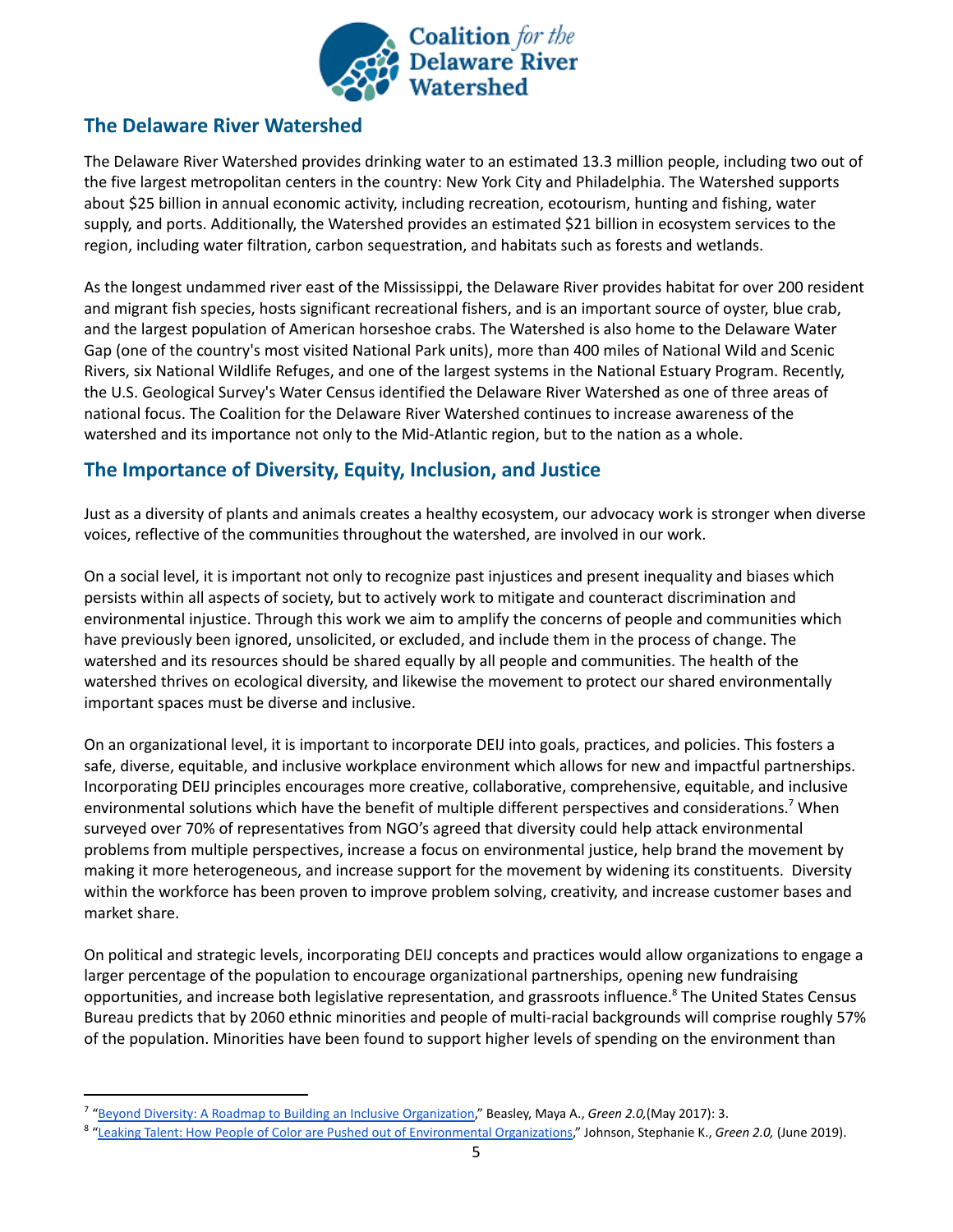

whites. Black and Latinx congressional delegates vote more pro-environmentally than their peers.<sup>9</sup> As the demographics within the United States change on multiple axes, it is crucial to address the systemic, organizational, and institutional barriers that marginalized communities encounter in order to bring passionate voters into the environmental movement.

Currently the environmental movement does not reflect the diversity of greater society. A study released by Green 2.0 in 2014 found that while more women made up 60% of new hires and interns, men were still more likely than women to hold leadership positions in environmental organizations. This was especially true at the organizations with budgets over \$1 million, governmental environmental agencies, and environmental grantmaking organizations. The racial gap was wider than the gender gap within these participating organizations, with ethnic minorities making up less than 16% of individuals on boards or general staff. Additionally, ethnic minorities were more likely to hold lower rank positions, with less than 12% holding leadership positions, and there were no presidents of an ethnic minority in "the largest conservation and preservation organizations (with budgets over \$1 million)".

Members of the organizations (a reported 3.2 million people) were predominantly white men, and volunteers were split evenly between white men and white women. The study found that very few people within ethnic minorities were members or volunteers within the participating organizations. Additionally, there were few collaborations between environmental organizations and ethnic minority or low-income institutions or groups.<sup>10</sup>

The current state of the mainstream environmental movement is a product of years of racism and segregation, dating back to the origins of the conservation movement. Many of the most prominent environmentalists of the past such as John Muir, Frederick Jackson Turner, and Madison Grant were also heavily involved in white supremacist, eugenics, and anti-Indigenous American movements.<sup>11</sup> In the 1970's some environmentalists opposed Indigenous American attempts to include social justice with environmental work in order to prevent the conversion of tribal lands into public parks and perceived they work as anti-environmental.

Decades of excluding minority voices from the mainstream environmental movement has led to misconceptions about what kinds of people care about the environment. In studies conducted in the 1960's intended to gage the public's participation in outdoor activities subjects were asked about past times typically enjoyed by the white middle class (such as skiing or hiking) and activities typically pursued by people of color or low-income folks (such as visiting city parks or walking for pleasure) were not valued as much as the stereotypical middle class white activities. This led to the false belief that white people cared more about outdoor activities and the environment by extension. At the same time as these studies another found that the most popular complaint by Harlem residents when asked about their blocks was the lack of trees, with 24% of respondents answering as such.

In 1990 Frederic Krupp, the Executive Director of Environmental Defense Fund, argued that minorities are "attracted to issues such as discrimination and poverty rather than environmental issues". Yet, researchers found that minorities were aware of, interested in, and perceived risks of environmental issues such as climate change and conservation at rates equal to or greater than white counterparts. Another misconception is that people of color only care about environmental issues when related to Environmental Justice. Because Environmental Justices is not always perceived as part of the core environmental movement, this perception further marginalizes people of color. Environmental groups representing communities of color are often only contacted

<sup>10</sup> "The State of Diversity in Environmental Organizations: [Mainstream NGOs, Foundations, Government Agencies,](http://diversegreen.org/FullReport_Green2.0_FINAL.pdf)" Taylor, Dorceta E., Ph.D., *Green 2.0,*(2014).

<sup>&</sup>lt;sup>9</sup> Taylor DE. (2014). [The State of Diversity in Environmental Organizations: Mainstream NGOs, Foundations and Government Agencies.](https://www.diversegreen.org/wp-content/uploads/2015/10/FullReport_Green2.0_FINAL.pdf) Washington, DC: Green 2.0.

<sup>11</sup> Mock, Brentin. "[The Green Movement Is Talking About](http://diversegreen.org/FullReport_Green2.0_FINAL.pdf) Racism? It's About Time." *Outside Online*, 11 June 2019, ins.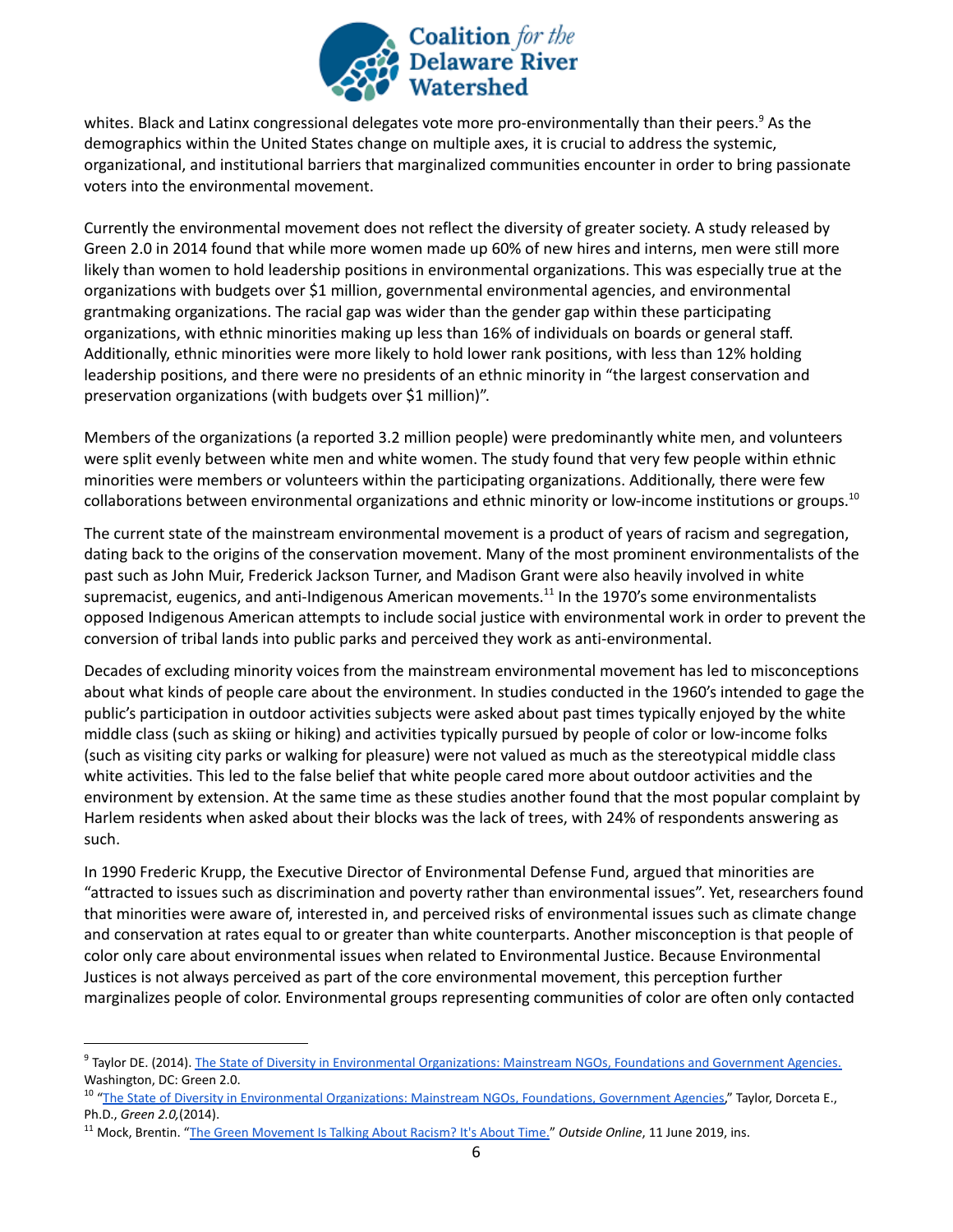

about collaboration when mainstream organizations need their political support for campaigns<sup>12</sup>. Without working to correct these misconceptions within organizations creating an inclusive and equitable workplace will not be possible, and the benefits of a diverse workforce cannot be gained.

As illustrated above it is evident that there is clear inequity in the environmental movement as it currently stands. Despite the best intentions of folks working in this sphere, unconscious bias towards those with marginalized identities is pervasive. In order to combat this inequity, it is imperative for folks to take conscious steps to acknowledge the biases they have and combat against it. For more information on bias, see the Unconscious Bias section of this toolkit on page 24.

For more information about diversity in environmentalism see CDRW's Member Access resources [here.](https://drive.google.com/drive/folders/1HyKwszaQHQEjUbY8Fq2gs-BFscGdJpVp)

# <span id="page-6-0"></span>**Examples of Environmental Injustices in the Delaware River Watershed**

Environmental injustices result from an unequal distribution of burdens that impact a person's quality of life, health, and pocket-book. Dr. Robert Bullard, one of the pioneering scholars of the environmental justice movement is quoted as saying,

"We are saying that environmental justice incorporates the idea that we are just as much concerned about wetlands, birds, and wilderness areas, but we're also concerned with urban habitats, where people live in cities, about reservations, about things that are happening along the US-Mexican border, about children that are being poisoned by lead in housing and kids playing outside in contaminated playgrounds… We are just as much concerned with inequities in Appalachia, for example, where the whites are basically dumped on because of lack of economic and political clout and lack of having a voice to say 'no' and that's environmental injustice".<sup>13</sup>

Across the nation three out of every five Black and Latinx residents live in communities with one or more uncontrolled toxic chemical dumps, a concentration that is virtually impossible to achieve merely by chance. Evidence pointing to the deliberate act of placing hazardous facilities near impoverished communities or communities of color can be seen in the process for deciding the location for a "low-level" radioactive waste repository in North Carolina. A partial list with recorded staff dispositions expressed at a meeting on whether or not to leave a site under consideration consisted of, "Coleridge 'houses fairly wealthy' out; Snow Camp 'fairly affluent' out; Cherry Grove 'residences of site minority-owned' in; Gold Hill 3 'very depressed area' in" and so on for all of the 21 proposed sites<sup>14</sup>. Furthermore, in 1984, the California Waste Management Board paid the Los Angeles consulting firm, Cerrell Associates, \$500,000 to define communities that won't resist the siting of "Locally Undesirable Land Uses". Throughout the report Cerrell identified the communities least likely to resist as being southern, midwestern, rural, open to promises of economic benefit, conservative, Republican, free-market believers, above middle age, high school or less education, low income, Catholic, not involved with social issues, residents for 20+ years, or participating in "nature exploitative occupations. The study also found that "one occupational classification has consistently demonstrated itself as a strong indicator of opposition to the siting of noxious facilities, especially nuclear power plants — housewives".<sup>15</sup>

<sup>&</sup>lt;sup>12</sup> Taylor DE. (2014). [The State of Diversity in Environmental Organizations: Mainstream NGOs, Foundations and Government Agencies.](https://www.diversegreen.org/wp-content/uploads/2015/10/FullReport_Green2.0_FINAL.pdf) Washington, DC: Green 2.0.

<sup>13</sup> Schweizer, Errol. "[Environmental Justice: An Interview](http://www.ejnet.org/ej/bullard.html) with Robert Bullard." *Environmental Justice: An Interview with Robert Bullard*, July 1999

<sup>14</sup> Center, J. (1996, April). Waste Management and Risk [Assessment: Environmental Discrimination through](http://www.ejnet.org/ej/wmra.html) Regulation.

<sup>15</sup> ["Targeting 'Cerrell' Communities.](http://www.ejnet.org/ej/cerrell.pdf)" *Environmental Justice Network*, Targeting "Cerrell" Communities.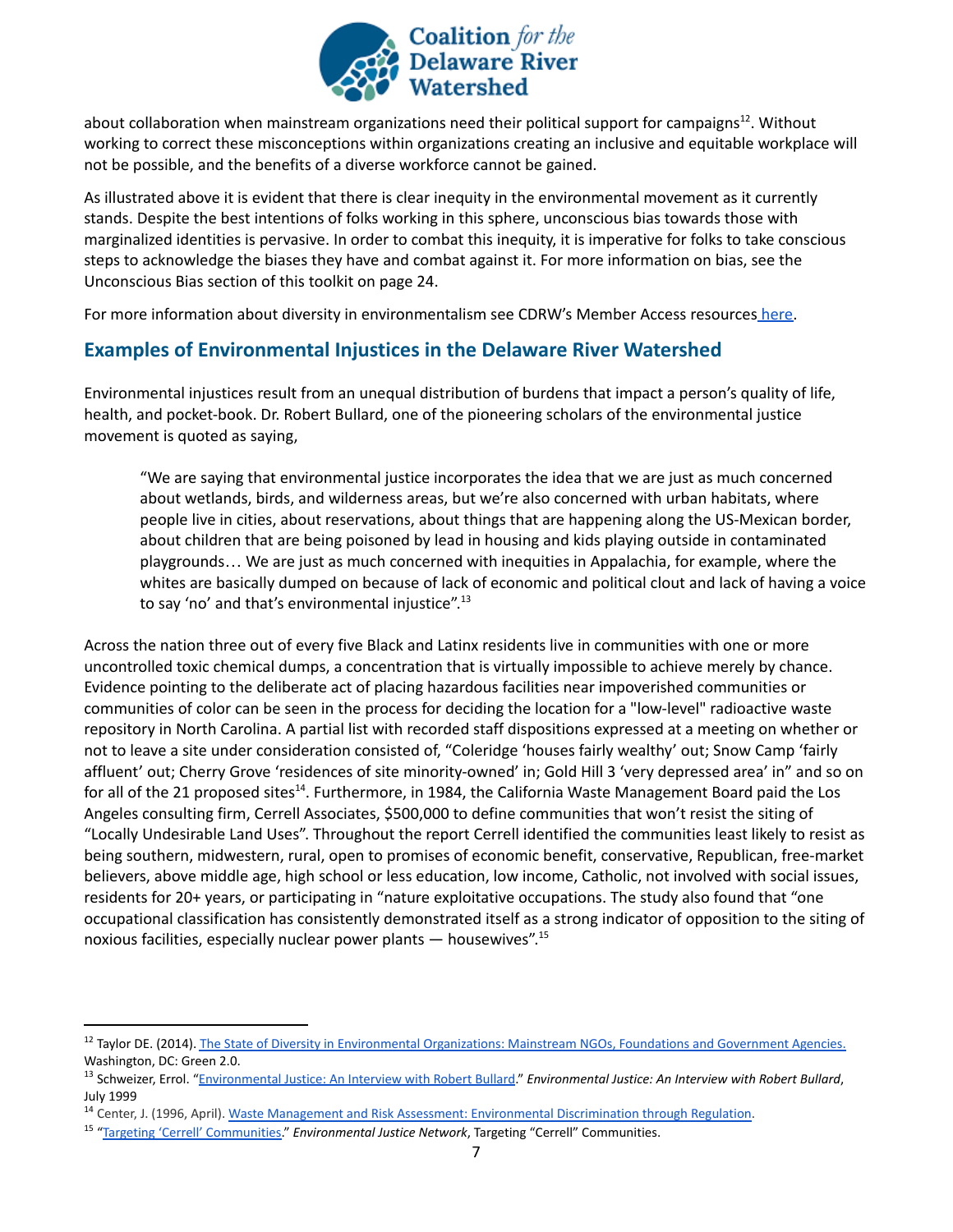

The Delaware River Watershed communities have experienced injustices including polluted water, illegal chemical dumping, and the building of hazardous waste disposal sites. The Delaware River winds past major urban areas including the cities of Trenton, NJ; Philadelphia, PA; Wilmington, DE; Chester, PA; and Camden, NJ, which are home to many communities of color. To learn more about environmental justice work that is being done in your area visit sites and communities where environmental injustices have taken place. Some Environmental Justice groups lead "Toxic Tours" to help those unfamiliar with the conditions in environmental justice, tribal, or low-income communities gain a first-hand view of the lived experiences within the communities. This also provides an opportunity for relationship building, experiential learning, breaking down silos, and visualizing what inequity and injustice look like. If your organization participates in a "Toxic Tour" or meets with community leaders compensate their time directly or with a donation to the group you are meeting with<sup>16</sup>. The following are different examples of environmental injustices in each of the four states comprising the watershed.

**Delaware:** In New Castle County, the communities of Dunleith, Oakmont, and Southbridge, whose residents are predominantly people of color and that have a substantial low-income population, have cancer risks 19 to 23 percent higher than for Greenville (a predominantly White and affluent community located outside the industrial corridor) and 14 to 18 percent higher than for Delaware overall. Respiratory hazard in these three communities is 32 to 43 percent higher than for Greenville and 20 to 30 percent higher than for Delaware overall. Cancer risks in Newport, Belvedere, and Cedar Heights, which have a substantial proportion of people of color and poverty rates above the Delaware average, are 21, 15, and 12 percent higher than for Greenville, respectively, and are 16, 10, and 7 percent higher than for Delaware overall. Respiratory hazard in Newport, Belvedere, and Cedar Heights is 44, 30, and 24 percent higher than for Greenville, respectively, and 31, 18, and 13 percent higher than for Delaware overall<sup>17</sup>.

**New Jersey:** Camden is the poorest city in the state and one of the poorest in the nation: per capita income is less than \$8,000.22 and the citywide poverty rate is well over 30 percent. Waterfront South is a particularly devastated and environmentally degraded neighborhood in the southern part of the city. It encompasses most of the South Jersey Port, the former base for a major shipbuilding company, and now contains a small historic residential core, a deteriorated commercial corridor, and numerous industries close to schools, homes, and churches. Within this area, less than one square mile, one can find two federal Superfund sites and thirteen other known contaminated sites, four junkyards, a petroleum coke transfer station, a scrap metal recycler, several auto body shops, a paint and varnish company, a chemical company, three food processing plants, and numerous other heavy industrial uses. Just north of the neighborhood is the large U.S. Gypsum plant. In the early 1980s Camden County decision makers selected the small city sewage plant in Waterfront South for expansion so that it could process all the sewage from 35 municipalities. The county then decided to construct an open-air sewage-sludge composting facility next to the treatment plant. Next came the regional trash-to-steam incinerator, one of the largest in the state. In the early 1990s Waterfront South was chosen as the site for a cogeneration power plant. The rates for asthma and other respiratory problems rose dramatically. At the same time the area became more blighted, housing values dropped, and, for the remaining residents, moving out of the area became increasingly difficult $^{18}$ .

*Concerned Scientists* , Oct. 2017

<sup>17</sup> White, Ronald, et al. "Environmental Justice for [Delaware Mitigating Toxic Pollution in New Castle](https://www.ucsusa.org/sites/default/files/attach/2017/10/ej-for-de-summary-ucs-2017.pdf) County Communities." *Union of* <sup>16</sup> Choose Clean Water Coalition (2019). **DEIJ in Action: [A Diversity, Equity, Inclusion, and Justice Guide](https://drive.google.com/drive/folders/1GYbIg2EWwSEJe7pcU3zGEpGQDUWK2CS3) for the Chesapeake Bay Watershed** 

<sup>18</sup> Pomar, O. D., & Cole, L. W. (2002). Camden, New Jersey, [and the Struggle for Environmental Justice](https://books.google.com/books?id=U_9V0uO8i8oC&pg=PA99&lpg=PA99&dq=Waterfront+South+is+a+particularly+devastated+and+environmentally+degraded+neighborhood+in+the+southern+part+of+the+city.+Extending+east+to+west+one-half+mile+from+an+interstate+highway+to+the+Delaware+River,+it+encompasses+most+of+the+South+Jersey+Port,+the+former+base+for+a+major+shipbuilding+company.&source=bl&ots=g1Kpkw_yVF&sig=ACfU3U1nL6H8HT5EhqNTarIU-5JkwuA5BA&hl=en&sa=X&ved=2ahUKEwjH9rfUpKvmAhXlqFkKHbmPCCIQ6AEwAHoECAoQAQ#v=onepage&q=Waterfront%20South%20is%20a%20particularly%20devastated%20and%20environmentally%20degraded%20neighborhood%20in%20the%20southern%20part%20of%20the%20city.%20Extending%20east%20to%20west%20one-half%20mile%20from%20an%20interstate%20highway%20to%20the%20Delaware%20River%2C%20it%20encompasses%20most%20of%20the%20South%20Jersey%20Port%2C%20the%20former%20base%20for%20a%20major%20shipbuilding%20company.&f=false). *Clearinghouse Rev.*, *36*, 94.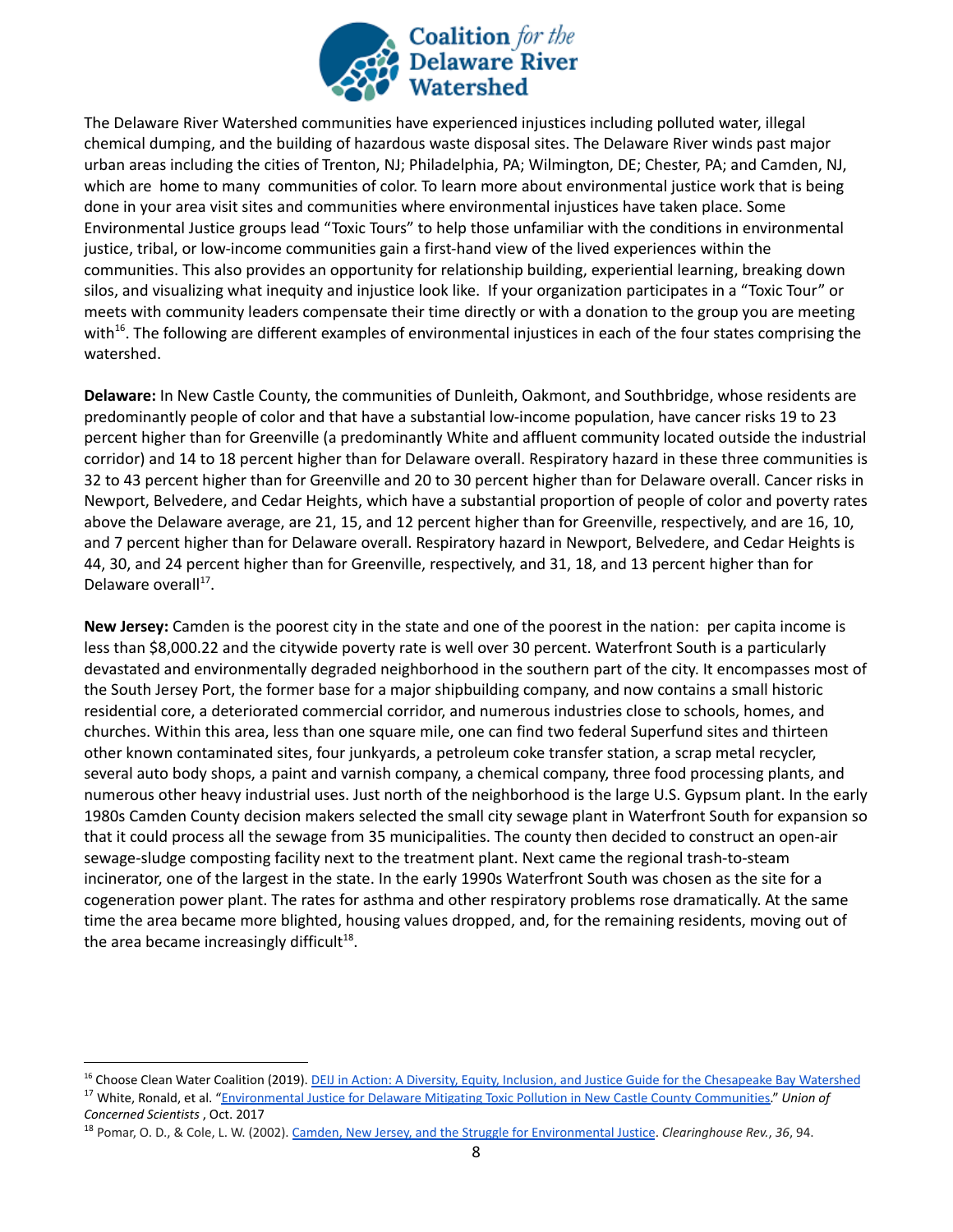

**New York:** Six municipalities within the New York portion of the Delaware River Watershed contain potential Environmental Justice Areas: Mount Hope (Orange County), Delaware, Liberty, Fallsburgh, Bethel, and Monticello (Sullivan County). New York State identifies potential Environmental Justice Areas as U.S. Census block groups of 250-500 households each that had populations that met or exceeded at least one of the statistical thresholds:

- At least 51.1% of the population in an urban area reported themselves to be members of minority groups
- At least 33.8% of the population in a rural area reported themselves to be members of minority groups
- At least 23.59% of the population in an urban or rural area had household incomes below the federal poverty level<sup>19</sup>

**Pennsylvania:** Chester, Pennsylvania is a small city with a low-income Black population, located in the affluent, mostly white Delaware County. The population of Chester is 65% Black, the highest percentage in the state and ten times higher than in Delaware County, median family income is 45% lower than in Delaware County, and the poverty rate is 25%, more than 3 times the rate in Delaware County. Chester has been home to a trash incinerator that handled waste from the entire county, a sewage treatment plant that still receives the entire county's sewage, and numerous other waste processing plants, oil refineries, and industrial polluters. Essentially, the low-income, black community of Chester has been forced to live amidst the waste of the more affluent, white towns and cities around it. The children of Chester suffer the highest blood-lead levels, infant mortality rates, percentage of low-weight births, within the state and lung cancer rates that are 60% higher than any other town in Delaware County according to the Environmental Justice Network. The list of potential illnesses people in Chester faces goes on, and yet only 1.5% of the trash burned at the incinerator is from Chester. 28% comes from New York, another 28% comes from the rest of Delaware County, 25% from Philadelphia, 12% from New Jersey, 2% from Delaware and another 2% from Maryland, 1% from Connecticut, Georgia, North Carolina, Virginia and Puerto Rico combined and 0.1% from other Pennsylvania counties according to the Environmental Justice Network. The inhabitants of Chester are carrying the burden of ten other states' trash<sup>2021</sup>.

## <span id="page-8-0"></span>**Environmental Justice Governance**

Pennsylvania- Pennsylvania Department of Environmental Protection, Office of Environmental Justice, (484) 250-5942

New Jersey- New Jersey Department of Environmental Protection, Office of Environmental Justice, (609) 633-0747

NJ Executive Order 23: The Department of Environmental Protection (DEP), with support from other state agencies, to develop guidance on how all state departments can incorporate environmental justice considerations into their actions. For the status of the Executive Order and more information, click [here.](https://www.nj.gov/dep/ej/eo23/index.html)

New York- New York State Department of Environmental Conservation, Office of Environmental Justice 1-866-229-0497

Federal- Environmental Protection Agency, Office of Environmental Justice (202) 564-2515

#### EO 12898 – 1994

Environmental Justice Act of 2019: The Environmental Justice Act of 2019 would require federal agencies to mitigate environmental injustices through agency action and would strengthen the legal protections of those affected by environmental injustices.

For more information about Environmental Justice see CDRW's Member Access resources [here](https://drive.google.com/drive/folders/1mUSWS91jMNomFODpy_CSTKmAyn2d6ZL6).

<sup>19</sup> ["Maps & Geospatial Information System \(GIS\) Tools](http://www.dec.ny.gov/public/911.html) for Environmental Justice." *Maps & Geospatial Information System (GIS) Tools for Environmental Justice - NYS Dept. of Environmental Conservation*

<sup>20</sup> *[Environmental Justice Factsheet](http://www.ejnet.org/chester/factsheet.html)*, Apr. 1996

<sup>21</sup> Schiff, Alyssa. "[Environmental Injustice in Delaware](http://udreview.com/environmental-injustice-delaware-county/) County." *The Review*, 20 Mar. 2018.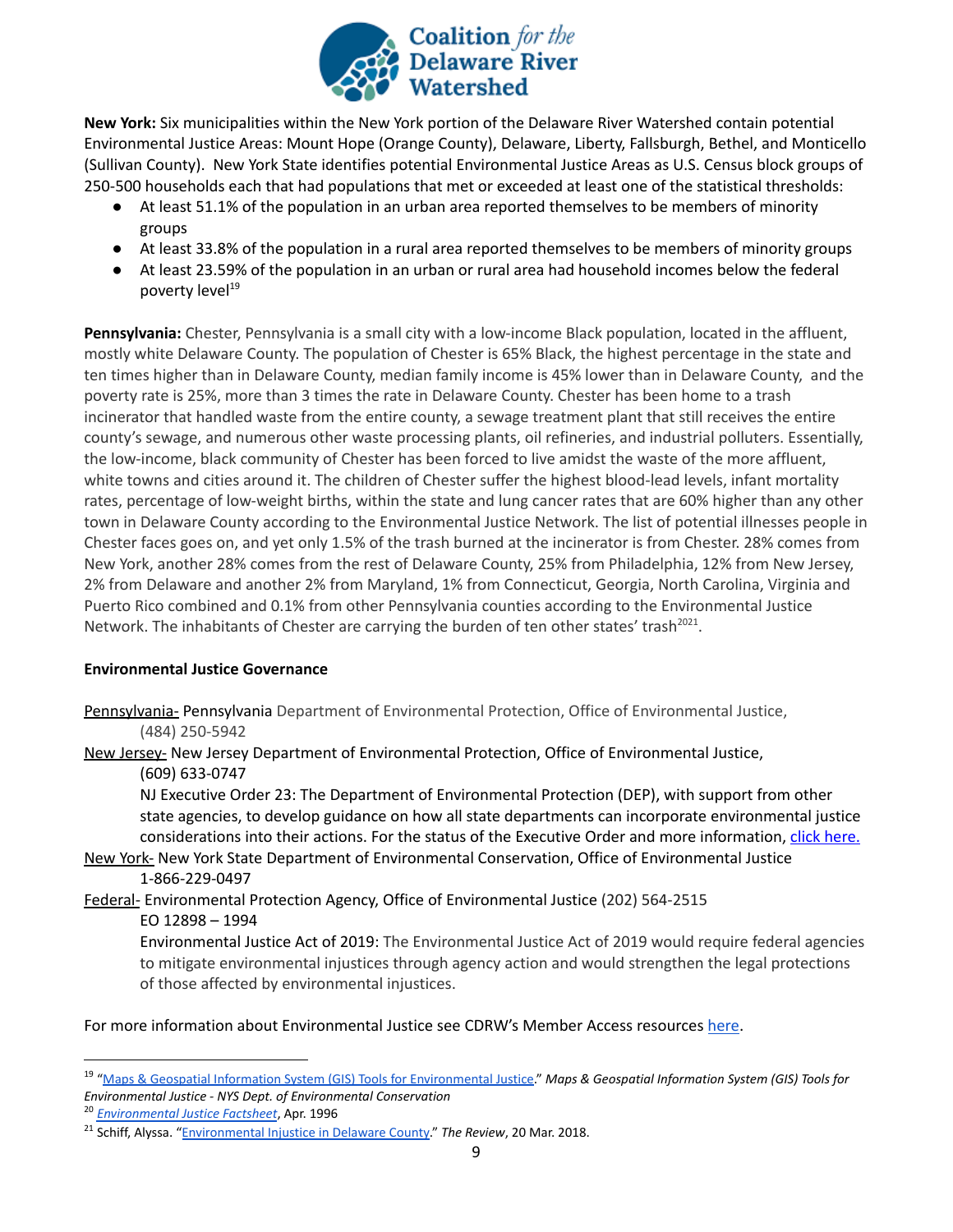

#### **Additional Resources:**

- The Delaware River Urban Waters Federal [Partnership](https://www.nrs.fs.fed.us/philadelphia/urban-waters/) brings together federal, state, regional, local, and [non-governmental](https://www.nrs.fs.fed.us/philadelphia/urban-waters/) organizations to address the systemic and localized environmental degradation and injustices within the [watershed.](https://www.nrs.fs.fed.us/philadelphia/urban-waters/)
- Environmental Justice Center at Chestnut Hill United Church: <http://www.chestnuthillunited.org/EJC>
- NJ Environmental Justice Alliance: <http://njeja.org/>
- Isles, a Trenton-based organization: <https://isles.org/>

## <span id="page-9-0"></span>**Delaware River Watershed Indigenous Tribes**

The Delaware River Watershed has been the ancestral homeland to the Lenni-Lenape (LEN-ee Leh-NAH-pay) people for over 10,000 years. The Lenni-Lenape inhabited Delaware, New Jersey, southern New York, and eastern Pennsylvania prior to the immigration of European settlers. The peaceful tribe was known as mediators, warriors, and diplomats, and are "considered to be among the most ancient of the Northeastern Nations".<sup>22</sup>

The Nanticoke "Tidewater People" migrated in the 1600's from the Nanticoke River in Maryland to the Indian River in Southeastern Delaware where they united with the Lenni-Lenape Indians by the 1800's. The Nanticoke Nation was one of the first to resist the European invasion as early as the mid 1600s. Over the centuries, the Nanticoke Lenni-Lenape (like most other Indigenous American tribes) have suffered forced migrations and the colonization of ancestral land; were denied American citizenship; and banned from practicing their religious beliefs. Despite these obstacles, the Nanticoke Lenni-Lenape are the longest known stewards of our natural resources and remain active in spreading their history throughout the region today.<sup>23</sup>

The Lenape Indian Tribe of Delaware's website can be found here: <http://www.lenapeindiantribeofdelaware.com/aboutus.html>

For more information about Indigenous Americans see CDRW's Member Access resources [here](https://drive.google.com/drive/folders/17elVG2V6AZvtYYs24UpKuYvVeoo3Ds-T).

## <span id="page-9-1"></span>**Common Language**

Diversity- includes all the ways in which people differ, encompassing the different characteristics that make one individual or group different from another. While diversity is often used in reference to race, ethnicity, and gender, we embrace a broader definition of diversity that also includes age, national origin, religion, physical disability, sexual orientation, socioeconomic status, education, marital status, language, and physical appearance. Our definition also includes diversity of thought: ideas, perspectives, and values. We also recognize that individuals affiliate with multiple identities.

Equity- the fair treatment, access, opportunity, and advancement for all people, while at the same time striving to identify and eliminate barriers that have prevented the full participation of some groups. Improving equity involves increasing justice and fairness within the procedures and processes of institutions or systems, as well as in their distribution of resources. Tackling equity issues requires an understanding of the root causes of outcome disparities within our society.

<sup>22</sup> ["Our Tribal History](http://nanticoke-lenape.info/history.htm)," *The Nanticoke Lenni-Lenape An All American Indian Tribe.*

<sup>23</sup>["Cultural and Historic Value,](http://delawareriverkeeper.org/Culture_&_History.pdf)" *Delaware Riverkeeper.*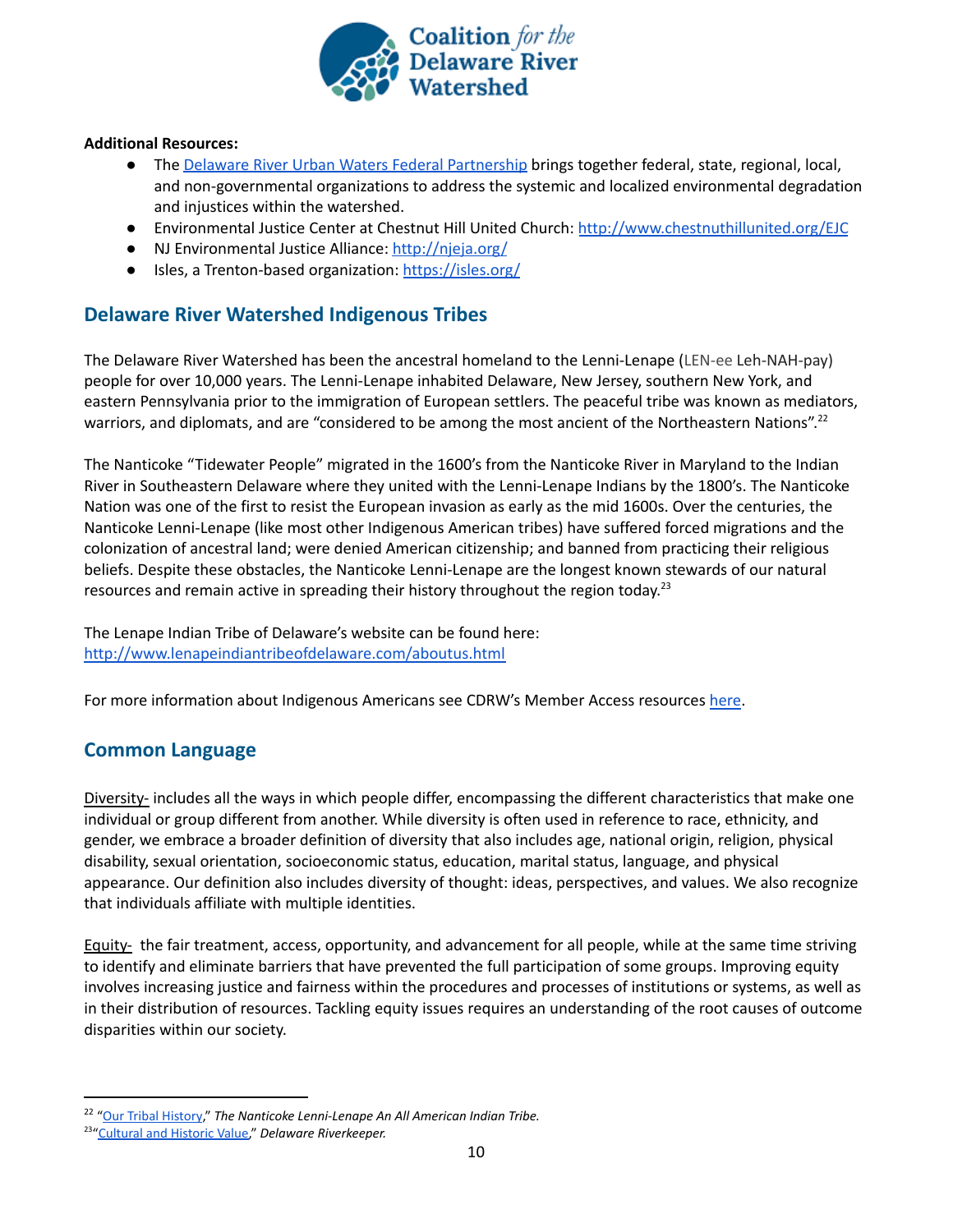

Inclusion- the act of creating environments in which any individual or group can be and feel welcomed, respected, supported, valued and able to fully participate. An inclusive and welcoming climate embraces differences and offers respect in words and actions for all people. A diverse group is not by default always inclusive. Increasingly, recognition of unconscious or 'implicit bias" helps organizations to be deliberate about addressing issues of inclusivity.

Justice- Embracing a vision of society in which the distribution of resources and access to decision making is equitable and all members are physically and psychologically safe and secure.<sup>24</sup>

Environmental Justice- (EJ) means the fair treatment and meaningful involvement of all people regardless of race, color, national origin, education or income with respect to the development, implementation, and enforcement of environmental laws, regulations, and policies to ensure that communities of color, indigenous communities, and low-income communities have access to public information and opportunities for meaningful public participation relating to human health and environmental planning, regulations, and enforcement; no community of color, indigenous community, or low-income community shall be exposed to a disproportionate burden of the negative human health and environmental impacts of pollution or other environmental hazards.<sup>25</sup>

# <span id="page-10-0"></span>**Governance**

## <span id="page-10-1"></span>**Developing Champions for DEIJ within your Board**

The 2014 Green 2.0 study of 1,684 board members of conservation and preservation organizations found that 95.4% of board members identified as white, and 62.9% identified as male. The study also found that the more senior the leadership position, the lower the percentage of ethnic minorities found occupying them<sup>26</sup>. If your organization's leadership reflects traditional power and privilege structures, consider how they can step back on some decisions and empower staff members with more diverse viewpoints, identities, and experiences to suggest a direction for the organization to work towards in terms of DEIJ.

To have substantive DEIJ incorporation into the mission and values of the organization it is essential to have support from the CEO, high level staff, and board, as they are the primary drivers behind the direction of the organization. Identifying the range of perspectives regarding DEIJ within your board members, either by conducting a survey or having in-person conversations, can be an effective way to gage potential capacity building needs within your board going forward.

Some common approaches organizations take when introducing DEIJ to their boards include sharing why DEIJ is important to their work, dispelling misconceptions, and answering common questions. A key approach to addressing resistance or ignorance is stressing how DEIJ work is critical to achieving the goals of the organization <sup>27</sup>. Doing continuous work with your board is important so they understand the importance of DEIJ and will be supportive when programs and procedures evolve to be more equitable and inclusive.

<sup>24</sup> ["Leaking Talent: How People of Color are Pushed out](http://diversegreen.org/leaking-talent/) of Environmental Organizations," Johnson, Stephanie K., *Green 2.0,* (June 2019).

<sup>&</sup>lt;sup>25</sup> (Environmental Justice Act of 2017, S1996, 115th Congress, 2017)

<sup>&</sup>lt;sup>26</sup> Taylor DE. (2014). The State of Diversity in Environmental [Organizations: Mainstream NGOs, Foundations and Government](https://www.diversegreen.org/wp-content/uploads/2015/10/FullReport_Green2.0_FINAL.pdf) Agencies. Washington, DC: Green 2.0.

<sup>27</sup> Brown, Marcelo. "[Transforming a Movement](http://static1.squarespace.com/static/5c69d03c7788977a41b9177f/t/5dc2e21902f6c23ce2b46447/1573052975475/TransformingaMovement_Nov2019.pdf)." *JEDI Heart*, Oct. 2019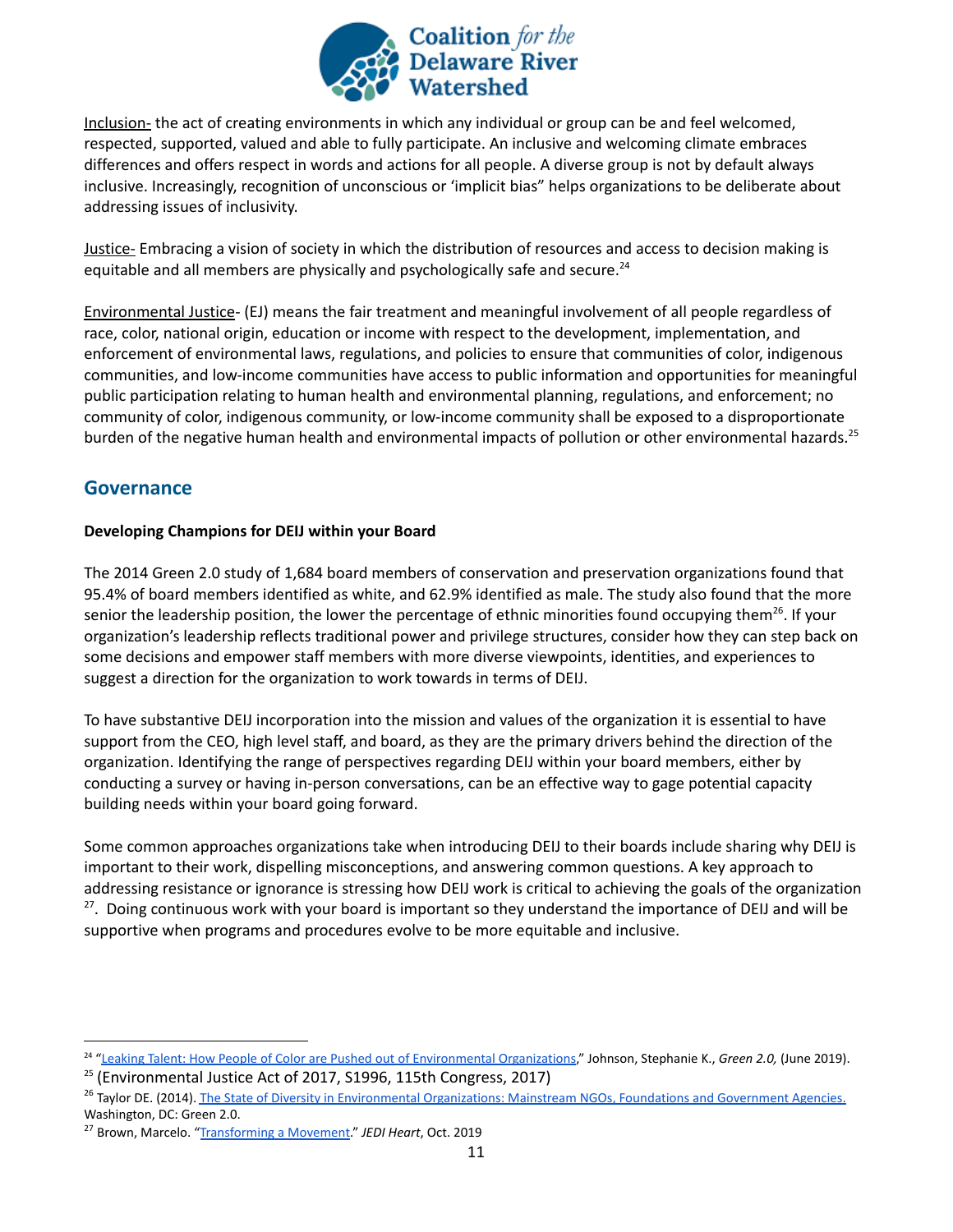

Actions that can be taken by boards, CEOs, and high level staff include  $2829$ :

- Get comfortable with having uncomfortable conversations
- Actively support DEIJ inclusion into mission, and as an overall priority within the organization
- Institute open and fair hiring, promotion, and pay structures such as pay raises with annual reviews that allow employees to grow in their positions
- Participate in support/learning groups to grow their DEIJ-related competency
- Attend local and national DEIJ-related conferences
- Invite DEIJ speakers to board meetings
- Set aside time for DEIJ topics at meetings on a regular basis
- Hire and promote leaders from marginalized groups
- Commit funding allocations to DEIJ efforts
- Provide adequate pay and benefits to all employees
- When there is a board member transition emphasize building or transferring knowledge of DEIJ, seek out members with perspectives that are not yet represented in your board, or make DEIJ part of the on-boarding process

It is important to have diversity in leadership roles within environmental organizations for the following reasons:

- More support for incorporating DEIJ into the mission, values, goals, and strategies of the organization
- Increased perception of fairness
- Diverse employees are more likely to stay with more diversity

#### **Integrating DEIJ into your Organization's Mission**

When bringing DEIJ into your organization's mission it is vital to connect DEIJ with your organization's specific vision, rather than a separate thought. When essentialized many missions are to create a community around a particular topic, whether that topic be preserving land, educating the public, etc. Integrating DEIJ into your organization is a key way to ensure that everyone in your community is being reached adequately, thus achieving your mission. To achieve that goal DEIJ must be woven into your organization's everyday practices and initiatives.

When a firm commitment to DEIJ is taken in an organization's mission the organization will then be better positioned to commit resources towards implementation. Taking the time to understand your organization's history in relation to DEIJ work will aid in the recognition of strengths and weaknesses that will inform your work going forward. Because this work can lead to challenging discussions bringing on an external facilitator would be beneficial to help navigate your staff through the process. This process may also be cyclical, after some time working with different initiatives your staff and close partners may come together and identify new ways to approach DEIJ as an organization or coalition<sup>30</sup>.

- Incorporating DEIJ into the mission and vision of organizations has been shown to increase employee retention and the perception of fairness.<sup>31</sup>
- Comprehensive inclusion of DEIJ into an organization's mission and values should:
	- Be a top priority of the organization
	- Include concrete short and long term goals.

<sup>29</sup> Brown, Marcelo. "[Transforming a Movement](http://static1.squarespace.com/static/5c69d03c7788977a41b9177f/t/5dc2e21902f6c23ce2b46447/1573052975475/TransformingaMovement_Nov2019.pdf)." *JEDI Heart*, Oct. 2019 <sup>28</sup> Choose Clean Water Coalition (2019). DEIJ in Action: [A Diversity, Equity, Inclusion, and Justice Guide](https://drive.google.com/drive/folders/1GYbIg2EWwSEJe7pcU3zGEpGQDUWK2CS3) for the Chesapeake Bay Watershed

<sup>&</sup>lt;sup>30</sup> Choose Clean Water Coalition (2019). DEIJ in Action: [A Diversity, Equity, Inclusion, and Justice Guide](https://drive.google.com/drive/folders/1GYbIg2EWwSEJe7pcU3zGEpGQDUWK2CS3) for the Chesapeake Bay Watershed

<sup>31</sup> ["Leaking Talent: How People of Color are Pushed out](http://diversegreen.org/leaking-talent/) of Environmental Organizations," Johnson, Stephanie K., *Green 2.0,* (June 2019).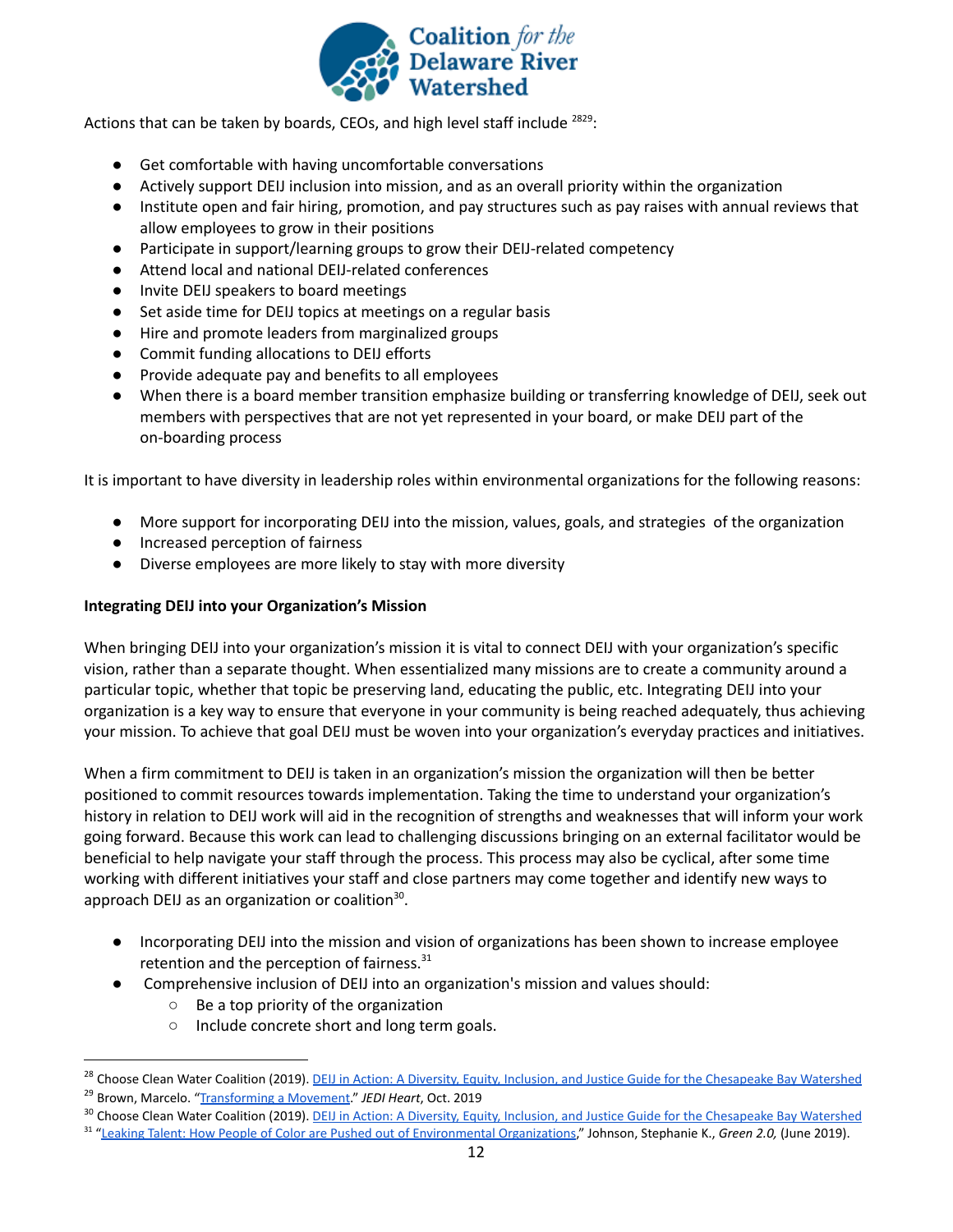

- Be incorporated into strategic planning
- Show realistic support (i.e. staffing, funding) to achieve short and long term DEIJ goals

#### <span id="page-12-0"></span>**DEIJ Mission Statements**

When DEIJ Mission Statements or priorities are added to your organization's website,avoid listing them last. Doing so presents DEIJ as an afterthought, and not a priority to your organization's goals. Furthermore, your DEIJ Mission Statement should be prominently displayed on the site.

#### Some examples include:

Choose Clean Water [Coalition-](https://www.choosecleanwater.org/equity) Promote diversity, equity, inclusion, and justice in the Chesapeake Bay watershed, and incorporate these issues into the structures, analysis, policy development, decision-making and advocacy process of the Coalition.

The National Wildlife [Federation](https://www.nwf.org/About-Us/DEIJ) strives to increase diversity, equity, inclusion, and justice in all elements of our work and with our partners to support the interdependent needs of wildlife and people in a rapidly changing world.

The Coalition for the Delaware River [Watershed](http://www.delriverwatershed.org/our-priorities) is dedicated to ensuring equal access to healthy and clean water to all people, regardless of any aspect of diversity. Clean water not only has health benefits for humans and wildlife, but it drives economic growth and opens new recreational and community building spaces. Clean water has officially been recognized as a basic human right by the United Nations since 2010,<sup>32</sup> yet communities within the Delaware River Watershed do not have equitable access to healthy water. Additionally, the communities most impacted by water degradation, water disparities, and environmental injustice are most often the least responsible and the most oppressed and ignored. Diversity, equity, inclusion, and justice are the foundations upon which diverse participants and groups will have the opportunity to unite and achieve the mission and goals of our movement.

We are committed to protecting and restoring the Delaware River, its tributaries, and more than 13,500 square miles of forests, wetlands, communities, and other distinctive landscapes in the watershed so that clean water and valued resources are secured for generations to come. The scope of the environmental movement has evolved over decades and must change further from a mainly white and affluent movement to be equitable and inclusive. The River Network wrote: "American environmentalists have successfully served as the voice for rivers and nature, but we have fallen short in listening to and amplifying the voices and contributions of people who have less access to those resources because of the color of their skin or the size of their wallets". 33

#### <span id="page-12-1"></span>**Budget and Fundraising**

An organization's budget reflects what an organization's priorities are. Ensuring that DEIJ actions such as trainings are specific line items and expanding the budget for existing programs to be modified to include DEIJ will show the organization's commitment to this work. When reaching out to donors engage those who have already shown an interest in DEIJ initiatives, and for those who have not reach out to understand what areas they may consider funding in the future $34$ .

<sup>32</sup> ["Human Rights to Water and Sanitation](http://unwater.org/water-facts/human-rights/)," *United Nations.*

<sup>33</sup> ("The Case for Equity, Diversity, and Inclusion," *River Network*).

<sup>&</sup>lt;sup>34</sup> Choose Clean Water Coalition (2019). DEIJ in Action: [A Diversity, Equity, Inclusion, and Justice Guide](https://drive.google.com/drive/folders/1GYbIg2EWwSEJe7pcU3zGEpGQDUWK2CS3) for the Chesapeake Bay Watershed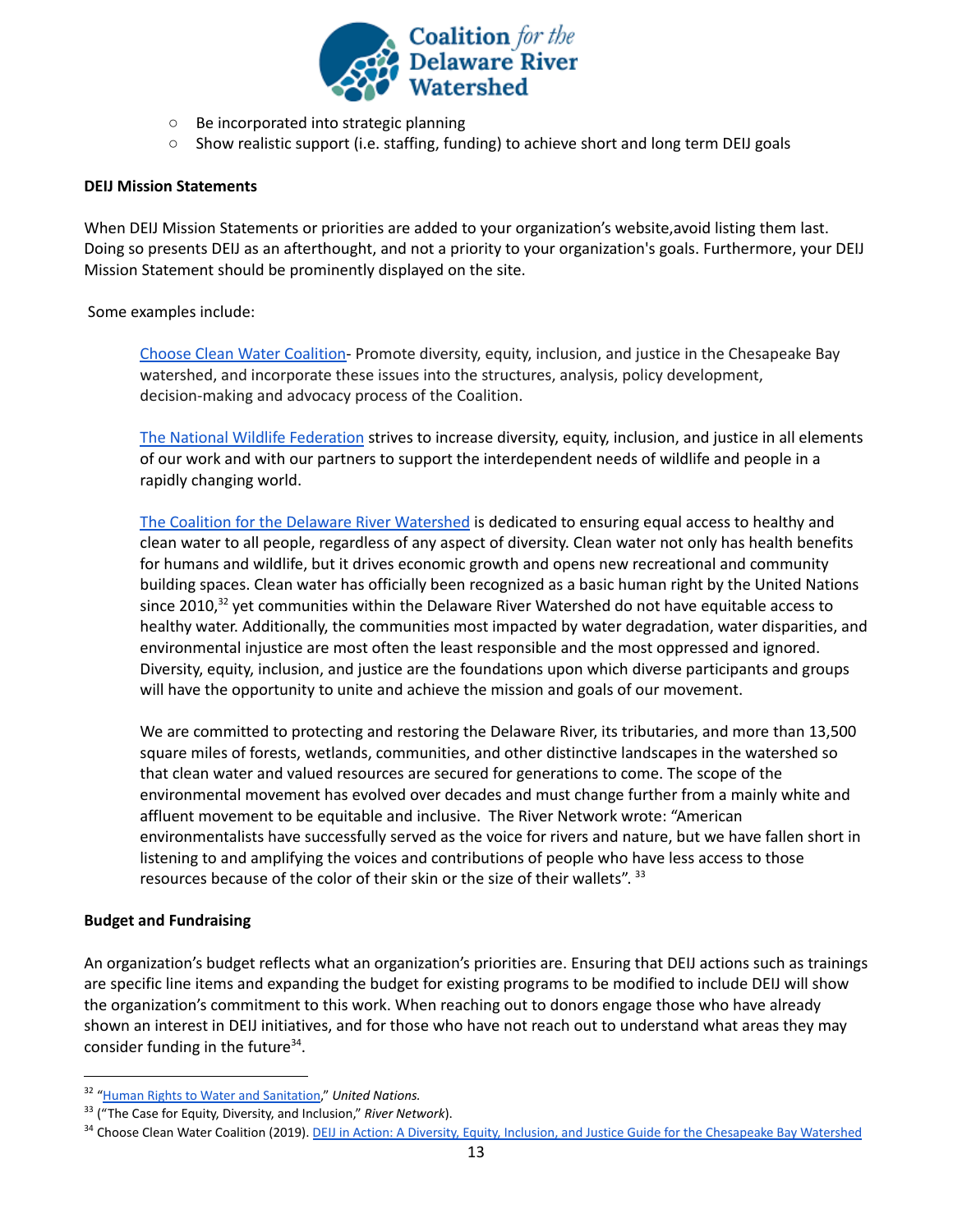

DEIJ work is a process that spans many years and requires a steady amount of funding, which can be perceived as a barrier by organizations. Cost is not always an overriding factor, and often the more costly diversity initiatives are used to help promote women into leadership positions rather than promoting people of color into leadership positions<sup>35</sup>. Remain cognizant of how your organization's funding may or may not be reflecting your stated goals of DEIJ.

# <span id="page-13-0"></span>**Promoting DEIJ in the Workplace**

#### <span id="page-13-1"></span>**Reflecting on Organization's Diversity and Inclusion**

An organization's true diversity is dependent on their commitment to inclusivity. Although one method of measuring diversity within an organization is to literally count what percentage a certain group or different groups contribute to the organization, it is beneficial to go further once you have those percentages and also include into the definition of diversity the concept of inclusivity--workshops and supports that are in place. For instance, are: unconscious bias trainings scheduled, affinity groups active, pay transparency practices standard, and DEP (development, evaluation, and promotion) practices in place?<sup>36</sup> When examining the data it is important to disaggregate by position level. Are all the people of color in entry level positions? Is the board majority male?

Another method for reflecting upon an organization's inclusion is to track meetings and record who spoke when, how they were responded to, who was ignored, and who shifted the direction of the conversation, etc. This will highlight who in the organization has less power in decision making processes. Tracking meetings will determine when it might be necessary to designate a portion of each meeting for sharing observations and making room for those who were pushed out of the conversation.<sup>37</sup> Other things that could be included in surveys are: employee attitudes regarding diversity, workforce flow (i.e. hires, turnovers, promotions), employee utilization and awareness of resources, i.e. review of complaints and legal activity regarding employee practices. <sup>38</sup>

Having multiple ways to gather feedback from staff to allow for different preferences in sharing experiences will be crucial as your organization's work with DEIJ continues. Some common mechanisms include<sup>39</sup>:

- **Facilitated discussions**
- DEIJ Trainings
- Lunch speakers/webinars
- Surveys and written feedback opportunities
- Work plan evaluations
- Staff evaluations and development
- Anonymous feedback loops

When reviewing the feedback prioritize staff from the marginalized groups your work is directed towards. For example if your organization is making an effort to increase gender equality and inclusion, focus and hone in on the voices of women or transgender people in your office. Keep in mind that having a respectful and professional relationship that is based on safety, trust, and inclusion is very valuable when asking staff to share

<sup>&</sup>lt;sup>35</sup> Taylor DE. (2014). The State of Diversity in Environmental [Organizations: Mainstream NGOs, Foundations and Government](https://www.diversegreen.org/wp-content/uploads/2015/10/FullReport_Green2.0_FINAL.pdf) Agencies. Washington, DC: Green 2.0.

<sup>36</sup> Brown, Marcelo. "[Transforming a Movement](http://static1.squarespace.com/static/5c69d03c7788977a41b9177f/t/5dc2e21902f6c23ce2b46447/1573052975475/TransformingaMovement_Nov2019.pdf)." *JEDI Heart*, Oct. 2019

<sup>37</sup> Berthoud, H., & Greene, R. D. (2001). A multi-faceted [look at diversity: Why outreach is not enough](https://www.choosecleanwater.org/s/A_Multi-Faceted_Look_at_Diversity.pdf). *The Journal of Volunteer Administration*, *19*(2), 2-10.

<sup>38</sup> Brown, Marcelo. "[Transforming a Movement](http://static1.squarespace.com/static/5c69d03c7788977a41b9177f/t/5dc2e21902f6c23ce2b46447/1573052975475/TransformingaMovement_Nov2019.pdf)." *JEDI Heart*, Oct. 2019

<sup>&</sup>lt;sup>39</sup> Choose Clean Water Coalition (2019). DEIJ in Action: [A Diversity, Equity, Inclusion, and Justice Guide](https://drive.google.com/drive/folders/1GYbIg2EWwSEJe7pcU3zGEpGQDUWK2CS3) for the Chesapeake Bay Watershed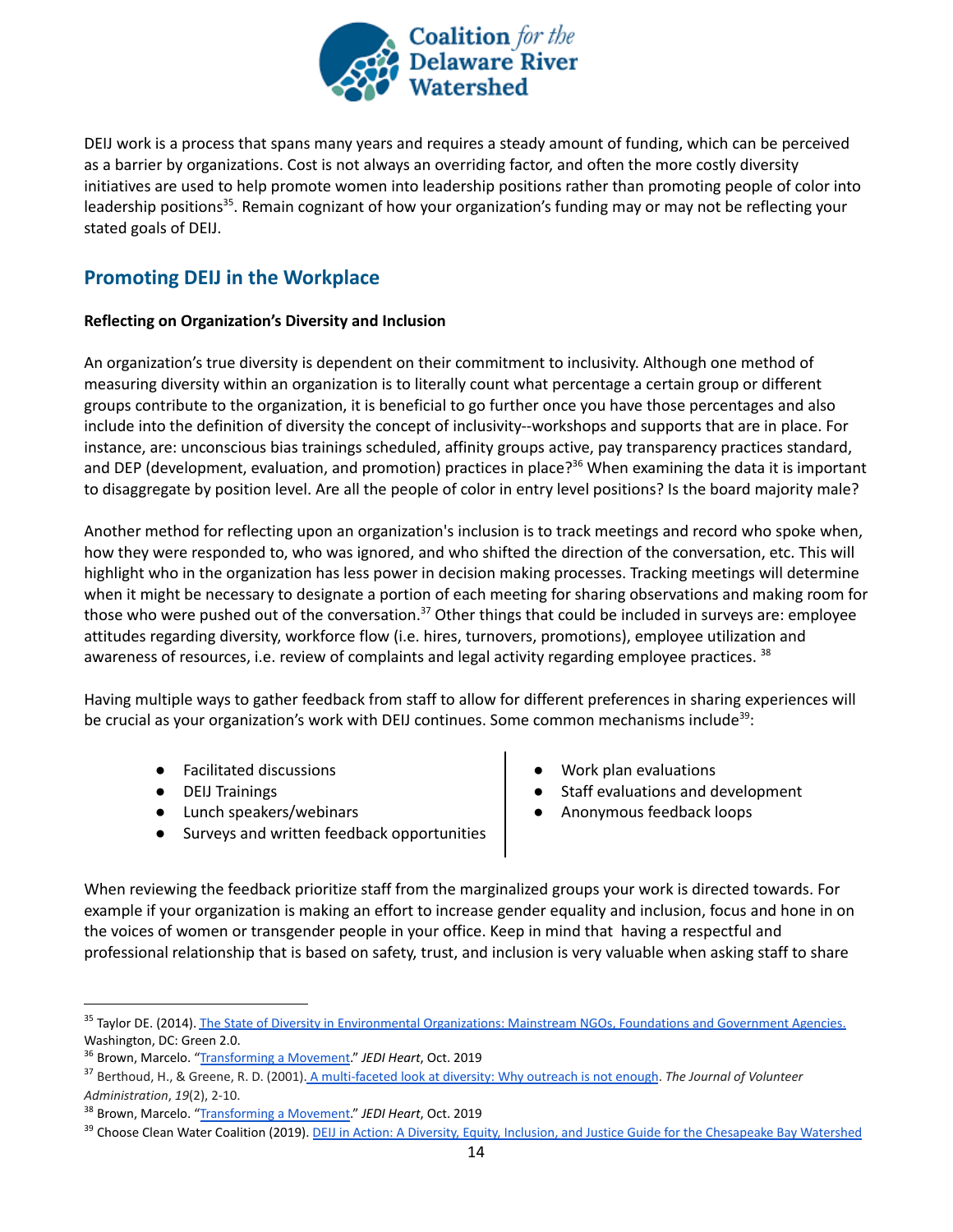

their experiences. Be transparent about why you are collecting feedback, what you are trying to improve specifically, and what you will do with the information shared.<sup>40</sup>

#### <span id="page-14-0"></span>**Developing an Action Plan**

When developing an action plan it is important to start with inclusion, not diversity. Focusing solely on diversity without inclusion can lead to tokenism and an unsafe environment for staff and board members of color and/or other members with marginalized identities.

Conducting an assessment of your organization's current culture, pracites, and programs will provide insight on various perspectives within the organization. It can include a survey or one-on-one interviews of staff and board, facilitated discussions, or feedback from volunteers, clients, grantees, and partners.

Possible questions include: 4142

- What is it like to work here? What is the best thing and what is the thing you like the least?
- How are differences addressed at this organization?
- Do you see strong leadership support of the organization's value of diversity and inclusion?
- If you had a concern about harassment or discrimination, where would you report that concern?

After conducting the assessment specific challenges and opportunities relative to DEIJ will emerge, which will influence the direction your DEIJ work takes. After considering the results of the assessment, develop specific, measurable, and actionable goals to respond to those opportunities and challenges<sup>43</sup>. For example, if survey responses show that few staff members know the process for reporting work-based discrimination, providing clear communication of that process would be something to prioritize.

These goals will vary from organization to organization, some will want to set broad goals while others choose a more tailored approach. It is important to integrate DEIJ throughout the strategic plan rather than having it as a separate program. DEIJ is relevant to every department, program, and practice and thus should be reflected as so in the strategic plan.

The most vital parts of an action plan are the inclusion of clear incentives, accountability measures, and defined roles and responsibilities for each department. Other recommended components include messaging or a forward from organizational leaders, an explanation of the business case for diversity and inclusion, commitment to moving beyond state and federal requirements, a breakdown of current workforce diversity, a comparison of hires and losses by demographics, an overview of the DEIJ plan, and specific long term and short term goals with strategies for reaching them and measuring efficacy $44$ .

For examples of organizational assessments visit CDRW's Member Access DEIJ page and the cultural audits are found under Resources → Internal [Organizational](https://drive.google.com/drive/folders/1gqLCLokuB6Mc7ivLgoYFGNNIEhvJRVvD) Practices → Cultural Audits.

<sup>40</sup> Brown, Marcelo. "[Transforming a Movement](http://static1.squarespace.com/static/5c69d03c7788977a41b9177f/t/5dc2e21902f6c23ce2b46447/1573052975475/TransformingaMovement_Nov2019.pdf)." *JEDI Heart*, Oct. 2019

<sup>&</sup>lt;sup>41</sup> AICPA- Sample diversity and inclusion questions for [employee](https://www.aicpa.org/content/dam/aicpa/interestareas/privatecompaniespracticesection/humancapital/diversity/sample-diversity-and-inclusion-questions-for-employee-surveys.pdf) surveys

<sup>&</sup>lt;sup>42</sup>The Winters Group. (2013, June 25). Developing Sustainable [Diversity and Inclusion Strategies - Part 6: Conducting](http://www.theinclusionsolution.me/developing-sustainable-diversity-and-inclusion-strategies-part-6-conducting-a-cultural-audit/) a Cultural Audit.

<sup>&</sup>lt;sup>43</sup> Choose Clean Water Coalition (2019). DEIJ in Action: [A Diversity, Equity, Inclusion, and Justice Guide](https://drive.google.com/drive/folders/1GYbIg2EWwSEJe7pcU3zGEpGQDUWK2CS3) for the Chesapeake Bay Watershed

<sup>44</sup> Beasley , Maya A. "Beyond Diversity: A Roadmap to [Building an Inclusive Organization.](http://www.diversegreen.org/wp-content/uploads/2017/05/BeyondDiversity_Report.05.24.2017.pdf)" *Diverse Green*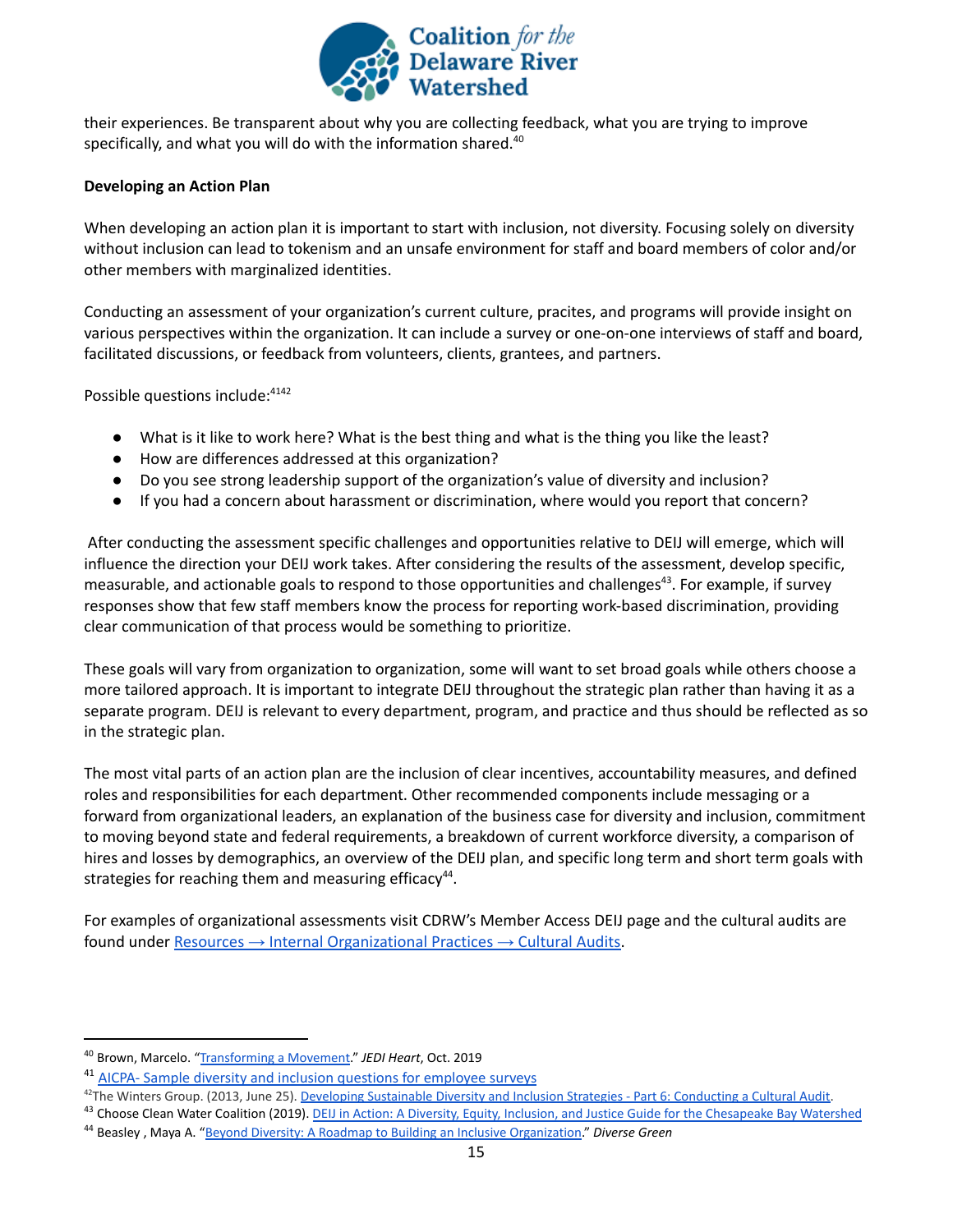

#### <span id="page-15-0"></span>**Hiring a Consultant**

Consultants can help your organization begin or continue on the DEIJ journey. Learn from their experience within their own organization and from working with other organizations which have gone through similar processes. Consultants can lead internal workshops; disseminate information and best practices; lead, oversee, or facilitate webinars on DEIJ topics; and support the integration of DEIJ into all aspects of the organization. Organizations recommend seeking out a consultant sooner rather than later to help guide them on an effective path from the beginning of their work. Research has shown that there is a need for staff or consultants that can: deliver trainings or workshops on topics such as racial equity or culture change, coach and advise leaders, support all staff and board members, support the development of new organizational systems, provide insight into organizational culture, develop a growth mindset culture, create staff of color support systems, teach skills to help navigate difficult conversations, and facilitate DEIJ discussions<sup>45</sup>.

List of consultants:

- 1. The [Avarna](https://theavarnagroup.com/) Group- Provides workshops, presentations, assessments, and strategies. Has a page for free resources including readings, videos, activities, and graphics.
- 2. [Resource](http://www.resource-media.org/) Media- Services include strategic planning, message development, media relations, multicultural communications, digital organizing, social media, content, training, research, imagery, and crisis communications. They have free blogs and tipsheets to access.
- 3. Youth [Outside](http://www.youthoutside.org/) Primarily focused on outdoor education, holds Outdoor Education Institute annually, a Rising Leaders Fellowship for early-to-mid level positions within youth-serving outdoor programming, Cultural Relevancy training, and has a grantmaking capacity.
- 4. The [Raben](https://rabengroup.com/) Group- Services include Media and Communications, Government Affairs and Policy Counsel, Diversity, Equity and Inclusion, Impact Entertainment, Issue Campaigns and Movements, and Strategic Planning. For DEI specifically they offer training, facilitation, third party engagement, environmental surveys/cultural assessments, equity and inclusion policy integration, strategy sessions, and operationalizing equity.
- 5. [Green](https://www.diversegreen.org/) 2.0- Compiled comprehensive reports on the current state of diversity within the environmental movement, presents webinars on that research.
- 6. [PRISM](https://www.prismdiversity.com/) Services include Diversity and Inclusion, Talent Management, Cultural Competency, Harassment and Discrimniation, and ERGs and Diversity Councils. For D&I specifically they offer consulting, training, toolkits, eLearning, and presentations.
- 7. [Visions,](https://www.visions-inc.org/) Inc.- Services include workshops, training, organizational development, and youth engagement.
- 8. [Jumana](http://jvasiconsulting.com) Vasi- Services include advising on environmental advocacy strategies, building organizational capacity, implementing DEI initiatives.
- 9. Andrea [Lawful-Trainer](mailto:lawful1992@gmail.com) In addition to her expertise as an education consultant focusing on closing academic achievement gaps, Andrea Lawful-Trainer also offers implicit bias training for young people and adults.
- 10. [Angela](http://www.sustainabilityleadersnetwork.org/fellows/angela-park/) Park- independent consultant, researcher, and writer dedicated to making social justice and equity hallmarks of progressive advocacy, policymaking, philanthropy, and business. She helps mission-driven organizations embed social justice and equity throughout their work, bringing three decades of experience on sustainable development policy, environmental justice, equity and diversity, and organizational and leadership development.
- 11. AORTA [\(Anti-Oppression](http://aorta.coop/) Resource and Training Alliance)- AORTA members work as consultants and facilitators to expand the capacity of cooperative, collective, and community-based projects through education, training, and planning. They offer workshops on topics such as racial, economic, and gender justice.

<sup>45</sup> Brown, Marcelo. "[Transforming a Movement](http://static1.squarespace.com/static/5c69d03c7788977a41b9177f/t/5dc2e21902f6c23ce2b46447/1573052975475/TransformingaMovement_Nov2019.pdf)." *JEDI Heart*, Oct. 2019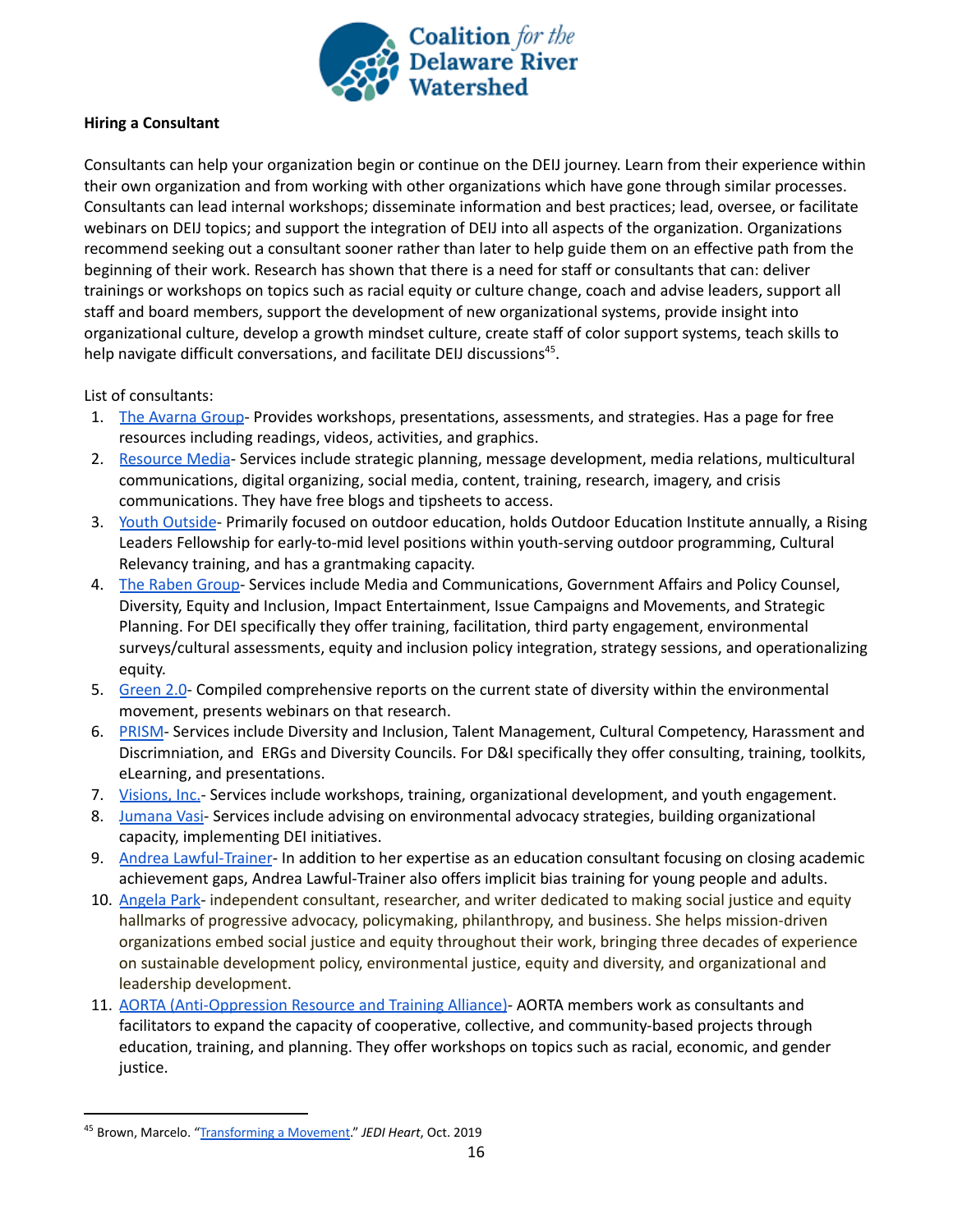

- 12. Attic Youth Center's Bryson [Institute](https://www.atticyouthcenter.org/bryson-institute) offers dynamic, interactive, and educational trainings around best practices for working with LGBTQ individuals. The goal of their trainings is foster understanding, impart knowledge, and provide strategies for creating sage and affirming environments
- 13. Beyond [Diversity](https://www.bd101.org/) 101 offers intensive, multi-day classes which focus on recognizing, taking responsibility, shifting mindsets, and building and utilizing effective skills.
- 14. Hillary [Blecker](https://www.hillaryblecker.com/) provides individual coaching, group coaching, facilitation, and training. Formerly a part of Blue Door Group.
- 15. [BMe](https://bmecommunity.org/asset-framing/) The increasingly volatile climate concerning race, communities and America's future makes taking no position highly conspicuous and taking the wrong position extremely costly. Adaptive executive leaders and managers in social innovation, philanthropy, and major associations overcome that immobilizing fear by applying an award-winning cognitive frame that engenders understanding, confidence and inspired constructive action. It's called "Asset-Framing".
- 16. True [North](https://www.truenorthedi.com/) EDI- Offers Organizational Development, Staff Development, and Communications.
- 17. Center for Diversity and the [Environment](https://www.cdeinspires.org/) Equity Audit: assessment tool that illuminates an organization's current reality and provides strategic direction on the path forward. Through the tool, CDE analyzes what an institution is already doing, what it is not yet doing, and recommends practical, strategic, and feasible next steps
- 18. [Curdina](https://curdinahill.org/consulting/) Hill- Facilitating organizational and collaborative planning process, developing cultural proficiency and racial equity in organizations, coalitions, and networks, designing and facilitation of research, program evaluation, or new program initiatives, organization development.
- 19. Davis Associates [Consulting](https://www.davisassociatesgroup.com/workshops.HTM) Group, Inc.- Workshops on leadership development, customer services, diversity and inclusion, stress management, communications, conflict, as well as individualized coaching.
- 20. Olive Branch [Educators-](https://www.obeducators.com/services)OBE consultants have experience working in varied settings, creating programs tailored to meet the specific goals and objectives of our clients. Competency in diversity and inclusion requires the ability to negotiate, uphold, and value varied perspectives simultaneously. As a result, one program design does not fit all settings. We take a thoughtful, systemic, and strategic approach to the needs of each client.
- 21. [DiverseForce](https://www.diverseforce.com/) Offers recruitment services (employer branding, job marketing/distribution, search assistance), a leadership development program, strategic diversity leadership training, and a recruiter's diversity innovation boot camp.
- 22. [Dragonfly](http://dragonfly-partners.com/) Partners- provide strategic planning, advising and consultant, training and coaching, facilitating and mediating, policy research/planning, evaluation.
- 23. [Community](http://4equityleaders.com/index.php/services/) Equity Partners group coaching and workshops, equity-driven leadership coaching, cross-racial coaching, equity-driven coaching for education leaders, and coach training.
- 24. Equity [Matters-](http://www.equitymattersnw.com/services.html) Created over 50 hours of original Cultural Competence and Equity curriculum and tools including inclusive community engagement, recruiting and retaining diverse staff, understanding institutional and structural racism, creating race equity, development of evaluation systems.
- 25. Fatima [Hafiz-Wahid,](mailto:fhafiz01@temple.edu) PhD- Dr. Fatima Hafiz-Wahid has over 35 years of experience teaching, facilitating groups, and coaching professionals. She teaches courses and facilitates workshops focused on topics including social justice and multicultural competency development. Dr. Hafiz-Wahid is particularly interested in helping to enhance the emotional intelligence and capacity of human service providers to deliver support to diverse groups.
- 26. First Degree [Consulting-](https://www.firstdegreellc.com/services)Our services include: *Visioning & Strategic Planning Organizational Structure and Capacity Development Policy Development Implementation Design & Execution Community Outreach & Coalition Building Event Planning Meeting Facilitation Messaging & Communications Authentic Youth Engagement*
- 27. ICW [Consulting-](https://www.icwconsulting.com/)ICW Consulting builds more effective partnerships, teams, and organizational systems. They work with clients to create a culture that strongly values and seeks out opportunities to bring different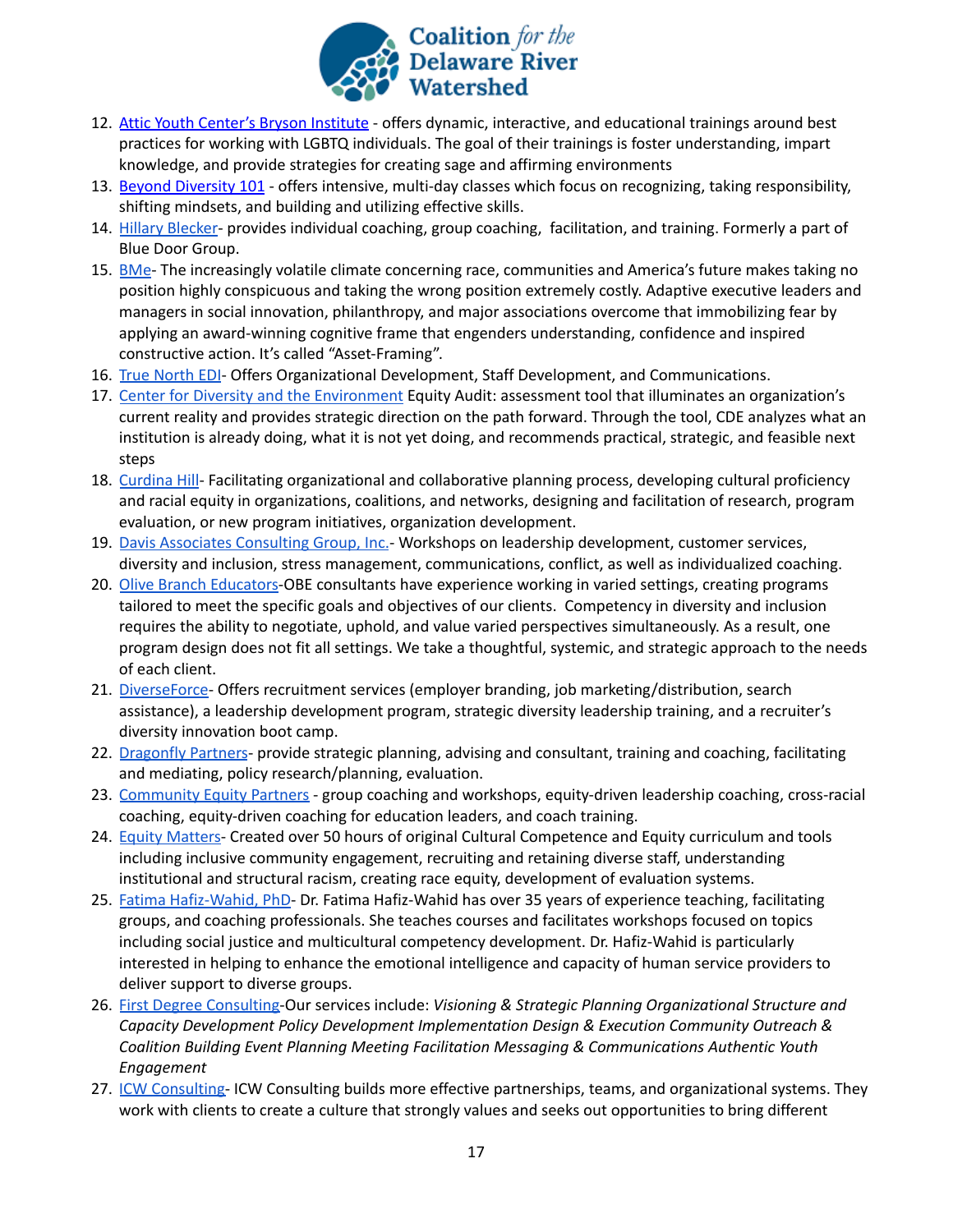

perspectives into consideration. ICW Consulting also delivers interactive presentation on topics related to inclusive leadership and culture including micro-aggressions and unconscious bias.

- 28. Aha Solutions [Unlimited](http://www.ahasolutions.org/consulting.html) Aha provides consulting, research and guidance for organizational change. This includes strategic planning, cultural competency assessments and organizational assessments. Aha will also coach the leader and the team through the change process.
- 29. Kaytee [Ray-Riek](http://www.kayteerayriek.com/organizations) offers organizational development, coaching, training, meeting and retreat facilitation, and hiring consultation.
- 30. [Keecha](https://khandassociates.com/) Harris LLC- provides research and evaluation, project management, and strategic development.
- 31. Matthew [Armstead](http://www.mlaformats.org/about) Matthew weaves together community organizing, activist training, and physical theatre to create performances that engage audiences as active participants.
- 32. Marie [Amey-Taylor](mailto:marie.amey-taylor@temple.edu) EdD- Marie Amey-Taylor, EdD, is an Adjunct Professor at Temple University and member of the Academic Center on Research in Diversity (ACCORD) Steering Committee. Her doctoral research focused on diversity practitioners, and Marie herself has designed and delivered hundreds of diversity-related programs in academic, private sector, nonprofit, community, and volunteer settings.
- 33. Moira [Wilkinson-](https://moirawilkinson.com/services/) Provides services covering education policy analysis and strategic planning, education program design and evaluation, K-12 teacher and leader effectiveness, education for sustainability, coaching and external research to inform decision-making.
- 34. National Coalition Building Institute, [Philadelphia](http://ncbiphilly.webs.com/) The National Coalition Building Institute is dedicated to ending the mistreatment of every group whether it stems from nationality, race, class, gender, religion, sexual orientation, age, physical ability, job, or life circumstance. Their programs develop principled leaders who examine their own leadership, initiate training programs, and enter the heat of emotional group conflict to build bridges across differences. The National Coalition Building Institute operates on an All for One and One for All basis, addressing all forms of oppression & prejudice.
- 35. National Conference for [Community](https://www.nccj.org/programs/programs-overview) and Justice- offers interfaith programs, workplace training, anti-bullying programs, diversity trainings (single day, multiple day, or train the trainer), and LGBTQ training programs.
- 36. People's [Institute](http://www.pisab.org/programs/#rae) for Survival and Beyond- supports the on-going anti-racist efforts in communities, organization, and institutions through the following programs: Undoing Racism Community Organization Workshop, Community Organization Stratey Team, Reflection, Assessment, Evaluation Team, and an European Dissent group.
- 37. [Perception](https://perception.org/services-and-solutions/) Institute- Offer tailored services related to reducing descrimination and harmful practices including mind science workshops (sector-specific workshops on the science of the mind covering racial polarization and our society's current racial paradox, how our unconscious brains operate, percetion's core concepts: implicit bias, racial anxiety, and stereotype threat, evidence based strategies that override implicit bias, racial anxiety, and stereotype threat on an interpersonal and institutional level, communication strategies to reduce polarization and racial anxiety, study designs, survey development, data collection, and communication strategy.
- 38. [Perceptions](http://www.perceptionsunltd.com/) Unlimited- Perceptions Unlimited offers training and consulting, coaching, and strategic planning to assist organizations meet diversity and equity goals. They specialize in teaching organizations how to leverage cultural competence system-wide working with leaders, staff and those you serve. Perceptions Unlimited's mission is to help organizations set and meet sustainable equity goals for all stakeholders, and align institutional policies and practices with best practices in organizational culture transformation.
- 39. Race [Forward](https://www.raceforward.org/) Race Forward brings systemic analysis and an innovative approach to help people take action toward racial equity. They conduct racial justice trainings which focus on how to challenge and change institutional racial inequities throughout the country.
- 40. The Building [Movement](https://www.buildingmovement.org/info/about_us) Project- The Building Movement Project develops research, tools, training materials and opportunities for partnership that bolster nonprofit organizations' ability to support the voice and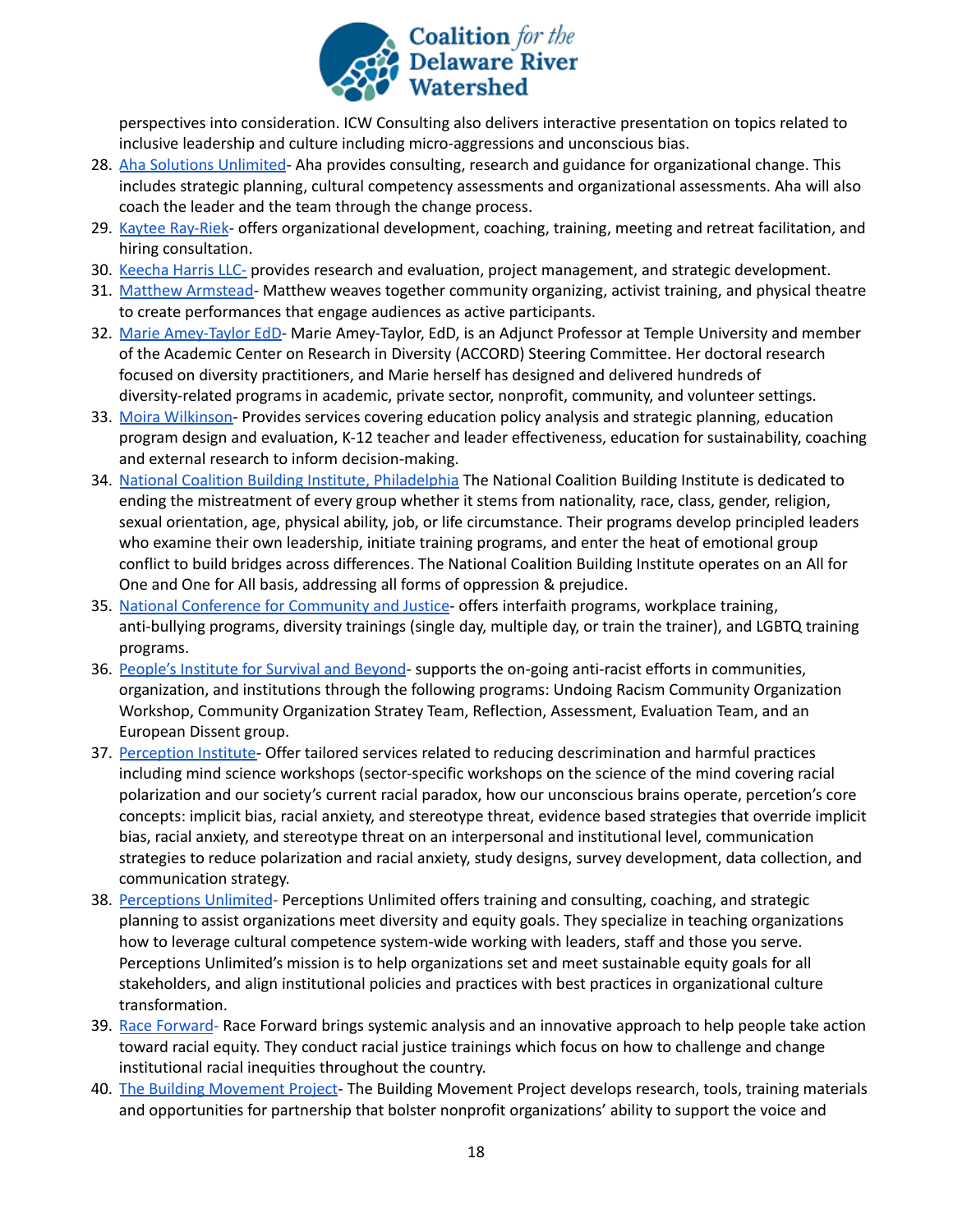

power of the people they serve.Their three focus areas are leadership, nonprofits and social change, and movement building.

- 41. [Skeo](https://www.skeo.com/) Offers tailored services covering coalition building and facilitation, collaborative problem solving, building cultural competence, telling your story, study circle process design and implementation, community mentoring and organizational development tools, climate equity, and watershed specific assessments tools and frameworks for protection.
- 42. Whites [Confronting](https://whitesconfrontingracism.org/) Racism- These workshops are for white people who want to challenge the racism around them — and in their own heads and hearts — and who are searching for a way to strengthen their work for racial justice. It's for white folks who already do anti-racism work but want to develop their skills and deepen their approach. And it's for white folks who want a better understanding of how white privilege and racism operate in society and inside of them.

#### <span id="page-18-0"></span>**Cost-effective alternatives to using a Consultant**

Keep in mind that different consultants cost different amounts and offer different services which might be feasible for your organization. Ultimately, securing funding for a consultant would greatly benefit your organization, but steps can be taken to promote DEIJ in the organization while finding that funding, as well as concurrently when a consultant is found. There are online resources to begin the journey--becoming familiar with literature regarding DEIJ issues. For example, many of the consultants listed above (1, 2) have free resources on their websites.

Creating affinity groups to share resources, knowledge, and experiences is another low cost practice. Within the group setting you can create individual and collective action plans. To learn more about affinity groups see "Creating Safe and Liberated Spaces" on page 26.

Meet with DEIJ practitioners that you would like to learn from and ask what they have done that works well and how they overcame challenges, ask for feedback for where you are stuck. Make sure that you lift up these organizations by nominating them for awards, speaking opportunities and conferences, or sharing other resources you may have as a method of compensation.<sup>46</sup> While a study found that 72% of conservation organizations report collaborating with other organizations frequently, only 18.7% and 13.1% of the groups reported collaborating with groups representing people of color or low income communities respectively with the same frequency<sup>47</sup>. Engaging in collaboration with groups different than your own will help facilitate the sharing of ideas, and strengthen all organizations involved.

More and more organizations are committing to integrating inclusion and equity work into their missions. Share what you have learned with partners and encourage those partners to incorporate DEIJ into joint projects. In return they can share resources they found valuable with your organization.

#### <span id="page-18-1"></span>**Forming a DEIJ Committee**

The presence of a DEIJ committee is a strong indicator of retention<sup>48</sup>, and is one of the strongest ways to increase managerial diversity<sup>49</sup>. Organizations with established organizational responsibilities for diversity, i.e. a DEIJ Committee, saw improved results from diversity trainings, evaluations, networking, and mentoring as well. When

<sup>47</sup> Taylor DE. (2014). The State of Diversity in Environmental [Organizations: Mainstream NGOs, Foundations and Government](https://www.diversegreen.org/wp-content/uploads/2015/10/FullReport_Green2.0_FINAL.pdf) Agencies. Washington, DC: Green 2.0.

<sup>48</sup>["Leaking Talent: How People of Color are Pushed out](http://diversegreen.org/leaking-talent/) of Environmental Organizations," Johnson, Stephanie K., *Green 2.0,* (June 2019).

<sup>&</sup>lt;sup>46</sup> Choose Clean Water Coalition (2019). *DEIJ in Action: [A Diversity, Equity, Inclusion, and Justice Guide](https://drive.google.com/drive/folders/1GYbIg2EWwSEJe7pcU3zGEpGQDUWK2CS3) for the Chesapeake Bay Watershed* 

<sup>49</sup> Beasley , Maya A. "Beyond Diversity: A Roadmap to [Building an Inclusive Organization.](http://www.diversegreen.org/wp-content/uploads/2017/05/BeyondDiversity_Report.05.24.2017.pdf)" *Diverse Green*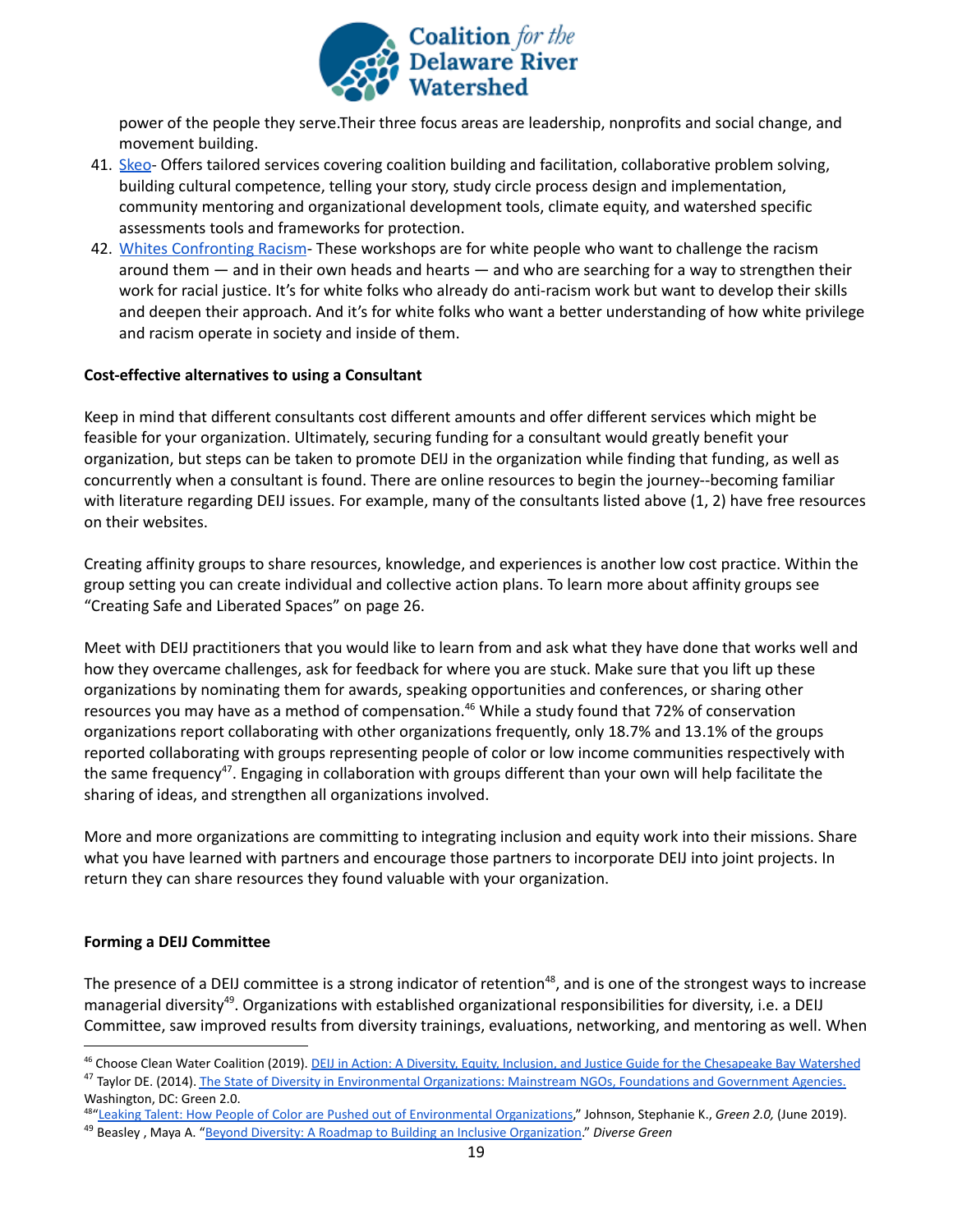

a designated committee calls for a proposal it can be more impactful than one or two members of the organization. For a DEIJ Committee to be effective an organization must:

- Reinforce that the committee is doing work that the leadership supports and affirms is necessary. The committee should be brought in when developing long-term planning in order to reinforce that DEIJ is central to the organization's mission.
- Ensure the committee has a budget for resources such as trainings, equitable pay, or a consultant. This can be an early goal of the committee, your organization may not have the funds already in place to do this work.
- Rebalance the work responsibilities for members of the committee so they can meaningfully engage in the work rather than become overwhelmed with the additional work.
- Commit to giving committee authority within the organization, and the recommendations they bring should be considered by those in leadership positions. The committee should be brought in when developing long range planning in order to reinforce that DEIJ is central to your organization's mission.
	- One way to ensure the committee has authority is to have representation from those in leadership positions on the committee. This can include senior leaders of staff or board members. Having a board member who can be in the room and be a champion for DEIJ concepts, be it budget lines or pushing to make systemic changes towards inclusivity or for changing a mission statement, can be a huge benefit to the progress of your organization.

One of the most important aspects of a DEIJ Committee is bringing different perspectives together in an inclusive manner. Junior staffers often have different perspectives regarding DEIJ work than their senior counterparts or board members. Other types of diversity to consider when creating the committee could be: race, ethnicity, age, gender identity and expression, sexual orientation, position within the organization, educational background, department, or professional experience. Do not assume that individuals from typically underrepresented groups will want to serve on the committee, instead offer the invitation broadly throughout the organization. If asked why certain people are on the committee simply stating that everyone on the committee is dedicated to promoting inclusion within the organization. DEIJ Committees will have to have challenging discussions often, it is important that those on the committee feel comfortable working with one another. Taking time to connect members through team building or over meals will help increase the effectiveness of the committee. 50

Initiatives for DEIJ committees can include $51$ :

- Developing a DEIJ mission statement
- Identifying funding opportunities
- Redefining recruitment and hiring interviewing practices
- Cultivating staff of color leadership positions
- Prioritizing inclusivity in regards to soliciting feedback, input, and leadership
- Delivering trainings and workshops
- Coaching and advising leaders
- Supporting the organization to make the case for DEIJ
- Developing new organizational systems, procedures, etc.
- Replicating how teams and supervisors that exemplify inclusion operate
- Continually promoting a growth mindset
- Supporting ongoing learning

<sup>&</sup>lt;sup>50</sup> Choose Clean Water Coalition (2019). DEIJ in Action: [A Diversity, Equity, Inclusion, and Justice Guide](https://drive.google.com/drive/folders/1GYbIg2EWwSEJe7pcU3zGEpGQDUWK2CS3) for the Chesapeake Bay Watershed

<sup>51</sup> Brown, Marcelo. "[Transforming a Movement](http://static1.squarespace.com/static/5c69d03c7788977a41b9177f/t/5dc2e21902f6c23ce2b46447/1573052975475/TransformingaMovement_Nov2019.pdf)." *JEDI Heart*, Oct. 2019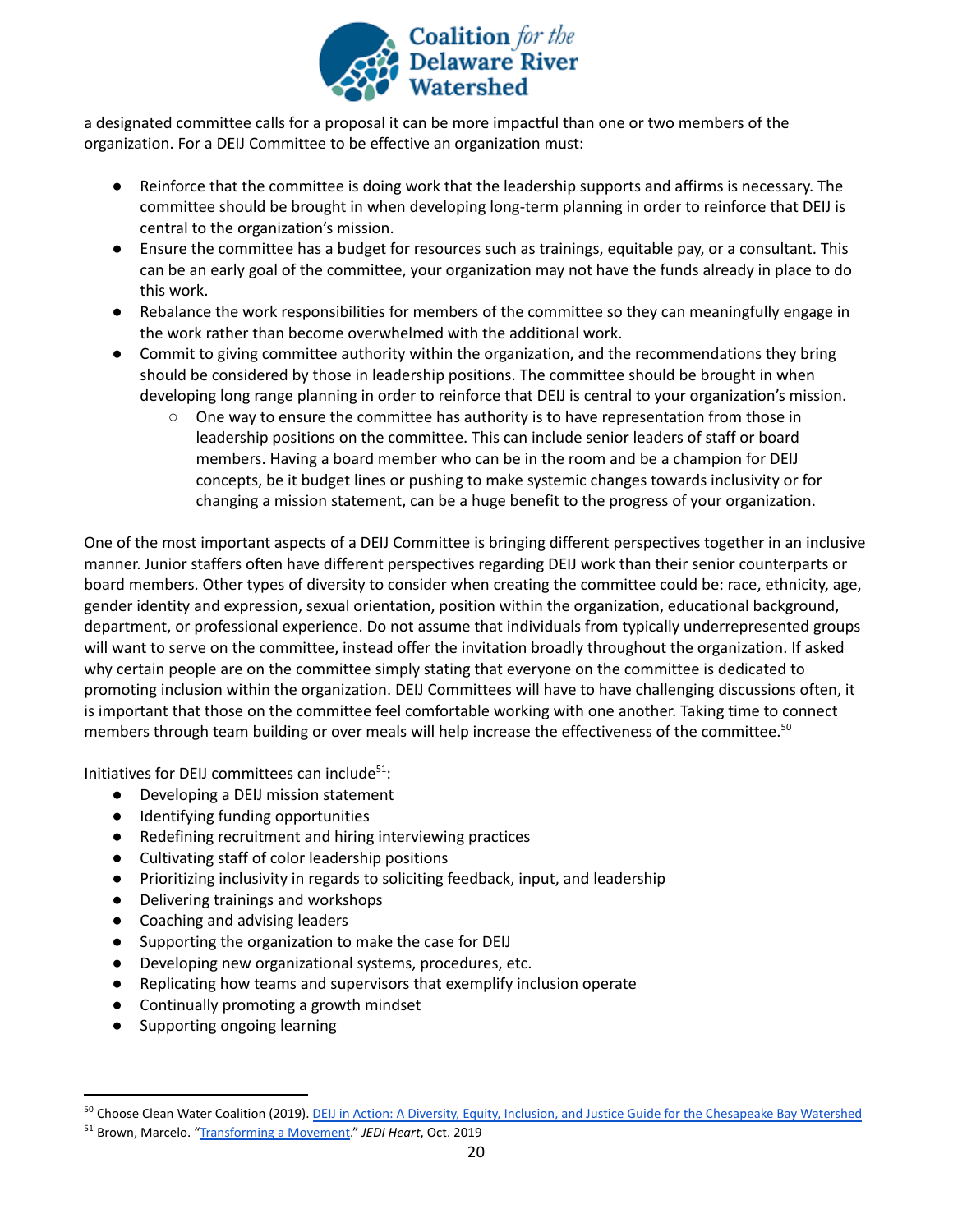

Some organizations may consider creating a community advisory committee made of external stakeholders (from communities served, funders, partner organizations, volunteers, etc.) to complement the work of the internal committee. These folks should be compensated for their time, consider the living wage (~\$15/hour) while also remaining aware of the local context as a starting point<sup>52</sup>. Identifying these individuals from outside stakeholder groups as well as securing funding for their involvement can be early initiatives taken by the DEIJ committee.

## <span id="page-20-0"></span>**Effective DEIJ Trainings**

In order to have the intended effect of making a workplace more inclusive, DEIJ training must not be seen as an event separate from other efforts the organization is taking. On their own diversity training does not significantly affect attitudes towards racial or gender minorities<sup>5354</sup>, and should not be your organization's primary focus in DEIJ work but it is a critical first step in the process. Unconscious bias training is correlated to increased employee intent to stay<sup>55</sup>. Trainings are most well received when they are well facilitated discussions that create a safe space for marginalized staff members, rather forcing them to be more vulnerable than their privileged counterparts or are emotionally/professionally "unsafe" spaces for marginalized staff. Other common mistakes include one off trainings, trainings that do not provide tools to apply the learning to action, and trainings with low attendance. 56

Training is an ongoing commitment, and should be assessed annually to inform budgeting needs. In the beginning of this work many organizations benefit from a 101 training for all staff and as time goes on increasing the depth of the trainings. Requiring or incentivizing attendance will develop a shared understanding and common framework for staff to work with, as well as create opportunities for relationship building with members that do not often interact.

Organizations commonly benefit from trainings covering<sup>57</sup>:

- Overcoming fear and anxiety regarding DEIJ work
- Cultural competency
- Cultural humility
- Community engagement
- Effective partnership building
- Funding DEIJ work without triggering 501(c)3 limitations

There are a variety of conferences that are focused on DEIJ trainings, including White Privilege [Conference](https://www.whiteprivilegeconference.com/), [Facing](https://facingrace.raceforward.org/) Race, and People's [Institute](https://www.pisab.org/) for Survival and Beyond's various workshops . The Diverse [Environmental](http://delnsb.com/) Leaders [Speakers](http://delnsb.com/) Bureau is another resource for finding speakers for your organization.

# **Fostering an Inclusive Organizational Culture**

<sup>52</sup> Choose Clean Water Coalition (2019). DEIJ in Action: [A Diversity, Equity, Inclusion, and Justice Guide](https://drive.google.com/drive/folders/1GYbIg2EWwSEJe7pcU3zGEpGQDUWK2CS3) for the Chesapeake Bay Watershed

<sup>53</sup> Taylor DE. (2014). The State of Diversity in Environmental [Organizations: Mainstream NGOs, Foundations and Government](https://www.diversegreen.org/wp-content/uploads/2015/10/FullReport_Green2.0_FINAL.pdf) Agencies. Washington, DC: Green 2.0.

<sup>54</sup> Beasley , Maya A. "Beyond Diversity: A Roadmap to [Building an Inclusive Organization.](http://www.diversegreen.org/wp-content/uploads/2017/05/BeyondDiversity_Report.05.24.2017.pdf)" *Diverse Green*

<sup>55</sup> Johnson, Stephanie K., *Green 2.0*, (June 2019)"Leaking [Talent: How People of Color are Pushed out of Environmental](http://diversegreen.org/leaking-talent/) Organizations,"

<sup>56</sup> Brown, Marcelo. "[Transforming a Movement](http://static1.squarespace.com/static/5c69d03c7788977a41b9177f/t/5dc2e21902f6c23ce2b46447/1573052975475/TransformingaMovement_Nov2019.pdf)." *JEDI Heart*, Oct. 2019

<sup>&</sup>lt;sup>57</sup> Choose Clean Water Coalition (2019). DEIJ in Action: [A Diversity, Equity, Inclusion, and Justice Guide](https://drive.google.com/drive/folders/1GYbIg2EWwSEJe7pcU3zGEpGQDUWK2CS3) for the Chesapeake Bay Watershed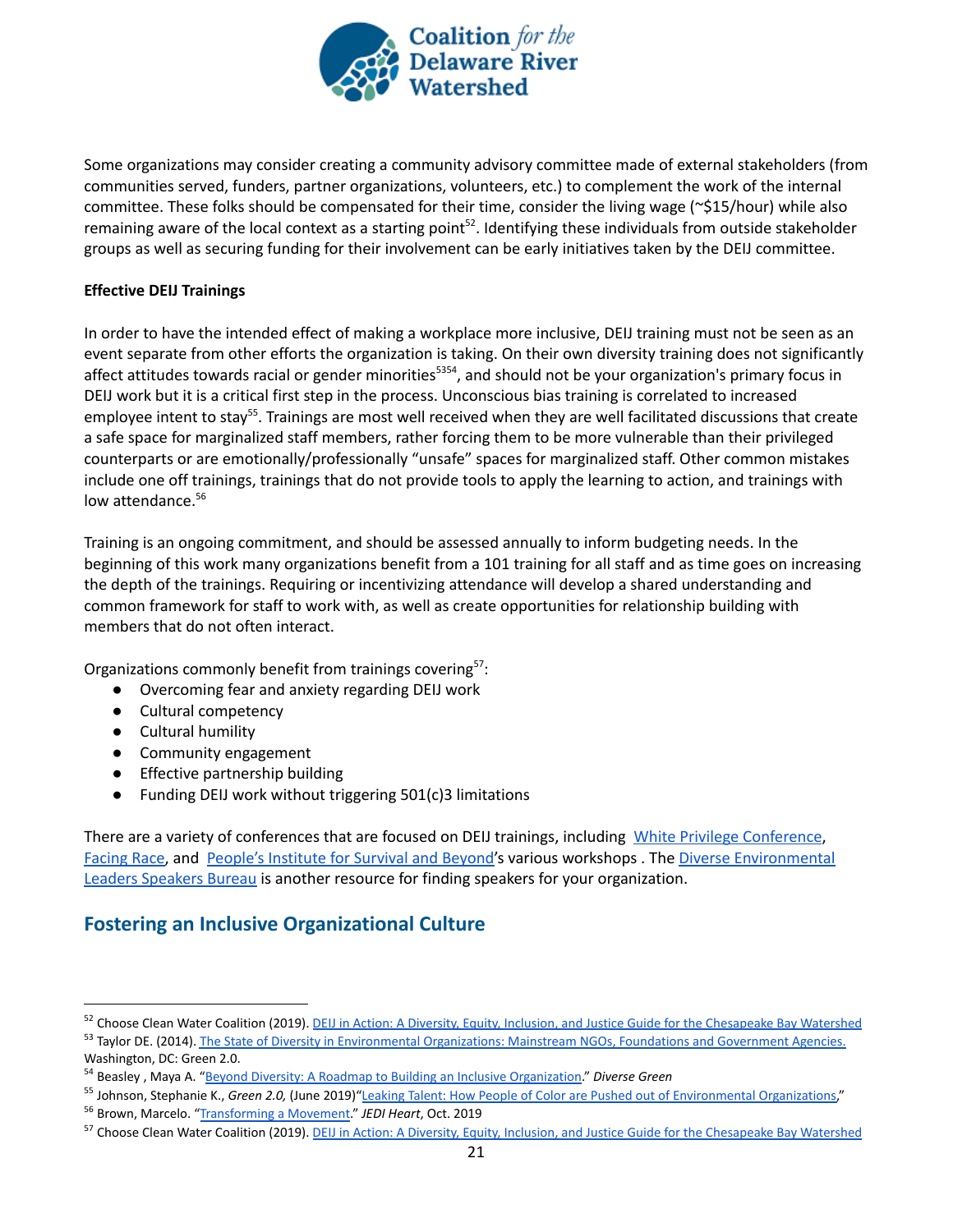

Many organizations find that they struggle to retain staff over time, which many times related to the workplace culture of the organization prioritizing diversity over inclusion. Understanding your organization's culture can be challenging, especially for those who have been there a long time, it is simply seen as the way things are done. To begin understanding your workplace culture take the time to facilitate discussions with every member regarding what it is like for them to be a part of your organization. Being aware of the challenges faced by underrepresented members of the organization is the first step in changing the current workplace climate. As this work begins to take off within your organization many difficult discussions will be had. It is important that everyone be willing to work through these discussions that could range from the historical context of current disparities to the impact of privilege within the environmental movement. Creating this culture of openness is a long-term commitment, it is important to continue working and demonstrate that feedback leads to action<sup>58</sup>.

A study found that 56% of staff of color agree or strongly agree that they have to conform to the culture to succeed, and about 50% of staff of color agree or strongly agree that they can bring their full selves to the workplace every day. Only 2% of staff of color agreed or strongly agreed that the environmental movement's culture is inclusive. Organizations cannot reap the benefits of different viewpoints if the culture is not willing to accept that those different perspectives may challenge the current climate, ultimately pushing those outside of the predominant culture away. Having a diverse staff without inclusion inevitably leads to tokenism if the marginalized staff members do not feel valued or heard. Be sure to share power and lift up marginalized employees in all facets of the organization, not just on diversity-related work.

Some common exclusive practices are<sup>59</sup>:

- Leaders ignoring suggestions from staff of color and other marginalized groups while supporting the same suggestions when coming from white staff
- Staff ignoring the expertise of people of color
- Lack of investment in leadership development and promotion
- Lack of effort in actionable DEIJ practices, especially after a strong purported DEIJ commitment
- Diversity-only efforts that lead to tokenization
- Lack of commitment, resistance, defensiveness, power hoarding, fragility, from white staff

When staff of color were asked what makes an atmosphere in which they are comfortable bringing their whole selves, they used the following terms to describe an ideal inclusive environment $^{60}$ :

- Trusting
- Ask questions
- Listen
- Respectfully agree/disagree
- Celebrate differences
- Supportive
- Open
- <span id="page-21-0"></span>● Authentic
- Vulnerable
- Open-minded
- Welcoming
- Accepting
- Respectful
- Encouraging
- Kind
- Genuine
- Helpful
- Caring
- Fun
- Self-reflective
- Thoughtful
- Culturally aware

<sup>&</sup>lt;sup>58</sup> Choose Clean Water Coalition (2019). **DEIJ in Action: [A Diversity, Equity, Inclusion, and Justice Guide](https://drive.google.com/drive/folders/1GYbIg2EWwSEJe7pcU3zGEpGQDUWK2CS3) for the Chesapeake Bay Watershed** 

<sup>59</sup> Brown, Marcelo. "[Transforming a Movement](http://static1.squarespace.com/static/5c69d03c7788977a41b9177f/t/5dc2e21902f6c23ce2b46447/1573052975475/TransformingaMovement_Nov2019.pdf)." *JEDI Heart*, Oct. 2019

<sup>60</sup> Brown, Marcelo. "[Transforming a Movement](http://static1.squarespace.com/static/5c69d03c7788977a41b9177f/t/5dc2e21902f6c23ce2b46447/1573052975475/TransformingaMovement_Nov2019.pdf)." *JEDI Heart*, Oct. 2019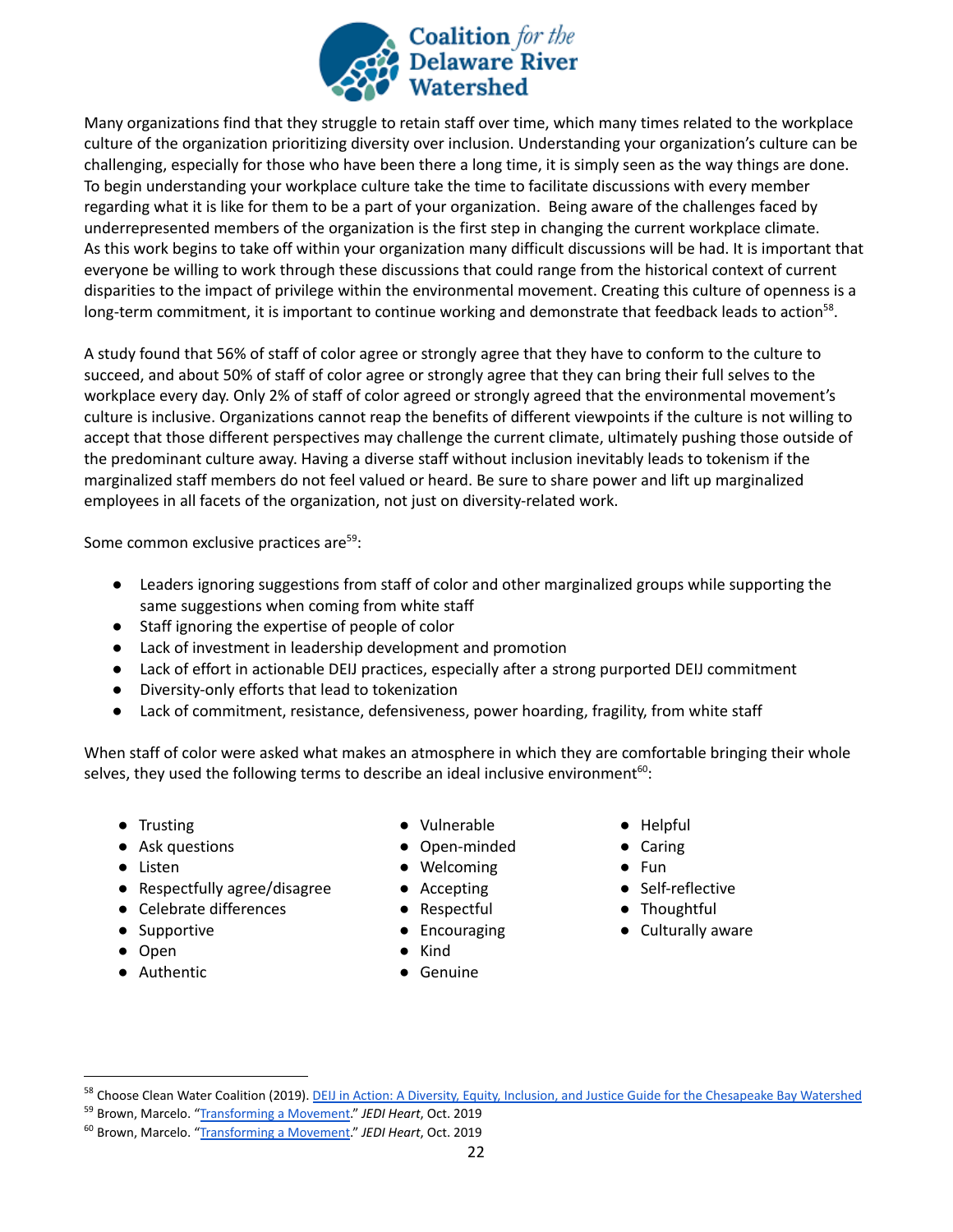

#### **Unconscious Bias**

There are three types of bias: conscious (explicit), unconscious (implicit), and systemic (institutional).

- **Conscious** or explicit bias is a prejudice that results in intentional (known) action towards individuals of an oppressed or marginalized group.
- **Unconscious** or implicit bias is a prejudice that results in unintentional (unknown) action towards individuals of an oppressed or marginalized group.
- **Systemic** or institutional or organizational bias is prejudice, bigotry, or unfairness directed by health, educational, government, judicial, legal, religious, political, financial, media, or cultural institutions towards individuals of an oppressed or marginalized group

The difference among the three can come down to awareness or intention. Consider a situation in which a woman approaches her manager and asks why her male counterparts are always assigned to lift heavy boxes but she never receives those assignments. If the manager replies that he does not think it is right for ladies to lift heavy boxes that would be conscious bias. He has made an intentional decision to exclude women from receiving that task based on her gender. If he answers that he had never thought about it and the next time the opportunity arises he will ensure that women are considered that would be considered unconscious bias. He was unintentionally excluding women from that task. If he were to say that company policy is that women are not to lift heavy boxes that would be systematic bias. The decision to exclude women from that task was an organizational decision.

Unconscious bias can become conscious bias but not vice versa. While one can't suddenly become unaware of their intentional actions, once made aware of prejudicial behavior, the action becomes *conscious bias* if allowed to continue. In the above example, had the manager responded, "Oh I didn't know that was the case, but I'd rather not change what I'm doing," that would be an example of an unconscious bias becoming conscious and possibly systemic.

Unconscious biases are feelings, emotions, and impulses which we are not aware of, but which affect our decisions and actions. For example, oftentimes white people have unconscious biases towards people of color. In a society with rampant systemic racism, it is almost impossible to avoid internalizing and incorporating those views. Negative unconscious bias is often driven by fear.

The first step to countering these unconscious biases is to acknowledge having them. Have hard discussions regarding race or other marginalized groups. Institute systemic ways of removing any chance of imparting biases. Review literature and other platforms which revolve around race and mitigating unconscious bias. Recognizing unconscious biases is not enough, follow up must include practices to reduce or reduce or remove those biases. A study found that 46% of organizations agreed that there was bias within their operations, but only 56% of that group had any plans to mitigate the biases that they identified.<sup>61</sup> One such mitigation tactic would be, when hiring an employee, having the names of the applicants removed from resumes before reviewing them greatly reduces unconscious bias present during that stage of the hiring process. Constant and conscious work is necessary to reduce the influence of these unconscious biases, it is not something that can be undone with one training.<sup>62</sup>

<sup>61</sup> Maya A, Beasley, Diversity Derailed: Limited Demand, [Effort, and Results in Environmental C-Suite Searches,](http://www.diversegreen.org/diversity-derailed/) (October 2016)

<sup>62</sup> Dovidio, John, PhD. [Speaking of Psychology: Understanding](https://www.apa.org/research/action/speaking-of-psychology/understanding-biases) your racial biases*. American Psychological Association.*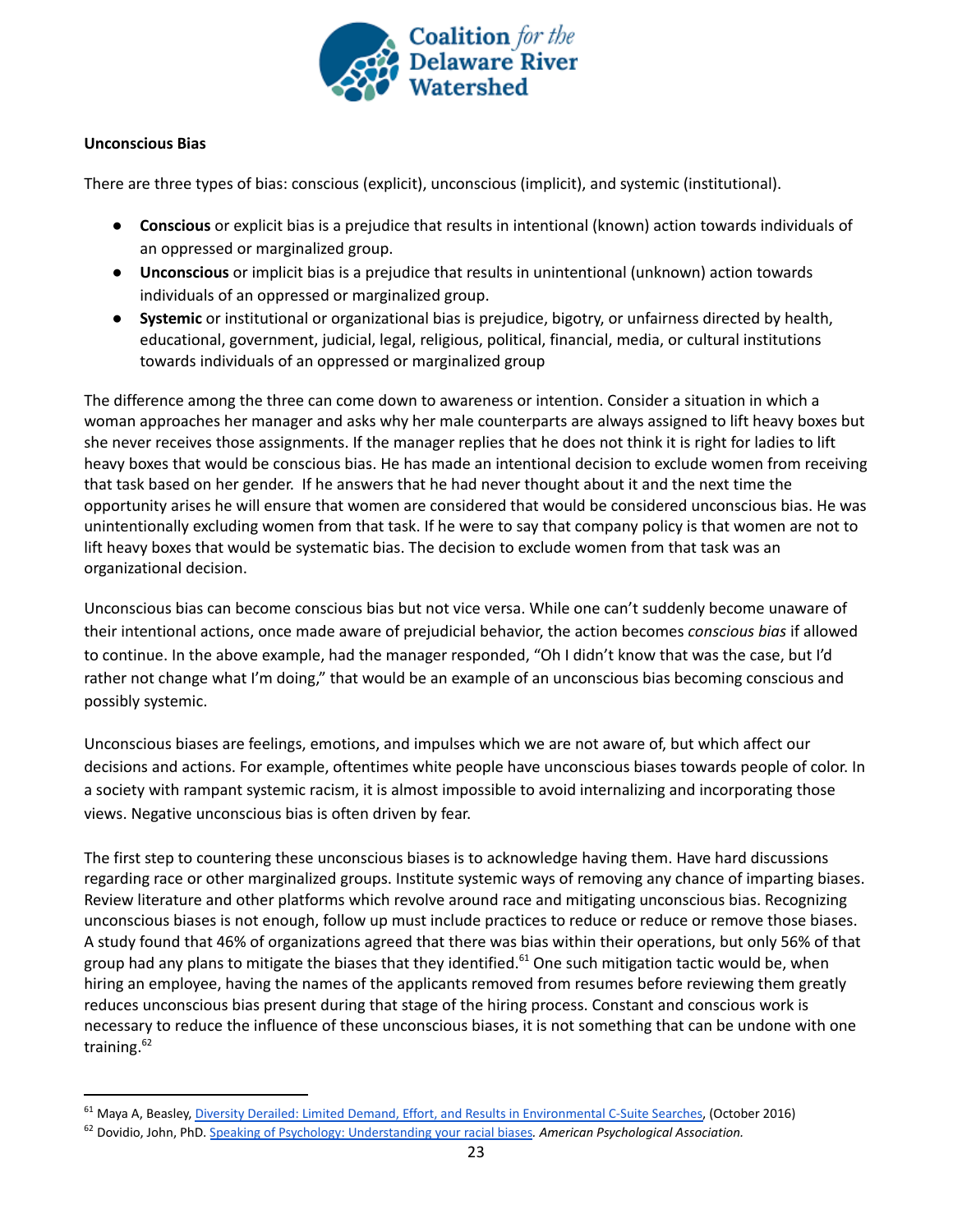

Project Implicit is a non-profit organization and international collaboration between researchers who are interested in implicit social cognition- thoughts and feelings outside the conscious awareness and control. The goal of the organization is to educate the public about hidden biases and to provide a "virtual laboratory" for collecting data on the Internet. Choose from a series of Implicit Biases tests from weight to gender to race here: <https://implicit.harvard.edu/implicit/selectatest.html>

For more information about bias see CDRW's Member Access resources [here](https://drive.google.com/drive/folders/1XOwDlBKjlE1AZ7KTM5RMwzN2EaTcRiuc)**.**

## <span id="page-23-0"></span>**White Supremacist Culture and White Fragility**

White supremacist culture is defined as, "the explicit to subtle ways that the norms, preferences, and fears of white European descended people overwhelmingly shape how we organize our work and institutions, see ourselves and others, interact with one another and with time, and make decisions". White culture is often seen as the default way to do things, promoting the implicit idea that other cultures are a deviation from the "norm" and whiteness is the best way to do things. The term white supremacist culture does not mean that white nationalist organizations are in leadership, but that white culture dominates all facets of the organization. Some characteristcs of a white supremacist culture are $^{63}$ :

- Perfectionism
- Continued sense of urgency
- Defensiveness
- Valuing quantity over quality
- Prioritizing the written word over other communication strategies
- Paternalism
- Either/or thinking
- Fear of open conflict
- Individualism
- Believing that objectivity can be achieved while also believing emotions should not play a role in decision making
- Right to comfort for those in power while scapegoating those who cause discomfort

For more detailed explanations of these characteristics please visit Showing Up For Racial Justice's (SURJ) article "The [Characteristics](https://www.showingupforracialjustice.org/white-supremacy-culture-characteristics.html) of White Supremacy Culture".

The mainstream environmental movement is undoubtedly a white supremacist culture, which is a prevailing root cause of staff of color's negative experiences in the workplace. When that culture is challenged the response often reflects a sense of white fragility, or a "state in which even a minimum amount of racial stress becomes intolerable, triggering a range of defensive moves. These moves include the outward display of emotions such as anger, fear, and guilt, and behaviors such as argumentation, silence, and leaving the stress-inducing situation". These emotions and behaviors discourage the white supremacist culture from being challenged and reinforces its dominance. Rather than defaulting to white fragility when challenged white supremacist organizations should listen with openness, humility, and vulnerability $^{64}$ .

<sup>63</sup> <https://www.showingupforracialjustice.org/white-supremacy-culture-characteristics.html>

<sup>64</sup> Brown, Marcelo. "[Transforming a Movement](http://static1.squarespace.com/static/5c69d03c7788977a41b9177f/t/5dc2e21902f6c23ce2b46447/1573052975475/TransformingaMovement_Nov2019.pdf)." *JEDI Heart*, Oct. 2019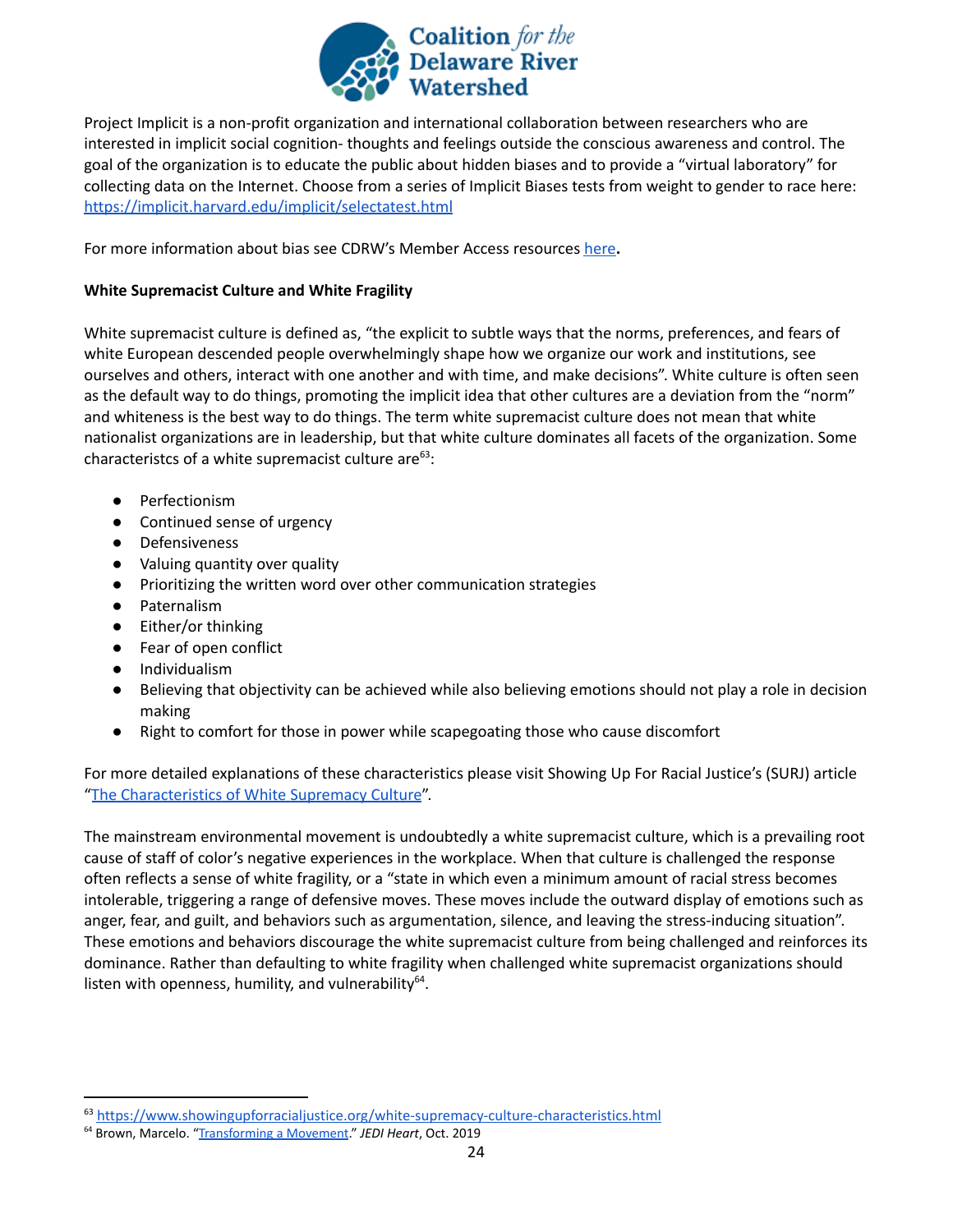

#### <span id="page-24-0"></span>**Tokenism**

Tokenism is defined as "the practice of making only a perfunctory or symbolic effort to do a particular thing, especially by recruiting a small number of people from underrepresented groups in order to give the appearance of sexual or racial equality within a workforce".<sup>65</sup> Essentially tokenism is diversity without inclusion. . Staff of color or those from other marginalized groups are part of the organization but are not given the same power and respect as are other colleagues from the majority identity.

Some common examples include:

- recruiting those with marginalized identities to formal leadership positions, but their recommendations and ideas are overlooked
- only hiring people of color for stereotypical people of color roles such as a Diversity Manager
- convening special diversity councils but not building up people of color leadership on the main Board
- asking a junior staffer of color about what your organization should do about diversity<sup>66</sup>

Tokenism often gives those in power or an organization the appearance of being inclusive but they are instead using people with marginalized identities as props to further that appearance rather than valuing their perspectives and ideas. To avoid tokenism, it is important to be explicit about acknowledging the power dynamics in your organization and seeking to change them. For example, to ensure that all voices are heard and valued during meetings, an organization might have a facilitator keep track of who is talking and encourage equal participation, or a group leader may alternate who leads peer meetings.

#### <span id="page-24-1"></span>**Creating Safe and Liberated Spaces**

Whether or not a consulting firm is hired to assist the DEIJ journey, affinity groups are great opportunities to facilitate peer-to-peer learning. Affinity groups are voluntary associations for people with common interests, most commonly centered around a common identity. They differ from a diversity committee due to that distinction of being centered around a common identity. They provide a safe space to improve interpersonal and systemic dynamics. Affinity groups can be for different aspects of diversity. For example, you could have an affinity group for those in the LGBTQ+ community, people of color, or disabled folks. In order to fully support a diverse staff with an affinity group the group should have power to provide recommendations to a department or the organization as a whole.

Additionally, you can--and should-- have a white affinity group. White culture is so used to *not* talking about race, that they need a lot more information, time, and practice discussing race and racial dynamics than people of color do to get to a high level of conscience and competence. This also lifts the burden from People of Color being the main educators around race. For ideas of what a White Affinity Group achieves you can read [this](https://urbanedjournal.gse.upenn.edu/sites/default/files/pdf_archive/56-60--Michael_and_Conger.pdf) article about University of Pennsylvania's White Students Confronting Racism group.

<sup>65</sup> <https://medium.com/@TonieSnell/tokenism-the-result-of-diversity-without-inclusion-460061db1eb6>

<sup>66</sup> <https://medium.com/the-nonprofit-revolution/8-ways-people-of-color-are-tokenized-in-nonprofits-32138d0860c1>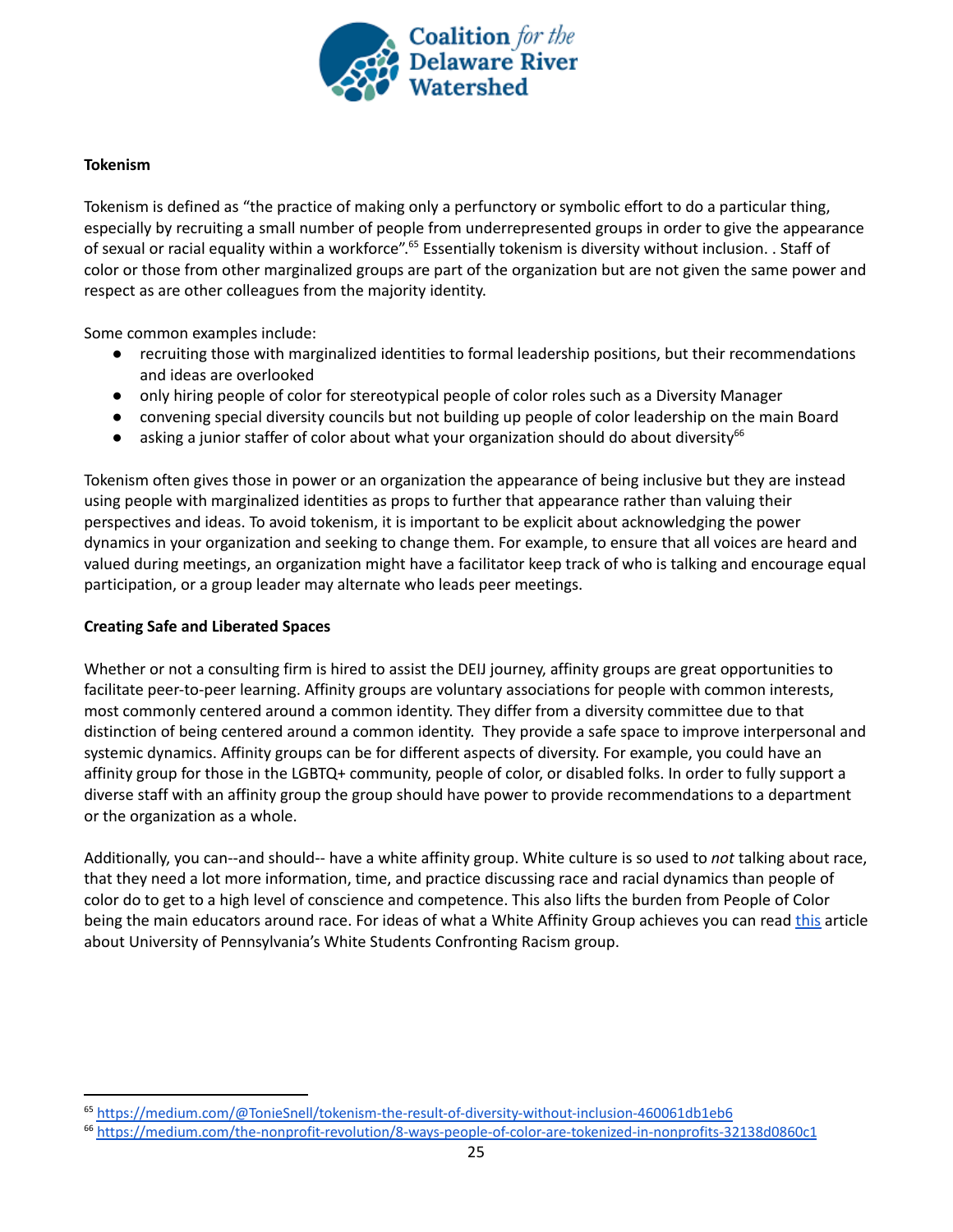

#### <span id="page-25-0"></span>**Welcoming Gender and Sexuality in the Workplace**

There are an estimated seven million LGBTQ+ employees in America's private sector.<sup>67</sup> Overall, 40% of LGBTQ+ employees say that they have been bullied at work.<sup>68</sup> Bullying, or other worries of not being accepted lead many LGBTQ+ staff members to be "closeted", or to not disclose their orientation or gender identity while at work. This leads to increased anxiety about how their colleagues may judge them if they were to discover their orientation or gender identity, and spend enormous effort concealing that facet of themselves that leaves less energy for actual work. "Closeted" staff typically do not engage in collegial banter about such things as workplace activities-in fear of accidentally disclosing their identity or orientation, missing out on important bonding within the workplace. "Closeted" employees are nearly twice as likely to feel isolated as work, and 20% more likely to belive their careers have stalled when compared to staff members that are "out", or have chosen to share their orientation and/or gender identity with their colleagues. "Out" workers stand a better chance of being promoted,<sup>69</sup> are less likely to be depressed, feel distracted or exhausted, or avoid social events than their "closeted" counterparts. Specifically for transgender staff members, those who had disclosed their gender identity at work were more satisfied with their jobs, reported higher levels of affective commitment, and less job anxiety than those who had not disclosed their gender identity.

Enacting LGBTQ+ supportive policies not only make your organization more welcoming for those within the community but those outside of it as well.  $^{70}$  Employees who work in inclusive workplaces report greater job satisfaction regardless of their sexual orientation.<sup>71</sup> Diversity-enhancing policies also have organizational effects that could improve profits such as lower health insurance costs due to the improved health outcomes for LGBTQ+ employees in a supportive environment, or more business from consumers that want to do business with socially responsible organizations.<sup>72</sup>

One way to be inclusive of LGBTQ+ staff is to learn about and properly use gender pronouns. In the workplace, employees have the option of articulating their preferred name and the way this is articulated may vary across settings -- formal vs. informal, email vs. in-person meetings, name badges, business cards and so on, the same should be true for an employee's gender pronouns. Gender pronouns (such as "he/him/his" and "she/her/hers") refer to people that you are talking about. Gender pronouns are the way that we constantly refer to each other's gender identity.

Usually we interpret or "read" a person's gender based on their outward appearance and expression, and "assign" a pronoun. But our reading may not be a correct interpretation of the person's gender identity. For example, we cannot assume that a person uses "she/her" pronouns because they're wearing a dress. Because gender identity is internal -- an internal sense of one's own gender -- we don't necessarily know a person's correct gender pronoun by looking at them. Additionally, a person may identify as genderfluid or genderqueer and may not identify along the binary of either male or female (e.g. "him" or "her"). Some people identify as both masculine and feminine, or neither. A genderqueer or non-binary identified person may prefer a

<sup>67</sup> Cortez, L. (2016, July). The Benefits of Diversity [and LGBT Employees in the Workplace.](https://njfcu.org/benefits-diversity-lgbt-employees-workplace/)

<sup>68</sup> Johnson, J. (2019, April 10). LGBT-Inclusive Policies [Benefit Employees and Companies Alike.](https://www.uschamber.com/co/start/strategy/lgbt-inclusive-workplace)

<sup>&</sup>lt;sup>69</sup> Sumberg, S. A. H. K. (2014, August 1). For LGBT Workers, [Being "Out" Brings Advantages](https://hbr.org/2011/07/for-lgbt-workers-being-out-brings-advantages).

<sup>&</sup>lt;sup>70</sup> Badgett, M. V. L., Durso, L. E., Kastanis, A., & Mallory, C. (2013, May). [The Business Impact of LGBT-Supportive](https://williamsinstitute.law.ucla.edu/wp-content/uploads/Business-Impact-LGBT-Policies-Full-May-2013.pdf) Workplace Policies.

<sup>&</sup>lt;sup>71</sup> Johnson, J. (2019, April 10). LGBT-Inclusive Policies [Benefit Employees and Companies Alike.](https://www.uschamber.com/co/start/strategy/lgbt-inclusive-workplace)

<sup>&</sup>lt;sup>72</sup> Badgett, M. V. L., Durso, L. E., Kastanis, A., & Mallory, C. (2013, May). [The Business Impact of LGBT-Supportive](https://williamsinstitute.law.ucla.edu/wp-content/uploads/Business-Impact-LGBT-Policies-Full-May-2013.pdf) Workplace Policies.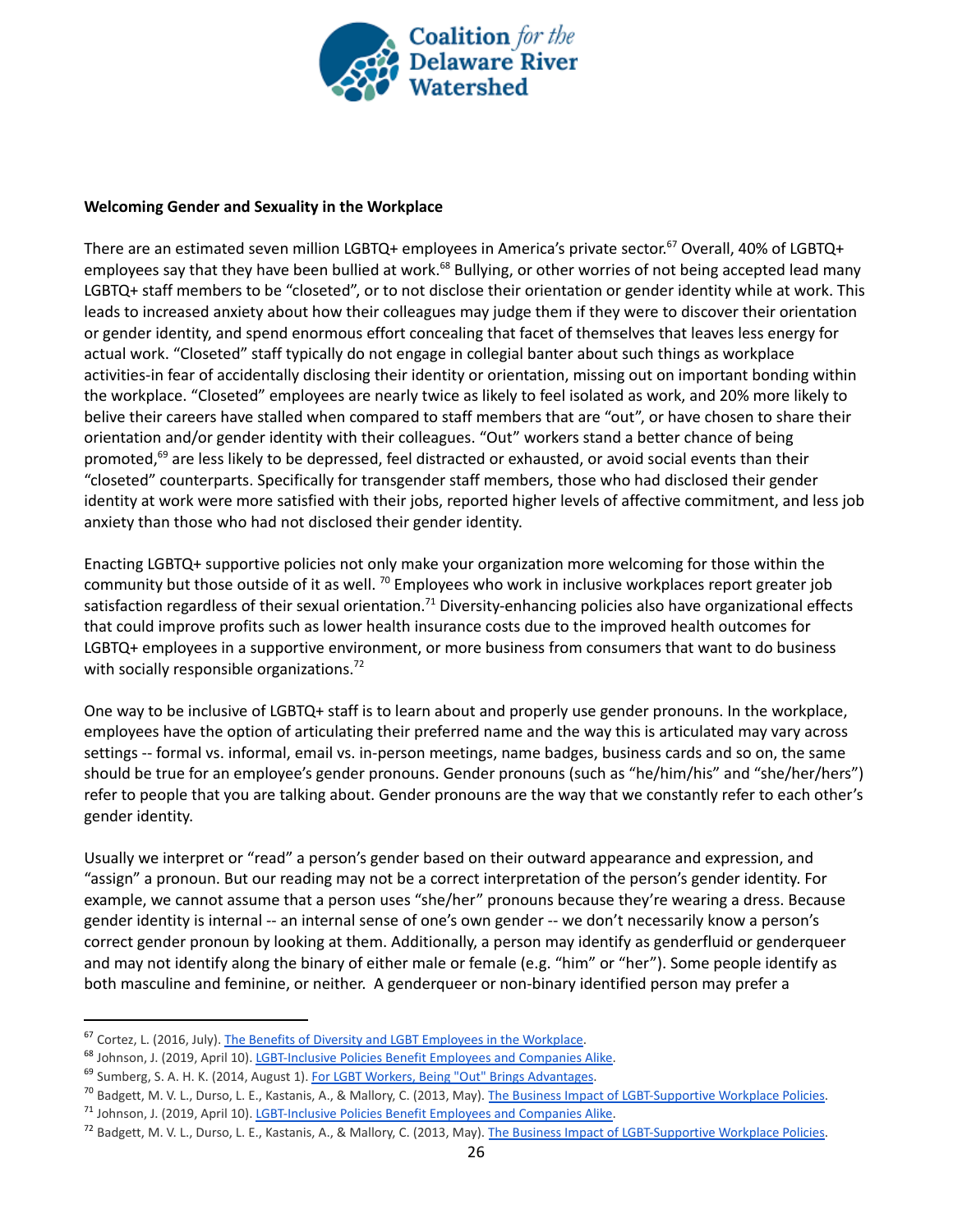

gender-neutral pronoun such as the "they" (e.g. "I know Sam. They work in the Accounting Department"). Some examples of common pronouns are: he/him/his, she/her/hers, they/them/theirs, xe/xem/xyr (sounds like: zee/zem/zair), ze/hir/zir (sounds like: zee/here/zir).

Using a person's chosen name and pronouns is a form of mutual respect and basic courtesy. Many peoples' gender identity, gender expression, and interpretation of gender can vary. The experience of being misgendered can be hurtful or angering. The experience of accidentally misgendering someone can be embarrassing for both parties, creating tension and leading to communication breakdowns across departments, teams, and with the public. When mistakes do happen acknowledge the mistake, correct the language, and move on. Profusely apologizing can make the misgendered person uncomfortable and feel as though they need to comfort the person who made the mistake, when they were the one that was hurt initially. Before correcting others on using a different pronoun for someone you work with, talk to the person instead. They may have reasons for not telling certain people their pronouns, and that choice should be respected.

For more information about LGBTQ+ Inclusion see CDRW's Member Access resources [here](https://drive.google.com/drive/folders/16qzefiYGSakK62kSDiePgUJ_aYjuiLcL).

#### <span id="page-26-0"></span>**Disability Inclusion**

The Americans with Disabilities Act defines disability as an impairment that substantially limits one or more major life activities. 1 in 5 people will acquire a disability in their lifetime, making it one of the largest minority identities in the country. <sup>73</sup> The disability community is diverse within itself, with there being a wide range of conditions considered to be disabilities. No two people experience a disability the way, it is important to ask a person what terms they prefer or what accommodations they may need rather than assuming. Many disabilities, including physical, can be invisible to outside observers. Studies have shown that employees with disabilities stay at their job longer, companies that embrace best practices for employing people with disabilities consistently outperform their peers.<sup>74</sup> Additionally, when people without disabilities work alongside those with disabilities, overall staff turnover decreases by up to 30%, and non-disabled staff are more aware how to make the workplace more inclusive.<sup>75</sup>

Disclosing one's disability can help ensure that employees receive workplace accommodations, which in turn increases their success on the job, in fact it is the most common reason for disclosing a disability according to one study. Some folks, especially those with invisible or stigmatized disabilities, are apprehensive to disclose their disability to their supervisors, even when they would benefit from accomodations. Factors that help an employee decide to disclose their disability include an open and supportive relationship with their supervisor, knowing the employer has made concerted efforts to create a disability inclusive workplace, knowing that the employer is actively recruiting and hiring people with disabilities, and knowing that other employees disclosed their disability and were successful in the workplace. <sup>76</sup>

Employees may have misconceptions about people with disabilities and their ability to do work, creating a barrier for folks to disclose their disability. Some of these misconceptions are feeling as though the disabled employee is inferior, pitying them, denying that hidden disabilities are legitimate, believing that an employee is getting an unfair advantage when receiving accommodations, or fear that they will offend the disabled employee

<sup>&</sup>lt;sup>73</sup> Collier, D. (2016). Inclusion of People with Disabilities [in the Workplace: Best Practices for HR Professionals.](https://digitalcommons.ilr.cornell.edu/cgi/viewcontent.cgi?article=1145&context=student)

<sup>&</sup>lt;sup>74</sup> EARN's Primer on [Disability](https://askearn.org/earns-primer-on-disability-inclusion/) Inclusion

<sup>75</sup> Getting to Equal: The Disability Inclusion [Advantage](https://www.accenture.com/t20181029T185446Z__w__/us-en/_acnmedia/PDF-89/Accenture-Disability-Inclusion-Research-Report.pdf)

<sup>&</sup>lt;sup>76</sup>Collier, D. (2016). Inclusion of People with Disabilities [in the Workplace: Best Practices for HR Professionals.](https://digitalcommons.ilr.cornell.edu/cgi/viewcontent.cgi?article=1145&context=student)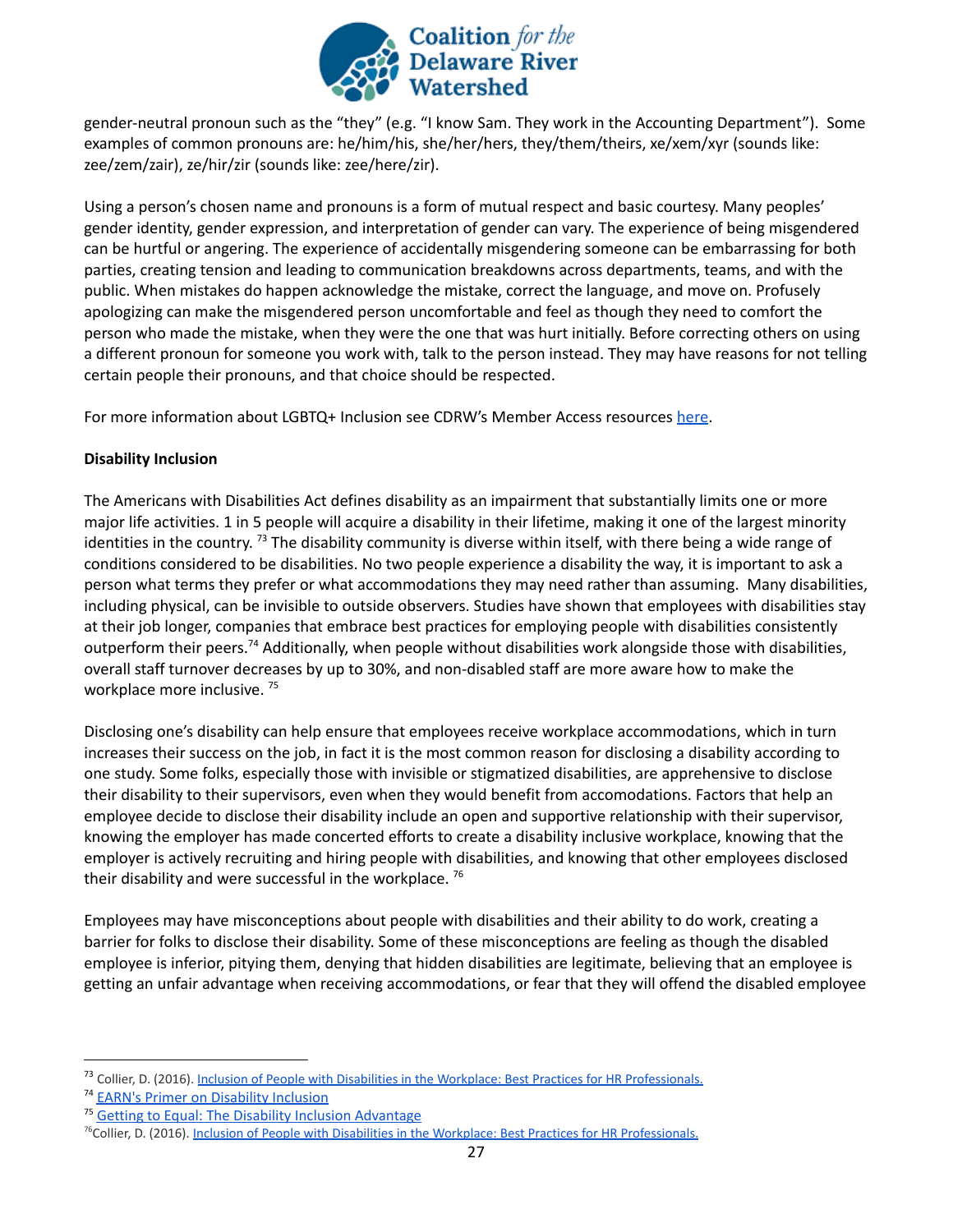

and will avoid them as a result. Employers can combat these misconceptions by engaging in discussions about disability and providing training to increase employee's understanding.<sup>77</sup>

As mentioned previously, many folks with disabilities benefit from workplace accommodations often referred to as "reasonable accomodations". Because they enable people to perform the essential functions of a job they are integral in retention and advancement. Not all people with disabilities require reasonable accommodation, and two people with the same disability could need different accommodations. Some have the belief that workplace accommodations are an expensive undertaking, but the Job Accommodation Network has found that more than half of all accommodations cost nothing, and most employers report financial benefits due to the reduced insurance cost, decreased turn over, and increased productivity.<sup>78</sup> JAN is a free resource that, amongst other resources, offers lists of potential accommodations listed by disability, limitation, or work related function. Those lists can be found [here.](https://askjan.org/a-to-z.cfm)

The accommodations process is most successful when it focuses on the job tasks rather than the disability, employees making the request can suggest what would be most effective, and the positions are customized to capitalize on the strengths of the employee. It is advisable to communicate the process of requesting and implementing reasonable accommodations to all employees.<sup>79</sup> This increases the likelihood that those who need accommodations will request them, and know what to expect when they do. Accommodations can benefit all employees, not just those with disabilities. Consider establishing a universal policy for workplace flexibility. This would also assist folks hesitant to disclose their disability to still receive accommodations when needed and create a culture where folks are not singled out for having apparent accommodations.

Approximately 18% of workers report having a mental health condition in any given month, making psychiatric disability the second most common disability type covered by the ADA (first being back and spinal injuries). <sup>80</sup> Developing your organization's capacity to be inclusive of those with mental illnesses is a key management practice that will help you retain talented staff.<sup>81</sup> For example, 80% of people with depression report some level of functional impairment. If staff does not feel as though they would be supported at work when disclosing their mental illness they may not seek resources or accommodations that would help them succeed in their position, or feel able to take time off if needed to seek treatment. To show support to your staff that may have a psychiatric disability it is important to create a commitment to leading a behaviorally healthy workplace.<sup>82</sup> Other initiatives such as providing flexible work arrangements such as telecommuting, providing stress management training, or anti-stigma campaigns and trainings.<sup>83</sup> This workplace mental health assessment is a great starting point to assess areas of improvement to encourage a mentally well organization: <https://www.workplacementalhealthassessment.com/>

For more information about Disability Inclusion see CDRW's Member Access resources [here](https://drive.google.com/drive/folders/1cIjYb6p5UhRfsC5Le1N35dnW6AwDASd9).

#### <span id="page-27-0"></span>**Developing Cultural Competence**

Cultural competence is defined as "A set of congruent behaviors, attitudes, and policies that come together in a system, agency, or among professionals that enables effective work in cross-cultural situations. 'Culture' refers to

<sup>77</sup> [EARN-Attitudinal](https://askearn.org/topics/creating-an-accessible-and-welcoming-workplace/attitudinal-awareness/) Awareness

<sup>78</sup> EARN- [Inclusion@Work](https://askearn.org/training-center/inclusionwork-trainings-webinars/#inclusion_step4) Trainings & Webinars Step 4

<sup>79</sup> Getting to Equal: The Disability Inclusion [Advantage](https://www.accenture.com/t20181029T185446Z__w__/us-en/_acnmedia/PDF-89/Accenture-Disability-Inclusion-Research-Report.pdf)

<sup>80</sup> Norman H. Kirshman & Roger L. Grandgenett II, ADA: The 10 Most Common Disabilities and How to [Accommodate](https://legalbrief.com/kirshman.html), 2 LegalBrief L.J. 3, par. # (1997)

<sup>81</sup> Mental Health [Conditions](https://adata.org/factsheet/health) in the Workplace and the ADA

<sup>82 (</sup>June 2016) [WORKING](http://workplacementalhealth.org/getattachment/Making-The-Business-Case/Link-2-Title/working-well-toolkit.pdf?lang=en-US) WELL: Leading a Mentally Healthy Business

<sup>83</sup> EARN-Pillar 1: Build [AWARENESS](https://askearn.org/mentalhealth/create-a-mental-health-friendly-workplace/build-awareness/) and a Supportive Culture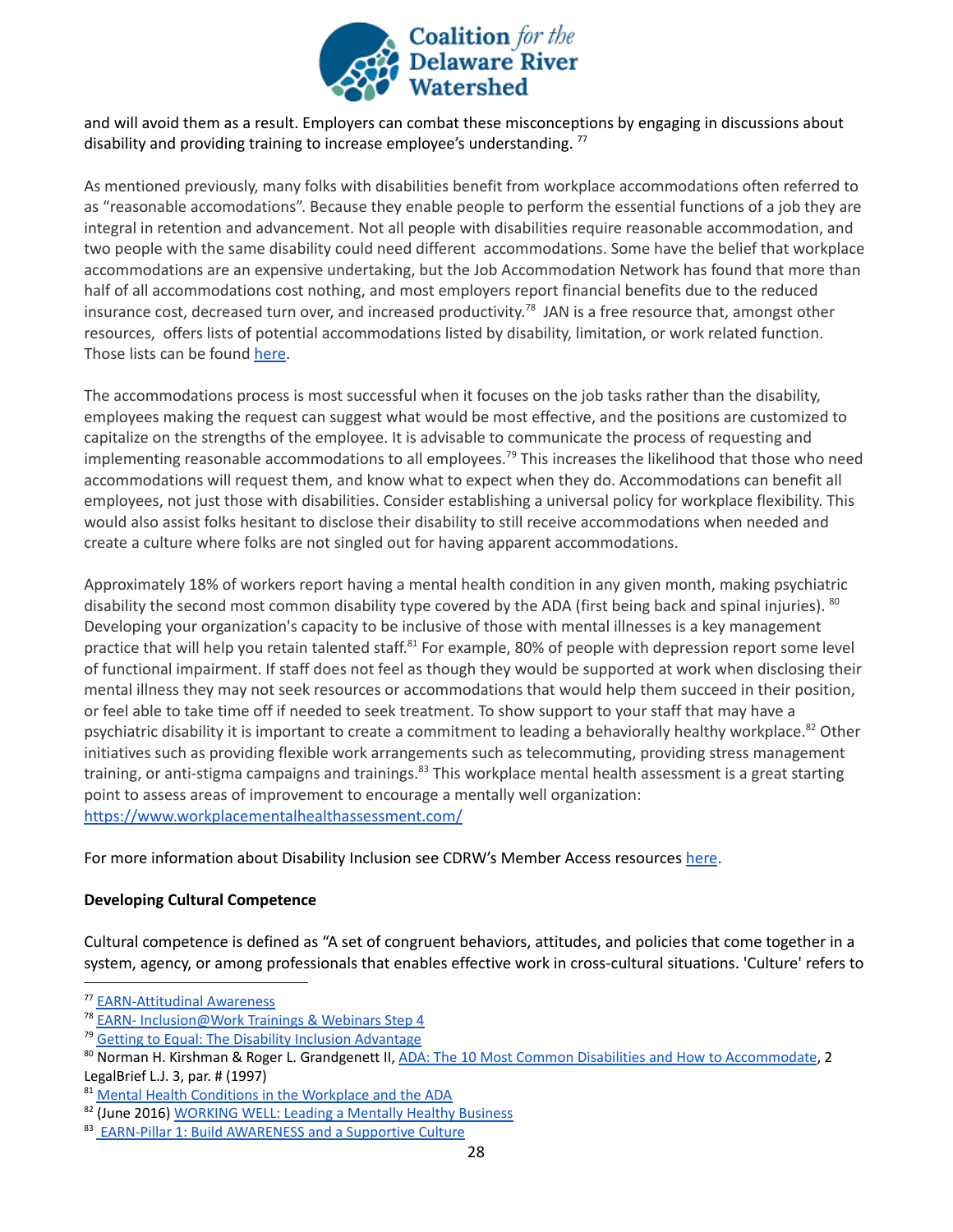

integrated patterns of human behavior that include the language, thoughts, communications, actions, customs, beliefs, values, and institutions of racial, ethnic, religious, or social groups. 'Competence' implies having the capacity to function effectively as an individual and an organization within the context of the cultural beliefs, behaviors, and needs presented by consumers and their communities."<sup>84</sup>

Cultural competence takes time and practice. It also requires that the person acknowledges their own culture, values other people's cultures, understands the complexity of the differences between cultures, is respectful of cultural boundaries, receptive to both explicit and minute changes in body language, expression, and engagement. Flexibility in terms of behavior and routines also aids cultural competence. Being explicit about differences rather than making it a taboo topic allows people to understand others better, negotiate effectively, recognize contributions equally, resolve disagreements, and engage in creative problem solving. Everyone is a part of the diversity picture, even when the identities they hold may be privileged. Through self-reflection an individual with privileged identities learns that diversity is as much about themselves as it is about others. 85 Those who hold and recognize their privileged identities are powerful allies in equity work, as they can leverage their privilege to lift up others who may be overlooked due to their identities.

Being culturally competent is not the same as knowing exactly what to say and what to do at all times. Instead it involves being curious and inquisitive, learning to ask questions, and reflect upon automatic assumptions in a respectful manner.

# <span id="page-28-0"></span>**Recruitment and Retention**

#### <span id="page-28-1"></span>**Job Postings**

Many organizations are discouraged from finding minority hires by believing the misconception that there are few people of color in the hiring pool that are qualified for positions. As a generalization, organizations are not including language or information in their job postings that attract candidates or color or from other marginalized groups, or they are not advertising in accessible venues. Another common mistaken belief is that candidates of color want higher wages than organization's can afford. A study found that salary expectations of minority college students were not inflated. The same study found that 59% of minority students are interested in working for national nonprofits, and 65% are interested in working for grass-roots nonprofits post graduation.

#### <span id="page-28-2"></span>Inclusive Job Descriptions

Many hiring consultants see value in transferable skills from other sectors to environmental advocacy work but recognize their clients' reluctance. In cases where diversity in a position was prioritized consultants note a tendency to increase the desired qualifications, setting up a search for someone who does not exist, regardless of demographic background.<sup>86</sup> When crafting a job description be sure that your organizations does not fall into this trap, and welcome the opportunity for transferable skills from candidates with backgrounds in non-environmental sectors. Ask yourself, "What skills are must-haves and which are skills that can be learned?" Additionally, explicitly include ways in which experience could suffice for education in relevant situations.

Similarly, reviewing job descriptions to ensure that standards for positions are not unnecessarily restrictive to those with disabilities. For example, many descriptions include that a candidate must be able to lift 25 pounds, even for non-manual labor related positions. Think if it is critical for that position to be able to lift 25 pounds, or

<sup>84</sup>[Cultural Competence](https://npin.cdc.gov/pages/cultural-competence). *National Prevention Information Network.*

<sup>85</sup> Berthoud, H., & Greene, R. D. (2001). A multi-faceted [look at diversity: Why outreach is not enough](https://www.choosecleanwater.org/s/A_Multi-Faceted_Look_at_Diversity.pdf). *The Journal of Volunteer Administration*, *19*(2), 2-10.

<sup>86</sup> Maya A, Beasley, *Diversity Derailed: Limited Demand, Effort, and Results in Environmental C-Suite Searches*, (October 2016)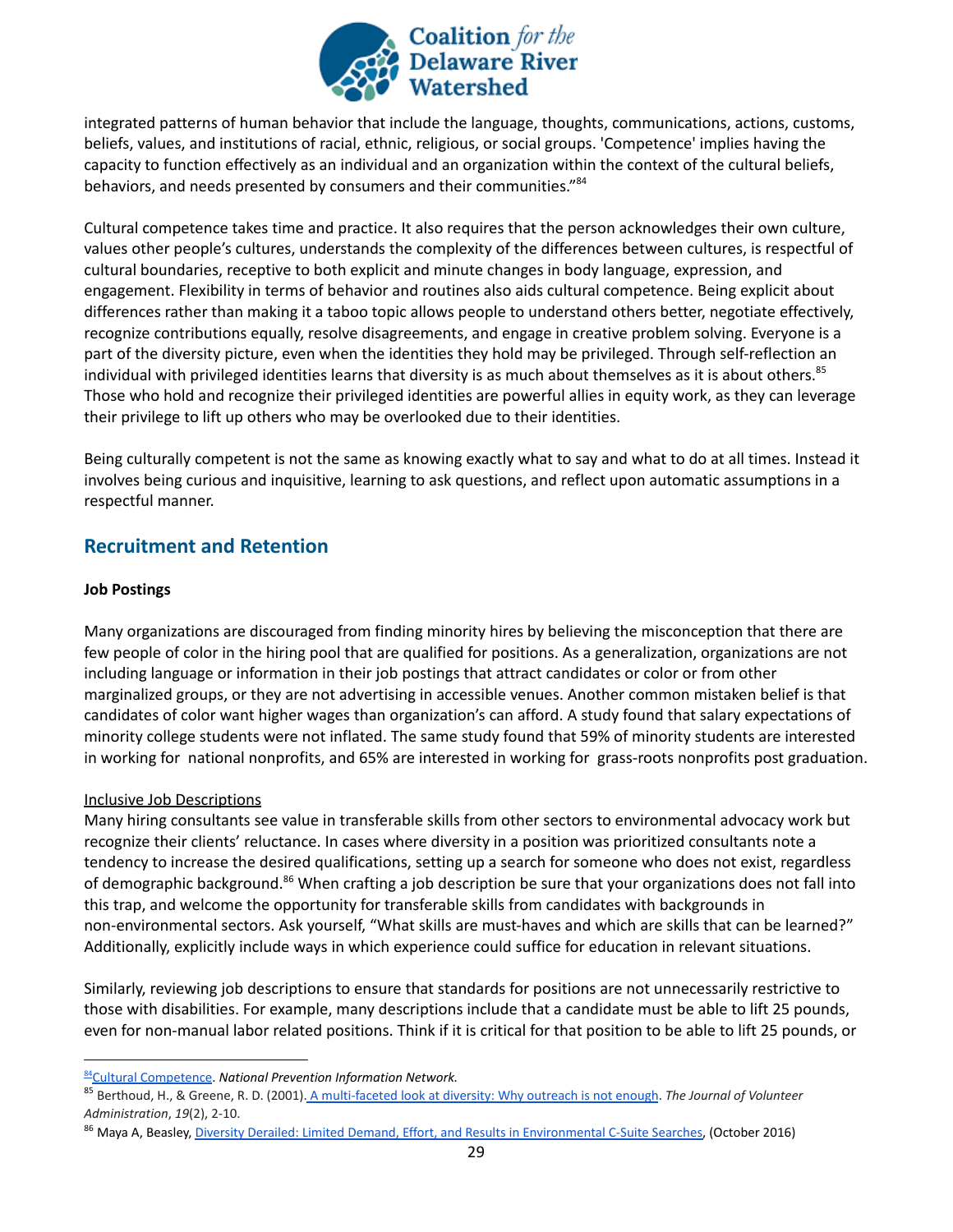

if it is not essential to the role. Another way to promote accessibility for candidates with disabilities would be the inclusion of an accomodation statement to the posting. Such language could resemble, "If you require reasonable accommodation in completing this application, interviewing, completing any pre-employment testings, or otherwise participating in the employee selection process please direct your inquiries to..."<sup>87</sup> Including where to direct their requests is more inviting than simply asking whether or not a candidate needs accommodations, as some folks may be discouraged that they would be passed over for another candidate that does not require accommodations.<sup>88</sup>

Access to higher education is not a privilege that everyone is afforded. Consider writing "Bachelor's Degree or equivalent work experience required" to acknowledge that fact. Unless absolutely necessary to the role, do not include "Master's or Advanced Degree Preferred". That phrase discourages those only a Bachelors, Associates, or equivalent work experience from applying, as the assumption is someone with an advanced degree will automatically get the position. Including phrasing in the preferred qualifications encourages diverse or culturally competent individuals to apply.<sup>89</sup> Examples include, "Experience working directly, successfully, thoughtfully, and collaboratively with diverse communities and groups..." or "Proficiency in a second language preferred..."

A 2011 study found that gendered language used in job descriptions in male dominated fields reduced the number of women who applied to those positions. Masculine words include leader, competitive, and dominant, for example.<sup>90</sup> Textio is an application that can score job postings for gendered word choice and suggest alternative words to use: <https://textio.com/products/>. The Gender Decoder is a free website that will give a list of gender-coded words in a job description, and note which gender the description may skew towards: <http://gender-decoder.katmatfield.com/>

Using diversity metrics conveys the emphasis an organization places on its diversification and inclusion efforts. Messages expressing the desire of an organization to target specific groups for recruitment due to the value it places on diversity and diverse perspectives are particularly effective.<sup>91</sup>

#### <span id="page-29-0"></span>Including a Salary Range

Posting a salary range and benefits on a job posting is a simple way to combat women and people of color being underpaid compared to their white male counterparts. When a salary is unlisted or depends on past salary history or experience, potential employees have to advocate for their compensation. Women and minority candidates who discuss compensation at any state in the job application process are viewed as aggressive while white males are not. When an employer knows how much a candidate made at their previous job that is a prime factor in the salary the employer offers, regardless of other factors like experience or the living wage. And because women and people of color historically make less, basing a salary on what they were making previously exacerbates inequitable pay. 92

#### <span id="page-29-1"></span>Diversity and Inclusion Statement

Instead of only saying your organization is an equal opportunity employer, you can list all of the different aspects of diversity which are included within that statement. A section or line can be dedicated to encouraging people with certain identities to apply. Avoid adding an inclusion statement at the bottom of the posting, it looks as

<sup>87</sup> Job Assistance Network Workplace [Accommodation](http://www.askjan.org/toolkit/) Toolkit

<sup>88</sup> Leary, A. (2019, June 5). To be more inclusive to [people with disabilities, employers should start](https://qz.com/1569134/how-to-write-inclusive-job-descriptions-for-people-with-disabilities/) with their job descriptions.

<sup>89</sup> Equity, Diversity and Inclusion in [Recruitment,](https://www.usdn.org/uploads/cms/documents/usdn-equity-in-recruitment_hiring_retention.pdf) Hiring and Retention. (2018) *Urban Sustainability Directors Network.*

<sup>90</sup> [Evidence That Gendered Wording in Job Advertisements](http://www.fortefoundation.org/site/DocServer/gendered_wording_JPSP.pdf?docID=16121) Sustains Gender Inequality. (2011) *University of Waterloo, Duke University.*

<sup>91</sup> Taylor DE. (2014). The State of Diversity in Environmental [Organizations: Mainstream NGOs, Foundations and Government](https://www.diversegreen.org/wp-content/uploads/2015/10/FullReport_Green2.0_FINAL.pdf) Agencies. Washington, DC: Green 2.0.

<sup>92</sup> Dama, Francesco, et al. "If Culture Sector Employers [Want Equality, Post Salary and Benefits With Job](https://hyperallergic.com/520784/if-culture-sector-employers-want-equality-post-salary-and-benefits-with-job-descriptions/) Descriptions." *Hyperallergic*, 7 Oct. 2019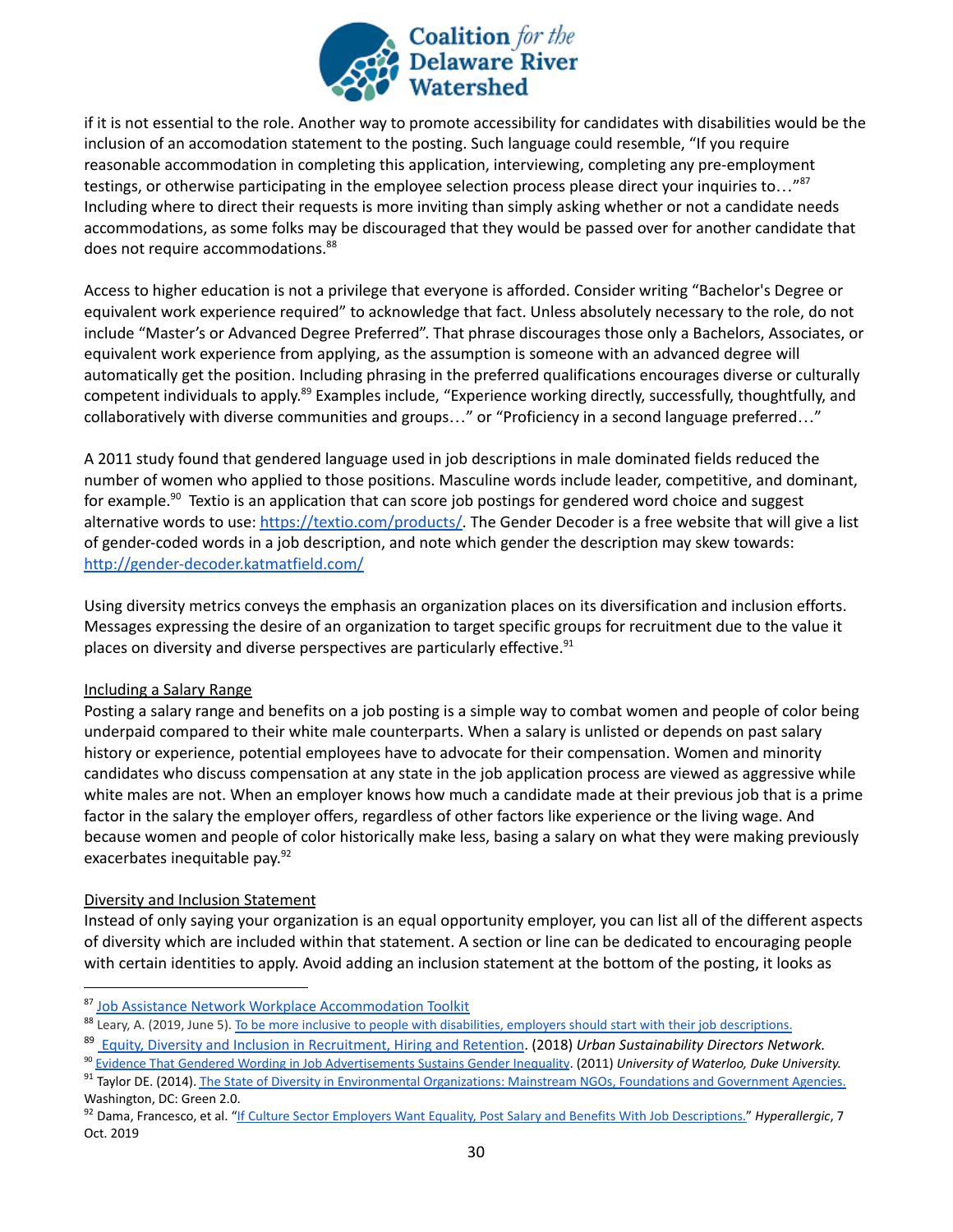

though it was an afterthought and not truly valued by the organization, instead weave your organization's commitment to diversity throughout the posting and on your website.

Examples:

- All qualified persons are encouraged to apply and will be considered without regard to race, national origin, gender, gender identity or expression, sexual orientation, disability, age, religion, or veteran status.
- [Your Organization] is proud to be an equal opportunity employer. [Women, people of color, and trans folk…] are encouraged to apply.

#### <span id="page-30-0"></span>Where to Post a Job

Traditional methods for outreach may unintentionally decrease the percentage of qualified applicants of color, and these methods are commonly referred to as "filtering". This is because these methods rely on predominantly white networks, job boards, school fairs, and job fairs for recruitment, placing the burden of inclusion on people of color. Many times when a job is posted the news is spread by word of mouth, furthering the importance of inclusion in a white network. While there was interest in diversifying the boards and staff, few organizations had diversity managers, jobs are still being posted in ways that perpetuate socioeconomic stratification, and environmental organizations did not use the "internship pipeline."

Searches without a diverse slate of candidates are often the result of a lack of commitment to ensure diversity, or a lack of willingness to provide the necessary time to find a qualified diverse slate of candidates. The least common strategies to search for candidates such as conducting national searches, recruiting from minority-serving institutions, recruiting at minority environmental professional associations, hiring those who make cold calls inquiring about jobs, using unemployment or temp agencies, job fair recruitment, or hiring those who walk in the office inquiring about jobs are some of the most likely ways an environmental employer will find low income or minority recruits.<sup>93</sup> This shows that environmental organizations are not seeking out potential minority candidates where they are found.

The following list of recruitment strategies which can reach diverse applicants:

- Community newspapers, news websites run by communities of color.
- Multicultural centers or cultural studies departments at local colleges and universities. Ideally a relationship would exist prior to sending; one way is to offer to discuss jobs in government and sustainability with students.
- Historically Black College and Universities, Minority Serving Institutions, community colleges and schools with a large number of students of color, either graduate or undergrad, alumni associations or current job boards. Some examples include Delaware State [University](https://www.desu.edu/), Cheyney University of [Pennsylvania,](https://cheyney.edu/) Community College of [Philadelphia](https://www.ccp.edu/), Rowan College of South Jersey, [Cumberland](https://www.rcsj.edu/) Campus, [Orange](https://sunyorange.edu/) County [Community](https://sunyorange.edu/) College,and Reading Area [Community](https://www.racc.edu/) College.
- Job boards, websites, social media accounts and in-person job or community events hosted by organizations that serve different identities such as Hire Disability [Solutions,](https://www.disabilitysolutionstalent.org/) Pink [Jobs](https://pink-jobs.com/), [OutProNet](https://www.outpronet.com/), [United](http://hirelatinos.org/) Latino Job Bank, Green [Latinos](http://www.greenlatinos.org/), [Orthodox](https://www.ou.org/jobboard/) Jewish Union, Jobs for Disabled [Veterans](https://www.jofdav.com/), **[RecruitDisability](http://jobs.recruitdisability.org/jobs/browse-category)**
- Professional associations (i.e., the National Forum for Black Public [Administrators,](https://www.nfbpa.org/home) [National](https://www.nsbe.org/) Society for Black [Engineers](https://www.nsbe.org/), Hispanic National Bar [Association](https://hnba.com/), Latino [Professionals](https://www.alpfa.org/), National Hispanic [Environmental](https://nheec1.org/)

<sup>93</sup> Taylor DE. (2014). The State of Diversity in [Environmental](https://www.diversegreen.org/wp-content/uploads/2015/10/FullReport_Green2.0_FINAL.pdf) Organizations: Mainstream NGOs, Foundations and Government [Agencies.](https://www.diversegreen.org/wp-content/uploads/2015/10/FullReport_Green2.0_FINAL.pdf) Washington, DC: Green 2.0.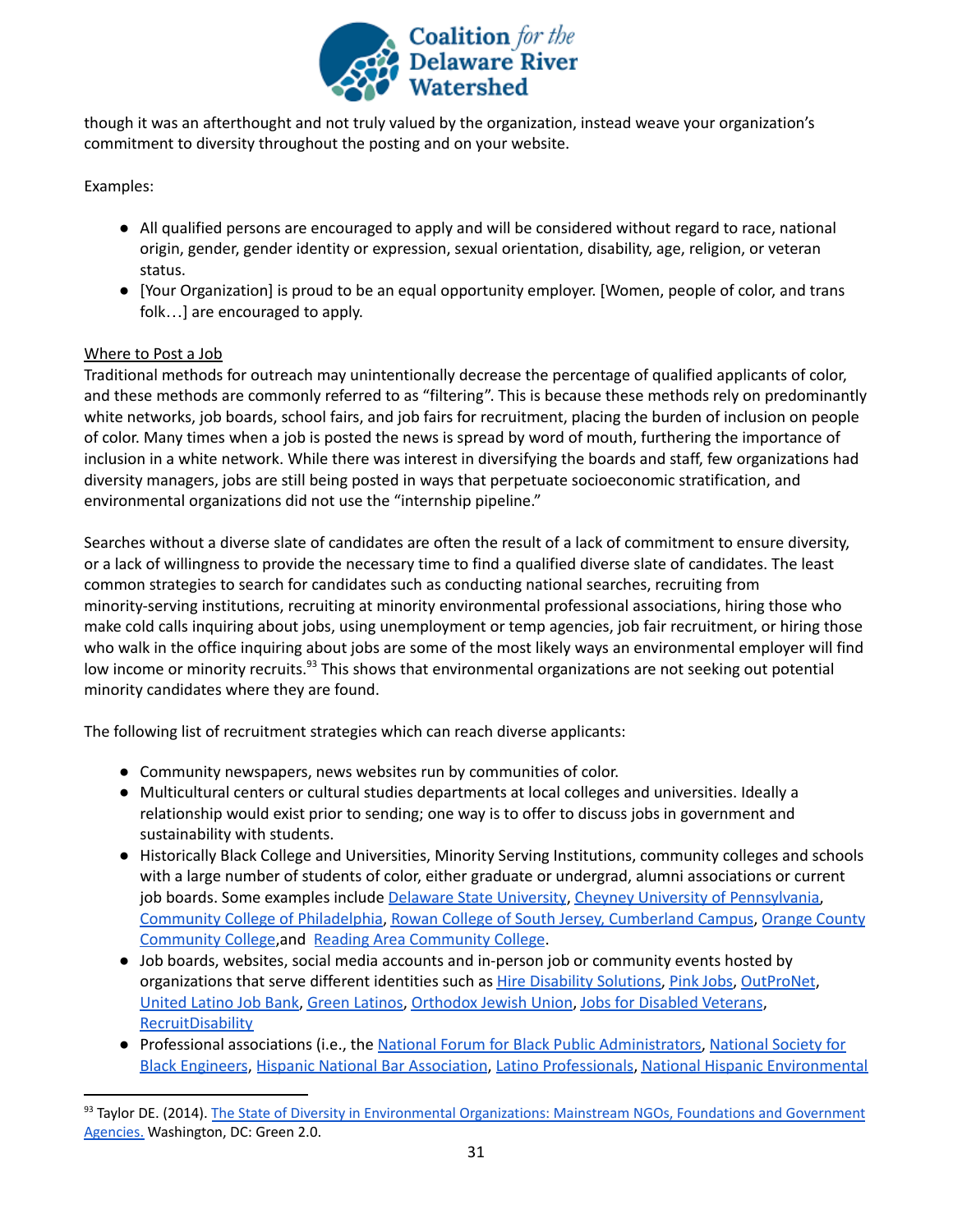

[Council,](https://nheec1.org/) [Hispanic/Latino](https://jobs.hlpa.com/post-jobs/) Professionals Association), affinity groups within professional associations (i.e., Latinos and Planning Division, American Planning [Association\)](https://www.planning.org/divisions/latinos/), networks of professionals of color [\(Environmental](https://www.cdeinspires.org/our-services/movement-building/environmental-professionals-of-color-epoc/) Professionals of Color local chapter, Asian [Americans/Pacific](https://aapip.org/jobs) Islanders in Philanthropy).

- Organizational partners that represent and serve communities of color, LGBTQ+ folks, those with disabilities, etc.
- State Employment Programs such as State Vocational [Rehabilitation](https://askjan.org/concerns/State-Vocational-Rehabilitation-Agencies.cfm) Services, NJ [Workforce](https://www.nj.gov/labor/programs/workforce_programs_index.html) Programs
- Job boards that are broadly based on diverse representation such as *Diversity [Employers](https://www.diversityemployers.com/)*, Inclusy, [Sujata](http://www.sujatastrategies.nyc/jobs) [Strategies](http://www.sujatastrategies.nyc/jobs), or [Professional](https://www.prodivnet.com/) Diversity Network
- Regional job networks such as [Bradbury-Sullivan](http://www.padiversity.org/) LGBT Community Center, [Philadelphia](http://www.philadelphiadiversity.com/) Diversity, [Pennsylvania](https://www.dli.pa.gov/Individuals/Disability-Services/other-programs/Pages/Services-for-Employers,-Businesses-and-Industry.aspx) Resource for Hiring Candidates with Disabilities, [Delaware](https://www.delawareblack.com/) Black, [Delaware](https://dlpn.wildapricot.org/) Latino [Professional](https://dlpn.wildapricot.org/) Network, Delaware Hispanic [Commission](https://www.delawarehispanic.org/)

#### <span id="page-31-0"></span>**Reducing Bias in the Interview Process**

Despite over half of environmental professionals interviewed in a study believing that there is bias (both conscious and unconscious) in their organization, only 28% believed that the bias has affected their hiring practices.<sup>94</sup> The following subsections provide alternative practices to fight against biases when interviewing and hiring candidates.

#### <span id="page-31-1"></span>Hiring Committee

A group decision in hiring holds power within the organization and does not isolate a single staff member for making what could be a controversial decision. When individuals are expecting to share their opinion they are motivated to make more objective judgements as they will be responsible for explaining their reasoning. 95

When creating a hiring committee include members on the committee who<sup>96</sup>:

- have worked on projects or initiatives related to diversity, equity, inclusion, and justice
- are representative of different departments within the organization- including staff that will be interacting with the position
- are members of underrepresented groups themselves

Be mindful that these individuals do not become solely responsible for ensuring diversity and inclusion within the hiring process. All members of the committee should be responsible and committed to considering diversity and inclusion issues throughout the process<sup>97</sup>.

## <span id="page-31-2"></span>Rooney Rule

The Rooney Rule is a policy in the National Football League (NFL) that states all teams are required to meaningfully interview at least one minority candidate for head coaching and senior football operation openings, and variations of the rule have been adopted by many organizations (i.e. Pinterest, Xerox, Dropbox) since its inception in 2003. In the 12 seasons before the rule was instituted, the NFL had only six non-white head coaches. In 12 seasons under the rule, the league has added 14 head coaches of color. Simply considering a more diverse candidate pool leads to more inclusive hiring. Consider crafting a variation of the Rooney Rule for your organization. 98

<sup>94</sup> Maya A, Beasley, Diversity Derailed: Limited Demand, [Effort, and Results in Environmental C-Suite Searches,](http://www.diversegreen.org/diversity-derailed/) (October 2016)

<sup>&</sup>lt;sup>95</sup> Maya A, Beasley, Diversity Derailed: Limited Demand, [Effort, and Results in Environmental C-Suite Searches,](http://www.diversegreen.org/diversity-derailed/) (October 2016)

<sup>96</sup> Taylor DE. (2014). The State of Diversity in Environmental [Organizations: Mainstream NGOs, Foundations and Government](https://www.diversegreen.org/wp-content/uploads/2015/10/FullReport_Green2.0_FINAL.pdf) Agencies. Washington, DC: Green 2.0.

<sup>97</sup> Brown, Marcelo. "[Transforming a Movement](http://static1.squarespace.com/static/5c69d03c7788977a41b9177f/t/5dc2e21902f6c23ce2b46447/1573052975475/TransformingaMovement_Nov2019.pdf)." *JEDI Heart*, Oct. 2019

<sup>98</sup> Cook, Ian. ["How HR Can Tackle Diversity Using the](http://www.visier.com/clarity/how-hr-can-tackle-diversity-using-the-rooney-rule/) Rooney Rule." *Visier Inc.*, 14 June 2019.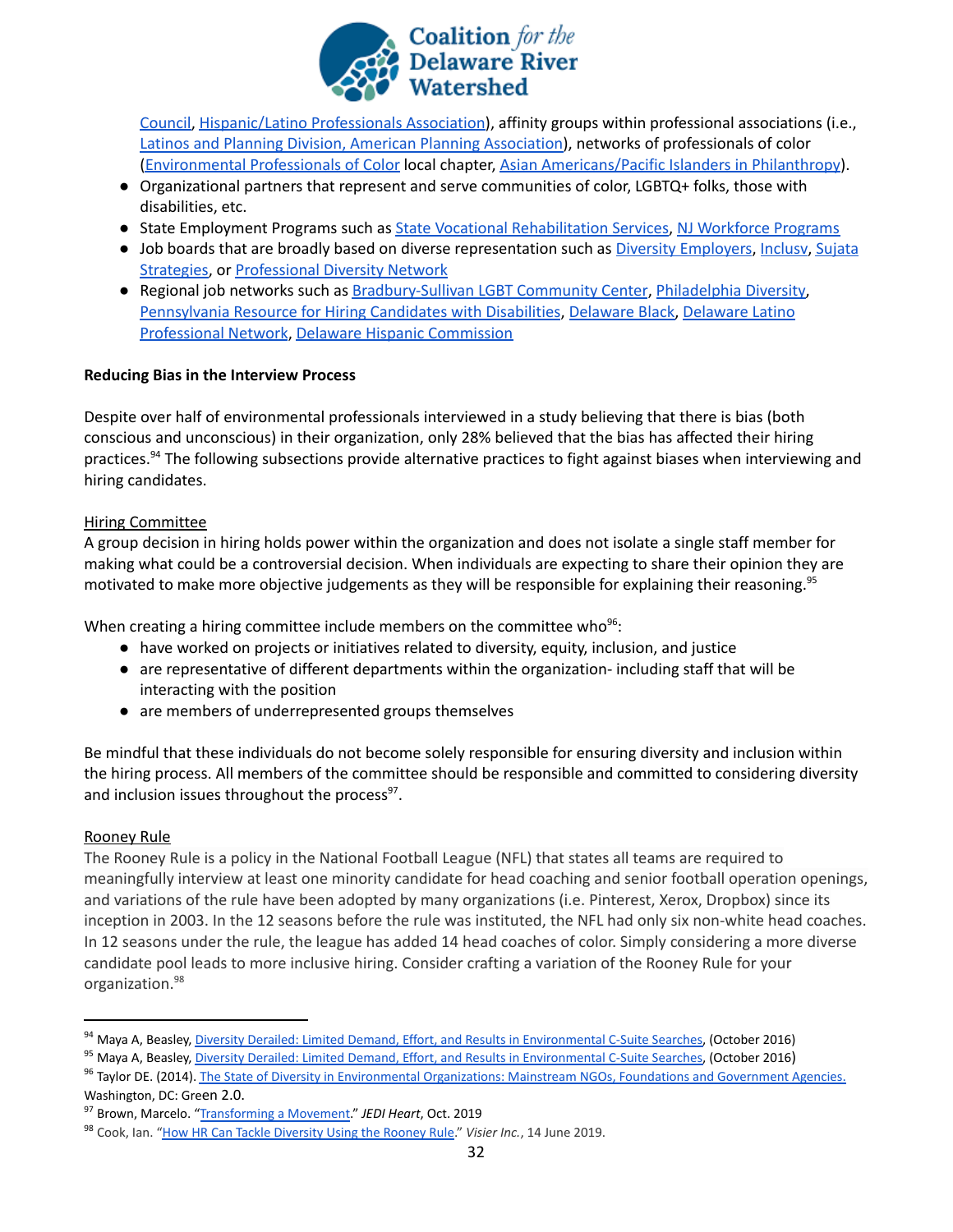

#### <span id="page-32-0"></span>Structured Interviews

Interviews in which each candidate is asked the same set of predetermined questions and a scorecard to grade the candidate's responses standardizes the process and minimizes biases by focusing the interview on the factors that will directly impact performance. If likeability or natural chemistry is often an important part of your organization's hiring decisions add that as a part of the "scorecard" to avoid making that the primary determinator.<sup>99</sup> Recommended elements of a structured interview include<sup>100</sup>:

- Basing questions on a job analysis such as critical incidents, hypothetical situations, past behavior, work-related background, job knowledge
- Limiting prompting, follow-up questioning, and elaborations from interviewers
- Employing longer interviews/a larger number of questions to obtain more standardized information
- Preventing candidates from asking questions until the end of the interview
- Rating each question's response
- Taking detailed notes to aid in recall
- Using multiple interviewers
- Avoiding the discussion of interviewees between interviews
- Providing interview training to those on the interviewing team

#### <span id="page-32-1"></span>Including DEIJ Related Questions

Diversity related questions within the interview itself reinforces the organization's commitment to increasing diversity and inclusion to the candidate, as well as measuring the candidate's commitment to joining an inclusive workplace. Some examples of possible questions can be found on page 13 of University of [California,](https://diversity.berkeley.edu/sites/default/files/recruiting_a_more_diverse_workforce_uhs.pdf) Berkeley's University Health Services Recruiting a More Diverse [Workforce](https://diversity.berkeley.edu/sites/default/files/recruiting_a_more_diverse_workforce_uhs.pdf) Toolkit. Tailoring the questions to relate to your specific organization allows for more pertinent responses, and reinforces the organization's commitment to DEIJ.

#### <span id="page-32-2"></span>Skills Test

Skills tests force the hiring team to focus on the quality of the candidate's work rather than unconsciously judging the candidate. These tests also create an opportunity for candidates to exemplify their skills based on the posting's preferred qualifications when their professional or educational experience differs from the standard parameters the organization has used in the past. <sup>101</sup> For example, education-related interviews could include asking the candidate to create a short presentation beforehand that showcases their skills related to the work that your organization focuses on. Standardize the prompt that is given to candidates to decrease variables in the process.

For more information about hiring practices see CDRW's Member Access resources [here](https://drive.google.com/drive/folders/1UopQLf9-KC4LTLVHWhJdDR7I0ylz-B6W).

#### <span id="page-32-3"></span>**Building a Channel: Youth to Conservation Leaders**

#### <span id="page-32-4"></span>Internships and Volunteer Opportunities

An internship is the single most important credential for recent college graduates to have on their resume in their job search among all industry segments. Approximately 50% of the internship opportunities in the US are unpaid. Unpaid internships reinforce socio-economic, racial, and LGBTQ+ disenfranchisement by allowing access to only those who can afford to work for free due to familial economic support.

<sup>99</sup> Knight, Rebecca. ["7 Practical Ways to Reduce Bias](http://hbr.org/2017/06/7-practical-ways-to-reduce-bias-in-your-hiring-process) in Your Hiring Process." *Harvard Business Review*, 24 July 2018.

<sup>100</sup> Maya A, Beasley, Diversity Derailed: Limited Demand, [Effort, and Results in Environmental C-Suite Searches,](http://www.diversegreen.org/diversity-derailed/) (October 2016)

<sup>101</sup> Knight, Rebecca. ["7 Practical Ways to Reduce Bias](https://hbr.org/2017/06/7-practical-ways-to-reduce-bias-in-your-hiring-process) in Your Hiring Process." *Harvard Business Review*, 24 July 2018,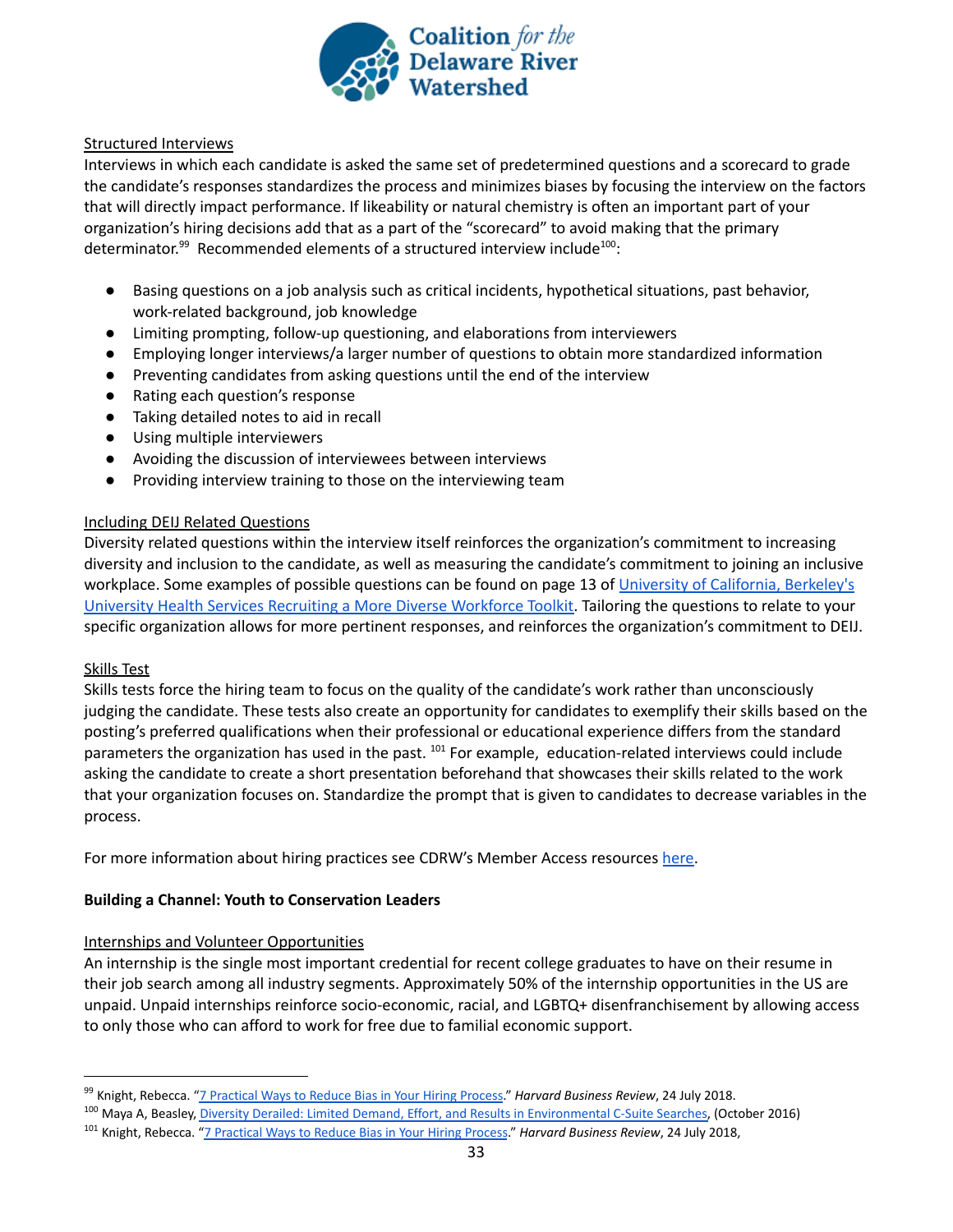

The National Association of Colleges and Employers (NACE) indicates that paid internships have a higher chance of leading to a paying job compared to unpaid. Unpaid internships tend to provide fewer skills, and are weaker in all measures of internship quality than paid internships.<sup>102</sup> While paid internships are an expense for an organization including funding in grant applications to provide pay will lead to better outcomes for the intern and improve their output quality for the organization.

Separate from internships, volunteering practices also can create barriers that lead to inequity, especially when volunteering can lead to promotions or consideration for leadership positions. Volunteering events that are always on days or times where a particular religious group cannot participate, or are during the day when many people are at work are just two examples of barriers. Being on a board can lead to expenses such as travel or hotels, which can be cost prohibitive.<sup>103</sup>

<span id="page-33-0"></span>Minority Serving Institutions in the Delaware River Watershed

- Historically Black Colleges and Universities
	- Delaware State [University](https://www.desu.edu/)
	- Cheyney University of [Pennsylvania](https://cheyney.edu/)
- **Predominantly Black Institutions** ○ Community College of [Philadelphia](https://www.ccp.edu/)
	- **Hispanic-Serving Institutions** 
		- Rowan College of South Jersey, [Cumberland](https://www.rcsj.edu/) Campus
		- Orange County [Community](https://sunyorange.edu/) College
		- Reading Area [Community](https://www.racc.edu/) College

#### <span id="page-33-1"></span>Greek Life and Student Unions

Many colleges have Historically Black, Latinx, LGBTQ+, and other identity-based chapters of Greek Life. If your organization is not close to a minority serving institution utilizing this network is a valuable way to contact diverse audiences that you may not be reaching already. Student Unions are another avenue for reaching certain populations.

#### <span id="page-33-2"></span>**Retention Best Practices**

Many organizations struggle with retaining diverse staff once hired. Turnover rates are 34% higher for people of color than their white counterparts. One of the key factors in turnover is a lack of opportunity for growth, expression, understanding, and promotion within the organization. When staff feel as though they have less access to development and promotions, and that their coworkers question their value they are more likely to leave an organization. All employees benefit from a focus on employee development and transparency in the promotion process. Not all organizations have the ability to promote workers due to size, and in those cases access to professional development is even more important.<sup>104</sup> Some identity-based conference opportunities for leadership development include:

- Taking [Nature](https://anshome.org/taking-nature-black/) Black
- PGM ONE [Summit](https://www.pgmone.org/)
- [Naturally](https://anshome.org/naturally-latinos-2019/) Latinos
- **Black [Sustainability](https://www.blacksustainabilitysummit.com/) Summit**

<sup>102</sup> Mayo, Lucy, and Pooja Shethji. "[Reducing Internship](http://www.aacu.org/publications-research/periodicals/reducing-internship-inequity) Inequity." *Association of American Colleges & Universities*, 20 Mar. 2015

<sup>&</sup>lt;sup>103</sup> Taylor DE. (2014). The State of Diversity in Environmental [Organizations: Mainstream NGOs, Foundations and Government](https://www.diversegreen.org/wp-content/uploads/2015/10/FullReport_Green2.0_FINAL.pdf) Agencies. Washington, DC: Green 2.0.

<sup>104</sup> ["Leaking Talent: How People of Color are Pushed out](http://diversegreen.org/leaking-talent/) of Environmental Organizations," Johnson, Stephanie K., *Green 2.0,* (June 2019).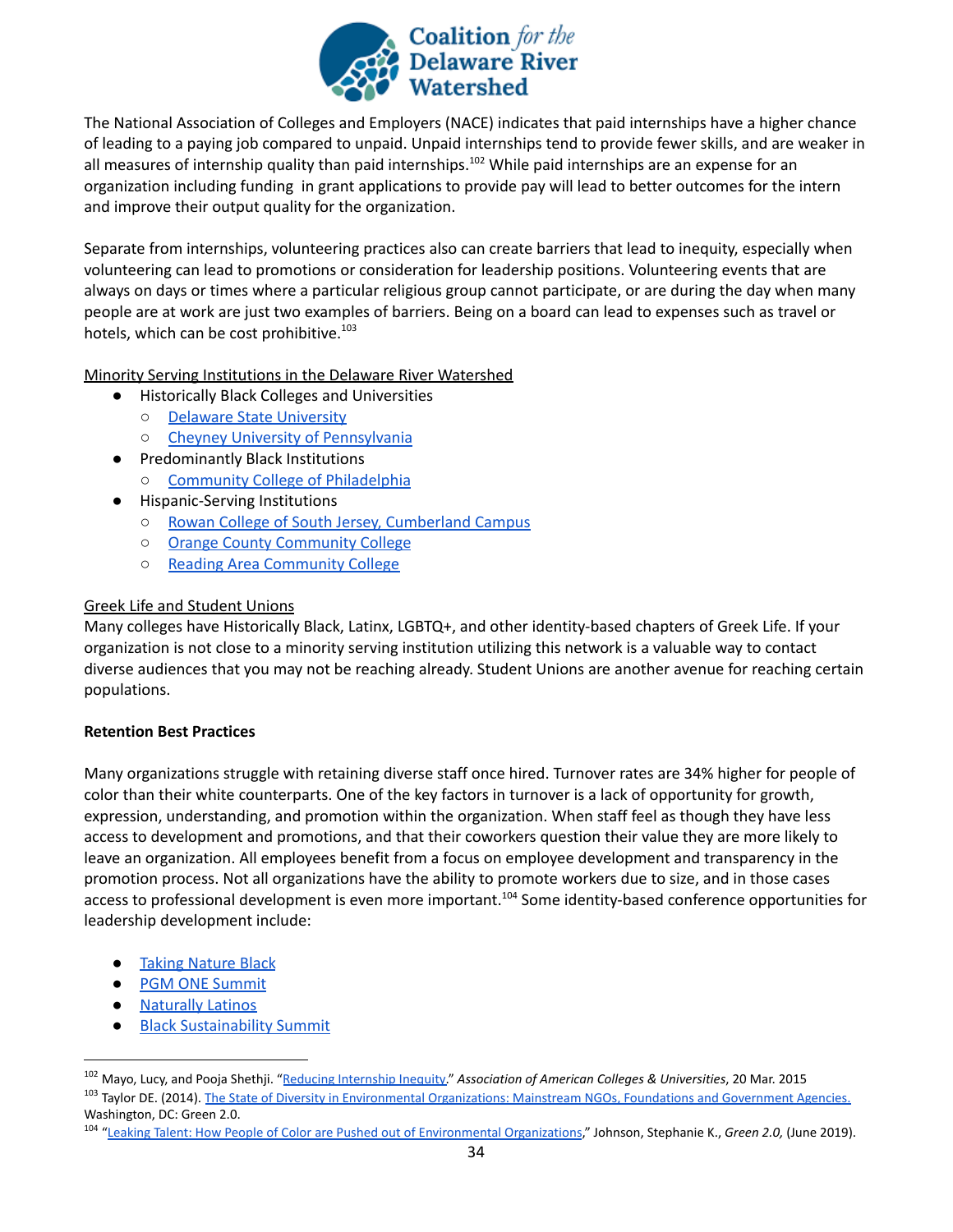

- Latinx and the [Environment](https://www.eventbrite.com/o/latinx-and-the-environment-initiative-uc-berkeley-17874784717) Summit
- National [Environmental](https://thenejc.org/) Justice Conference
- Women in the [Environment](https://weconference.events/) Conference
- **Women in [Conservation](https://www.nwf.org/Our-Work/People/Women-in-Conservation-Leadership) Leadership Conference**

The presence of a DEIJ committee and long-term goals related to DEIJ, unconscious bias training, and pay transparency also increased the perceived fairness in development, evaluation, and promotion amongst staff of color. 105

Mentoring is positively related to more frequent promotions, higher incomes, and greater satisfaction with wages and benefits. While mentoring is typically thought of only being for entry-level employees it is effective for staff of all levels, and has been shown to increase the amount of women and people of color moving to managerial roles.<sup>106</sup> Those engaged in mentoring programs as the mentors often report a greater understanding of the pressures experienced by their mentees, especially mentees from backgrounds different from their own.

When creating a mentorship program it is beneficial to invest in diversity related mentoring training, and have clear input from organizational leadership about the goals of the program. Acting as a mentor is an additional task to the mentor's workload; therefore compensation or other benefits when possible will support the interest and longevity of the program. A study of a mentorship program found that mentees expressed the need for more structural guidance within the program. Along with the mentoring relationship mentees requested more opportunities to network with other mentees in the program. 107

An effective mentoring program requires that $^{108}$ :

- Minority employees are aware that a mentoring program is available to them
- Mentees are provided with mentor options that are senior to their position and in the same field
- Clear guidelines are provided about the role and structure of the program
- A reporting procedure is in place to monitor meetings and the overall relationship to ensure the program's effectiveness

# <span id="page-34-0"></span>**Additional Resources**

#### CDRW's Member Access DEIJ [Resources](https://drive.google.com/drive/folders/1_2lYesEbJ1Ov2-sk2LtktTxkLOtUOsjc) Google Drive

#### List of Trainings, Workshops, and Conferences

- Taking [Nature](https://anshome.org/taking-nature-black/) Black
- **PGM ONE [Summit](https://www.pgmone.org/)**
- [Naturally](https://anshome.org/naturally-latinos-2019/) Latinos
- Black [Sustainability](https://www.blacksustainabilitysummit.com/) Summit
- Latinx and the [Environment](https://www.eventbrite.com/o/latinx-and-the-environment-initiative-uc-berkeley-17874784717) Summit
- National [Environmental](https://thenejc.org/) Justice Conference
- Women in the [Environment](https://weconference.events/) Conference
- Women in [Conservation](https://www.nwf.org/Our-Work/People/Women-in-Conservation-Leadership) Leadership Conference

<sup>108</sup> ["Leaking Talent: How People of Color are Pushed out](http://diversegreen.org/leaking-talent/) of Environmental Organizations," Johnson, Stephanie K., *Green 2.0,* (June 2019).

<sup>105</sup> ["Leaking Talent: How People of Color are Pushed out](http://diversegreen.org/leaking-talent/) of Environmental Organizations," Johnson, Stephanie K., *Green 2.0,* (June 2019).

<sup>106</sup> "[Leaking Talent: How People of Color are Pushed out](http://diversegreen.org/leaking-talent/) of Environmental Organizations," Johnson, Stephanie K., *Green 2.0,* (June 2019).

<sup>&</sup>lt;sup>107</sup> de Dios, Marcel A, et al. "The Development of a Diversity [Mentoring Program for Faculty and Trainees: A Program](https://www.ncbi.nlm.nih.gov/pmc/articles/PMC4207083/) at the Brown Clinical [Psychology Training Consortium.](https://www.ncbi.nlm.nih.gov/pmc/articles/PMC4207083/)" *The Behavior Therapist*, U.S. National Library of Medicine, June 2013,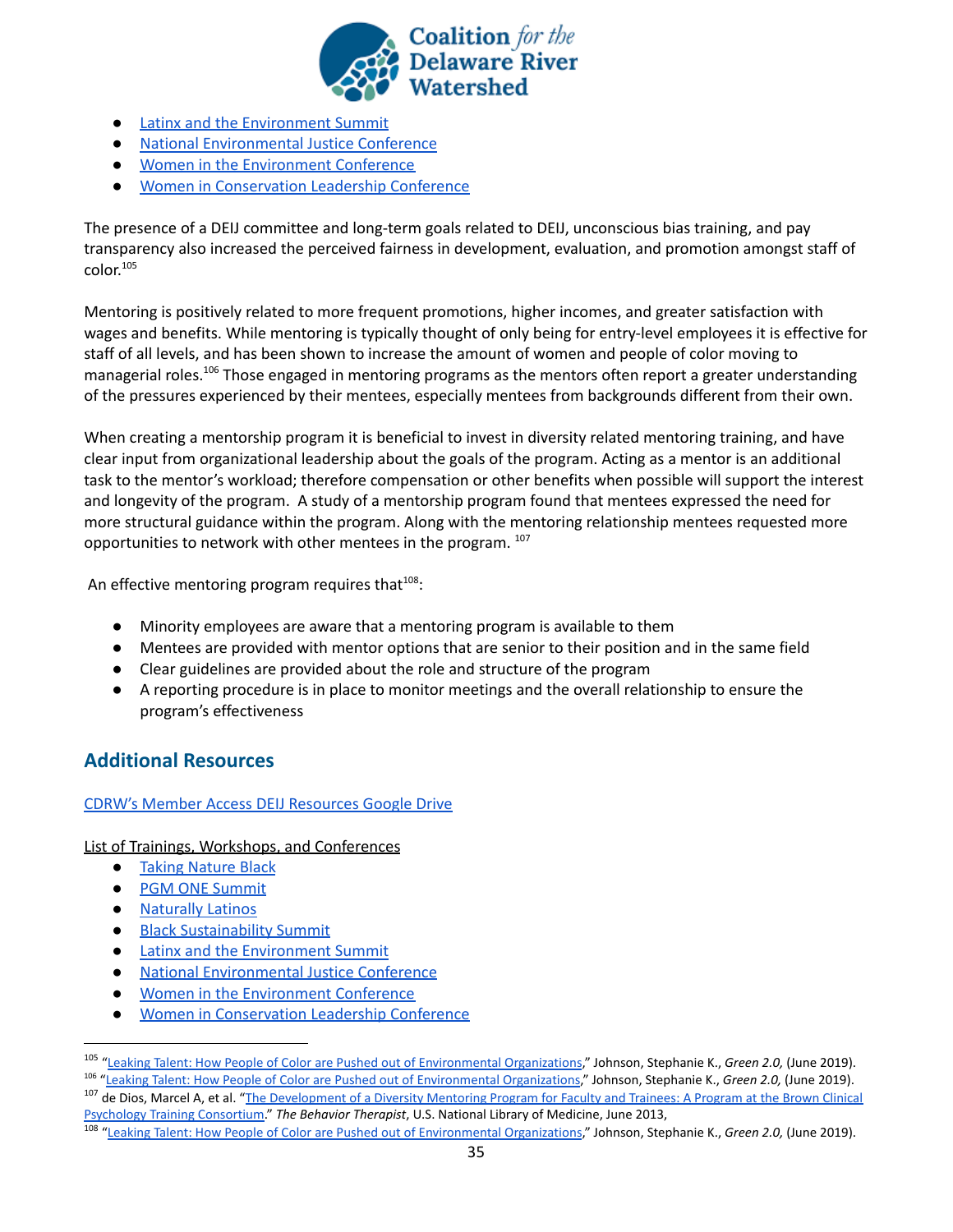

- White Privilege [Conference](https://www.whiteprivilegeconference.com/)
- [Facing](https://facingrace.raceforward.org/) Race
- **People's [Institute](https://www.pisab.org/) for Survival and Beyond**

DEIJ Activities

Avarna [Group's](https://theavarnagroup.com/resources/?cat=activities#content_top) Activity Guides

MIT Residence Life Guide to [Diversity-based](https://studentlife.mit.edu/sites/default/files/Diversity-based%20Teambuilders%20and%20Icebreakers%20from%20Stonehill%20College.pdf) Teambuilders

● Many university residence life departments have great resources for diversity related activities [CDRW's Member Resource Folder for DEIJ Activities](https://drive.google.com/drive/folders/1FWX2ObxuFkYAOFlBWNhF4rxxhNC7B4gM)

Frequently Cited Sources [Green](https://www.diversegreen.org/) 2.0 [Leaking](https://www.diversegreen.org/leaking-talent/) Talent Beyond [Diversity](https://www.diversegreen.org/beyond-diversity/) [Diversity](https://www.diversegreen.org/diversity-derailed/) Derailed [Transforming](https://www.jediheart.com/transforming-a-movement) a Movement A [Multi-Faceted](https://www.researchgate.net/publication/228725315_A_multi-faceted_look_at_diversity_Why_outreach_is_not_enough) Look at Diversity: Why Outreach is Not Enough Choose Clean Water [Coalition's](https://drive.google.com/drive/folders/1GYbIg2EWwSEJe7pcU3zGEpGQDUWK2CS3) Action Guide

# <span id="page-35-0"></span>**Living Glossary**

**Cultural Competence-** The ability to respond appropriately to people of varying cultures, ages, races, religions, sexual orientations, abilities, and ethnicities in a way that recognizes difference and allows individuals to feel respected and valued.

**Diversity-** includes all the ways in which people differ, encompassing the different characteristics that make one individual or group different from another.

**Environmental Justice-** fair treatment and meaningful involvement of all people regardless of race, color, national origin, education or income with respect to the development, implementation, and enforcement of environmental laws, regulations, and policies to ensure that communities of color, indigenous communities, and low-income communities have access to public information and opportunities for meaningful public participation relating to human health and environmental planning, regulations, and enforcement.

**Equality-** Ensuring that every individual has an equal opportunity to make the most of their lives and talents. Equality recognizes that historically certain groups of people have experienced discrimination.

**Equity-**the fair treatment, access, opportunity, and advancement for all people, while at the same time striving to identify and eliminate barriers that have prevented the full participation of some groups

**Gender Identity-** Self-identification as a woman, man, or other non-binary gender, regardless of biological sex.

**Inclusion-** the act of creating environments in which any individual or group can be and feel welcomed, respected, supported, valued and able to fully participate

**Intersectionality-** the interconnected nature of social categorizations such as race, class, and gender, regarded as creating overlapping and interdependent systems of discrimination or disadvantage; a theoretical approach based on such a premise